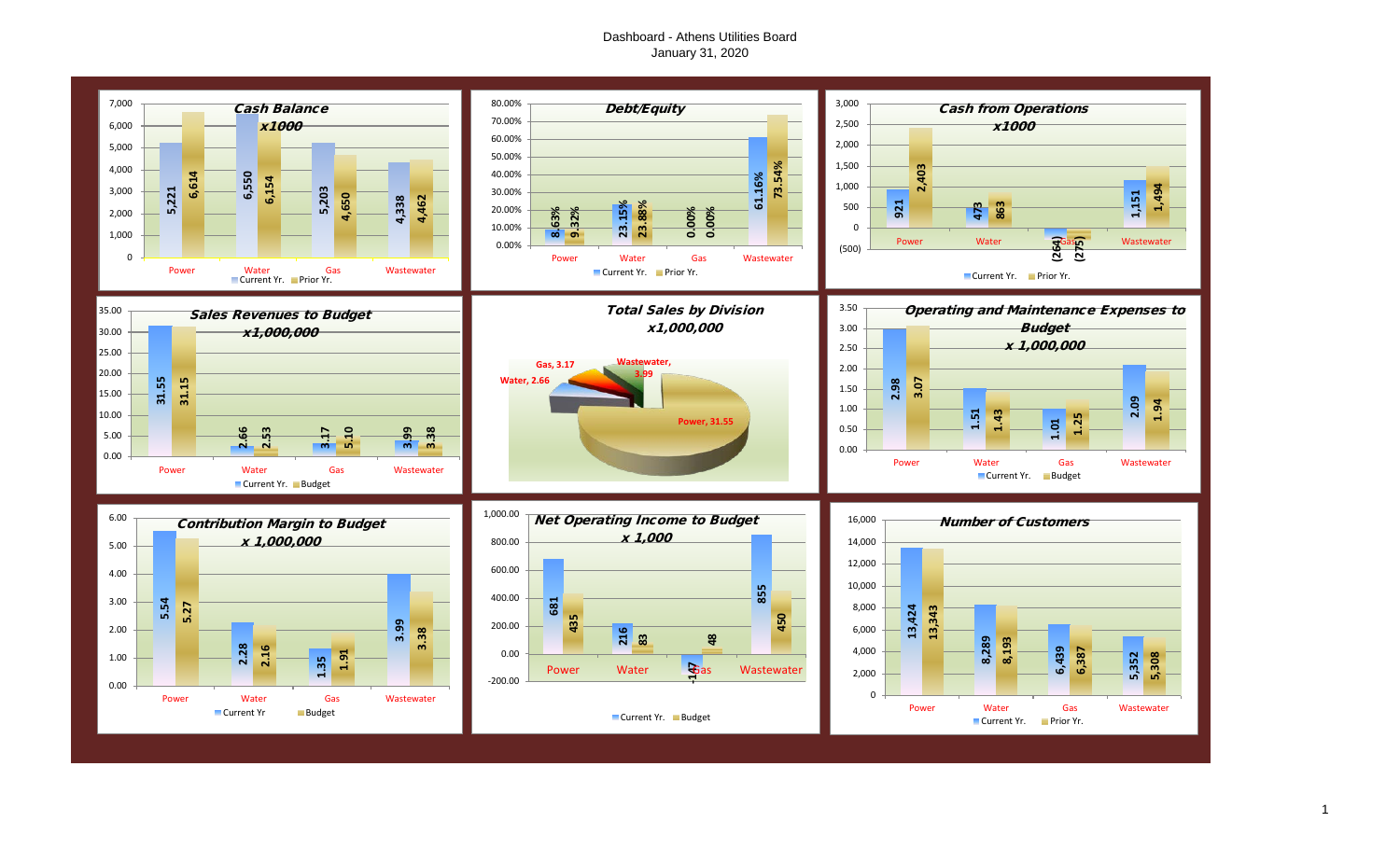#### **Athens Utilities Board Combined Balance Sheet (000 Omitted) January 31, 2020**

|                                         | <i>January 31, 2020</i> | <b>Prior Year</b>      | <b>Change</b>      |
|-----------------------------------------|-------------------------|------------------------|--------------------|
| <b>Current Assets</b>                   | \$31,404                | \$31,215               | \$189              |
| Long-Term Assets<br><b>Total Assets</b> | \$119,235<br>\$150,639  | \$116.968<br>\$148,183 | \$2,267<br>\$2,457 |
| <b>Current Liabilities</b>              | \$5,638                 | \$5.991                | (\$354)            |
| Long-Term Liabilities                   | \$28,264                | \$29.296               | (\$1,032)          |
| Net Assets                              | \$116,738               | \$112.940              | \$3,797            |
| <b>Total Liabilities and Net Assets</b> | \$150.639               | \$148,228              | \$2,412            |

#### **Athens Utilities Board Combined Profit and Loss Statement (000 Omitted)**

# **January 31, 2020**

|                                       |                                | YEAR-TO-DATE      |                 |                                | <b>CURRENT MONTH</b> |                 |               |               |                 |  |
|---------------------------------------|--------------------------------|-------------------|-----------------|--------------------------------|----------------------|-----------------|---------------|---------------|-----------------|--|
|                                       | <b>YTD</b>                     | <b>YTD</b>        | <b>Variance</b> | Month                          | Month                | <b>Variance</b> | <b>Annual</b> | <b>YTD</b>    | <b>Variance</b> |  |
|                                       | <i><b>January 31, 2020</b></i> | <b>Prior Year</b> |                 | <i><b>January 31, 2020</b></i> | <b>Prior Year</b>    |                 | <b>Budget</b> | <b>Budget</b> |                 |  |
| <i><b>Sales Revenue</b></i>           | \$40,963                       | \$40,461          | \$502           | \$6,186                        | \$6,412              | (\$226)         | \$68,435      | \$42,164      | (\$1,201)       |  |
| Cost of Goods Sold                    | \$28,199                       | \$28,652          | \$453           | \$4,046                        | \$4,551              | \$506           | \$47,125      | \$29,437      | \$1,238         |  |
| <b>Contribution Margin</b>            | \$12,764                       | \$11,809          | \$955           | \$2,140                        | \$1,861              | \$279           | \$21,309      | \$12,727      | \$37            |  |
| Operating and Maintenance Expenses    | \$7,276                        | \$6,957           | (\$319)         | \$1,314                        | \$1,027              | (\$287)         | \$13,110      | \$7,887       | \$611           |  |
| Depreciation and Taxes Equivalents    | \$3,850                        | \$3,603           | (\$247)         | \$548                          | \$454                | (\$94)          | \$6,256       | \$3,824       | (\$26)          |  |
| <b>Total Operating Expenses</b>       | \$11,126                       | \$10,560          | (\$566)         | \$1,862                        | \$1,482              | ( \$381)        | \$19,366      | \$11,711      | \$585           |  |
| <b>Net Operating Income</b>           | \$1,638                        | \$1,249           | \$389           | \$278                          | \$379                | ( \$101)        | \$1,943       | \$1,016       | \$622           |  |
| Grants, Contributions & Extraordinary | \$236                          | \$302             | (\$67)          | \$0                            | \$59                 | (\$59)          | \$504         | \$294         | (\$58)          |  |
| <b>Change in Net Assets</b>           | \$1,874                        | \$1,551           | \$323           | \$278                          | \$439                | (\$160)         | \$2,447       | \$1,310       | \$564           |  |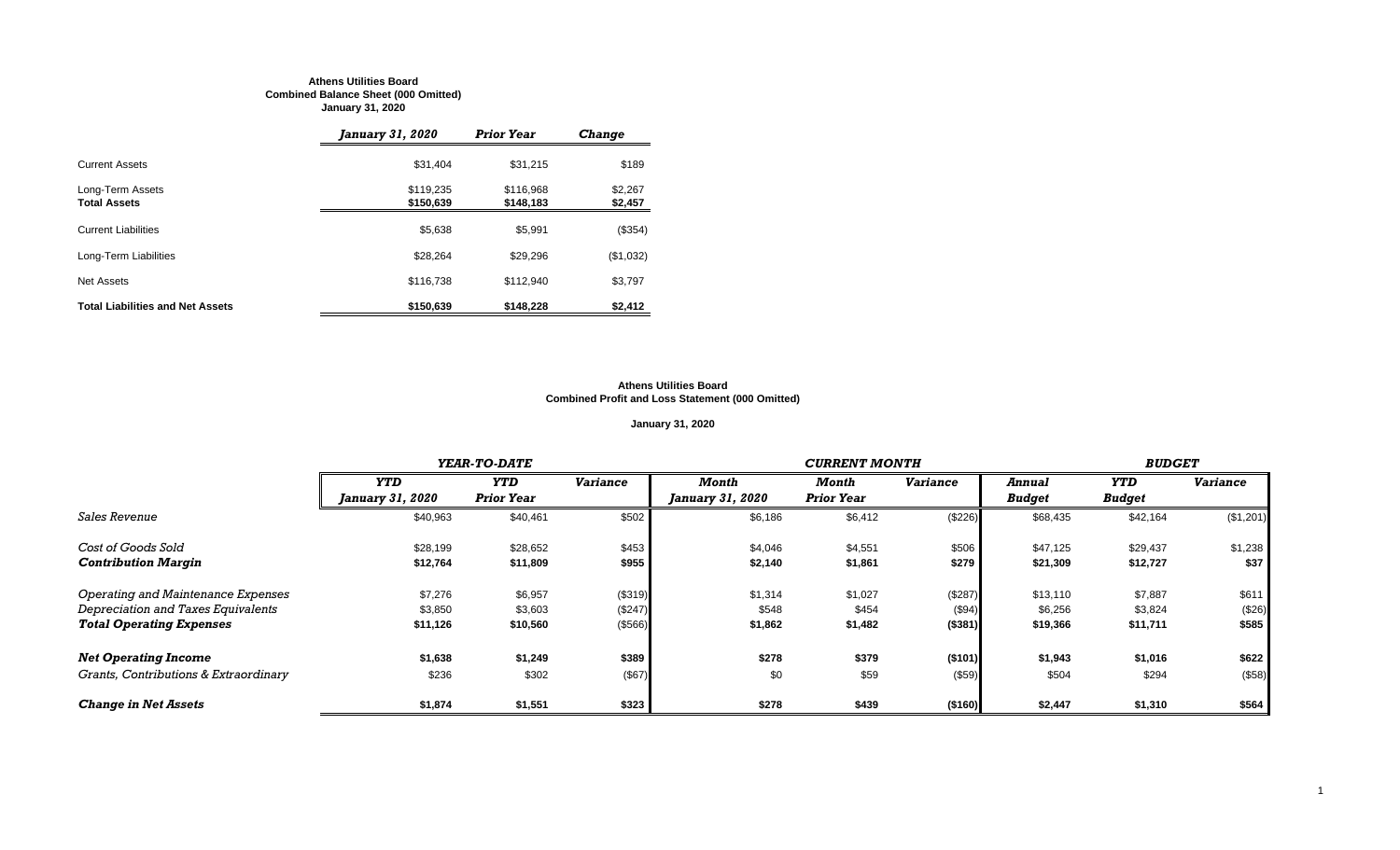# **Athens Utilities Board Financial Statement Synopsis 1/31/2020**

|                                             |                  |                      |                    |                      |             |                                                                                                              | (000 Omitted) |          |          |          |              |         |             |              |             |                              |                         |                      |         |                            |
|---------------------------------------------|------------------|----------------------|--------------------|----------------------|-------------|--------------------------------------------------------------------------------------------------------------|---------------|----------|----------|----------|--------------|---------|-------------|--------------|-------------|------------------------------|-------------------------|----------------------|---------|----------------------------|
|                                             |                  |                      | <b>Power</b>       |                      |             | <b>Water</b>                                                                                                 |               |          |          | Gas      |              |         |             |              | Wastewater  |                              |                         | <b>Total</b>         |         |                            |
|                                             | Y-T-D<br>Current | $Y-T-D$<br>Prior Yr. | $M-T-D$<br>Current | $M-T-D$<br>Prior Yr. | Y-T-D       | Y-T-D<br>Current   Prior Yr. Current   Prior Yr. Current   Prior Yr. Current   Prior Yr. Current   Prior Yr. | M-T-D         | $M-T-D$  | Y-T-D    | $Y-T-D$  | M-T-D        | $M-T-D$ | 4-T-D       | $Y-T-D$      | $M-T-D$     | $M-T-D$<br>Current Prior Yr. | Y-T-D<br><b>Current</b> | $Y-T-D$<br>Prior Yr. | $M-T-D$ | M-T-D<br>Current Prior Yr. |
| Cash Balance                                | 5,221            | 6,614                |                    |                      | 6,550       | 6,154                                                                                                        |               |          | 5,203    | 4,650    |              |         | 4,338       | 4,462        |             |                              | 21,312                  | 21,879               |         |                            |
| <b>Working Capital</b>                      | 7,445            | 9,334                |                    |                      | 7,500       | 6,888                                                                                                        |               |          | 6,156    | 5,446    |              |         | 5,794       | 5,429        |             |                              | 26,895                  | 27,097               |         |                            |
| <b>Plant Assets</b>                         | 71,526           | 69,732               |                    |                      | 33,117      | 32,615                                                                                                       |               |          | 24,097   | 23,638   |              |         | 56,843      | 54,901       |             |                              | 185,583                 | 180,887              |         |                            |
| Debt                                        | 4,291            | 4,539                |                    |                      | 4,979       | 5,074                                                                                                        |               |          | $\Omega$ | $\Omega$ |              |         | 16,099      | 17,182       |             |                              | 25,369                  | 26,795               |         |                            |
| Net Assets (Net Worth)                      | 49,719           | 48,726               |                    |                      | 21,507      | 21,244                                                                                                       |               |          | 20,137   | 19,605   |              |         | 25,144      | 23,365       |             |                              | 116,507                 | 112,940              |         |                            |
| <b>Cash from Operations</b>                 | 921              | 2,403                | 160                | 387                  | 473         | 863                                                                                                          | 116           | 103      | (264)    | (275)    | 308          | 138     | 1,151       | 1,494        | 238         | 227                          | 2,280                   | 4,485                | 823     | 856                        |
| <b>Net Pension Liability</b>                | 2,246            | 1,870                |                    |                      | 654         | 544                                                                                                          |               |          | 434      | 360      |              |         | 668         | 556          |             |                              | 4,002                   | 3,329                |         |                            |
| Principal Paid on Debt {Lease Included} (1) | 248              | 154                  | 248                | 154                  | 170         | 161                                                                                                          | 14            | 16       | $\Omega$ | $\Omega$ | $\Omega$     | 0       | 1,179       | 642          | 11          | 11                           | 1,597                   | 957                  | 273     | 181                        |
| <b>New Debt-YTD</b>                         | $\mathbf 0$      | $\Omega$             | $\mathbf 0$        | $\Omega$             | $\mathbf 0$ | $\Omega$                                                                                                     | $\mathbf 0$   | $\Omega$ | $\Omega$ | $\Omega$ | $\mathbf{0}$ |         | $\mathbf 0$ | $\mathbf{0}$ | $\mathbf 0$ | $\Omega$                     | $\mathbf 0$             | $\Omega$             | $\sim$  | $\sim$                     |
| Cash Invested in Plant                      | 2,294            | 3,400                | 307                | 432                  | 305         | 338                                                                                                          | 24            |          | 436      | 214      | 65           | 36      | 1,414       | 1,159        | 206         | 126                          | 4,449                   | 5,111                | 602     | 595                        |
| Cash Flow                                   | (1, 379)         | (950)                | (148)              | (47)                 | 60          | 430                                                                                                          | 77            | 88       | (700)    | (489)    | 243          | 102     | (112)       | 534          | 21          | 147                          | (2, 131)                | (475)                | 192     | 289                        |
| Sales                                       | 31,550           | 31,370               | 4,405              | 4,491                | 2,661       | 2,530                                                                                                        | 354           | 341      | 3,168    | 3,360    | 858          | 1,062   | 3,994       | 3,675        | 633         | 591                          | 41,374                  | 40,935               | 6,249   | 6,485                      |
| Cost of Goods Sold {COGS}                   | 26,006           | 25,906               | 3,652              | 3,887                | 379         | 331                                                                                                          | 53            | 43       | 1,814    | 2,415    | 341          | 621     |             |              |             |                              | 28,199                  | 28,652               | 4,046   | 4,551                      |
| O&M Expenses-YTD {minus COGS}               | 4,864            | 4,611                | 830                | 607                  | 2,029       | 1,882                                                                                                        | 309           | 266      | 1,519    | 1,432    | 242          | 192     | 3,020       | 2,902        | 513         | 441                          | 11,432                  | 10,827               | 1,893   | 1,506                      |
| <b>Net Operating Income</b>                 | 681              | 860                  | (85)               | (10)                 | 216         | 265                                                                                                          | (18)          | 20       | (147)    | (480)    | 272          | 245     | 855         | 604          | 103         | 126                          | 1,606                   | 1,249                | 272     | 379                        |
| Interest on Debt                            | 36               | 42                   | 8                  | q                    | 63          | 71                                                                                                           | 9             | 11       | $\Omega$ | $\Omega$ | 0            |         | 142         | 169          | 15          | 20                           | 241                     | 283                  | 32      | 40                         |
| Variable Rate Debt Interest Rate            | 0.75%            | 1.19%                |                    |                      | 0.00%       | 0.00%                                                                                                        |               |          |          |          |              |         | 0.75%       | 1.19%        |             |                              |                         |                      |         |                            |
| Grants, Contributions, Extraordinary        | 5                | 22                   | 0                  | 3                    | $\mathbf 0$ |                                                                                                              | $\mathbf{0}$  | $\Omega$ | 0        | $\Omega$ | 0            | -0      | 231         | 276          | $\mathbf 0$ | 56                           | 236                     | 302                  | 0       | 59                         |
| Net Income                                  | 686              | 882                  | (85)               | (7)                  | 216         | 269                                                                                                          | (18)          | 20       | (147)    | (480)    | 272          | 245     | 1,086       | 880          | 103         | 182                          | 1,842                   | 1,551                | 273     | 439                        |
| <b>‡ Customers</b>                          | 13,424           | 13,343               |                    |                      | 8,289       | 8,193                                                                                                        |               |          | 6,439    | 6,387    |              |         | 5,352       | 5,308        |             |                              | 33,504                  | 33,231               |         |                            |
| Sales Volume                                | 402,427          | 389,446              | 54,544             | 50,82'               | 5,797       | 5,443                                                                                                        | 769           | 728      | 4,293    | 4,248    | 1,121        | 1,163   | 2,721       | 2,640        | 360         | 363                          |                         |                      |         |                            |
| Revenue per Unit Sold (2)                   | 0.078            | 0.081                | 0.081              | 0.088                | 0.46        | 0.46                                                                                                         | 0.46          | 0.47     | 0.74     | 0.79     | 0.77         | 0.91    | 1.47        | 1.39         | 1.76        | 1.63                         |                         |                      |         |                            |
| Natural Gas Market Price (Dth)              |                  |                      |                    |                      |             |                                                                                                              |               |          |          |          | 2.39         | 3.42    |             |              |             |                              |                         |                      |         |                            |
| Natural Gas Total Unit Cost (Dth)           |                  |                      |                    |                      |             |                                                                                                              |               |          | 3.65     | 4.77     | 3.42         | 4.57    |             |              |             |                              |                         |                      |         |                            |
| <b>Full Time Equivalent Employees</b>       | 61.99            | 59.45                | 61.71              | 58.08                | 14.88       | 14.79                                                                                                        | 14.8          | 14.9     | 10.45    | 9.24     | 10.72        | 8.63    | 20.12       | 20.14        | 20.27       | 19.96                        | 107.44                  | 103.62               | 107.50  | 101.57                     |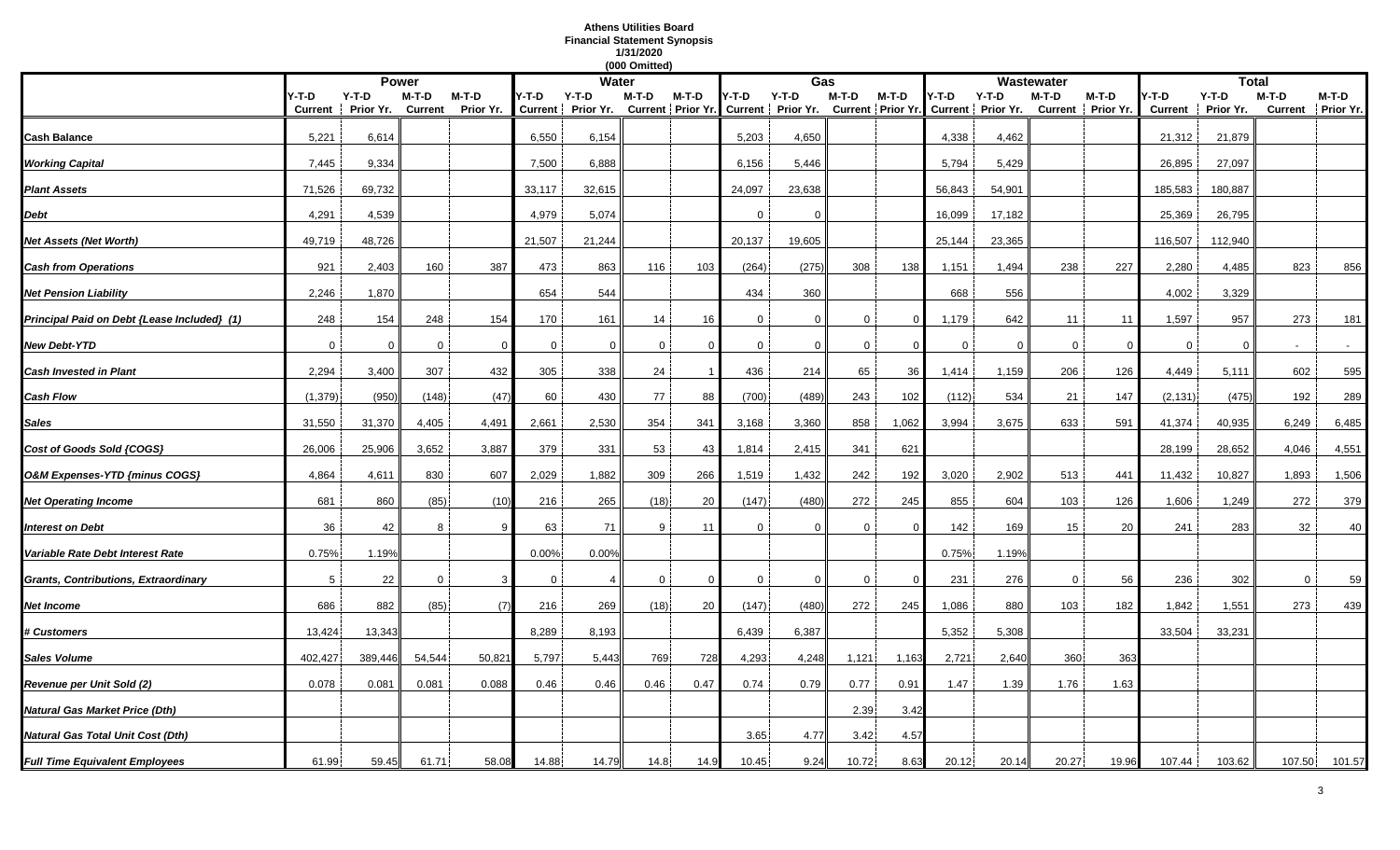|                         |                     |                    | ייטוטו זו דום אז ט<br><b>BALANCE SHEET</b>     |                         |                     |                 |
|-------------------------|---------------------|--------------------|------------------------------------------------|-------------------------|---------------------|-----------------|
|                         |                     |                    | <b>January 31, 2020</b>                        |                         |                     |                 |
|                         |                     |                    |                                                |                         |                     | Change          |
| <b>Current Period</b>   | <b>Prior Year</b>   | <b>Change from</b> |                                                | <b>Current Period</b>   | Prior               | from prior      |
| <b>January 31, 2020</b> |                     | <b>Prior Year</b>  |                                                | <b>January 31, 2020</b> | <b>Month</b>        | <b>Month</b>    |
|                         |                     |                    | Assets:                                        |                         |                     |                 |
| 5,220,627.93            | 6,613,982.21        | (1,393,354.28)     | Cash and Cash Equivalents                      | 5,220,627.93            | 5,368,762.98        | (148, 135.05)   |
| 0.00                    | 0.00                | 0.00               | <b>Bond Funds Available</b>                    | 0.00                    | 0.00                | 0.00            |
| 3,298,256.25            | 3,125,571.51        | 172,684.74         | <b>Customer Receivables</b>                    | 3,298,256.25            | 3,300,933.38        | (2,677.13)      |
| 0.00                    | 0.00                | 0.00               | Due from (to) Other Divisions                  | 0.00                    | 0.00                | 0.00            |
| 532.768.82              | 472.237.40          | 60,531.42          | <b>Other Receivables</b>                       | 532,768.82              | 460,573.51          | 72,195.31       |
| 139,278.81              | 104,030.41          | 35,248.40          | <b>Prepaid Expenses</b>                        | 139,278.81              | 146,885.62          | (7,606.81)      |
| 1,187,974.39            | 1,170,022.03        | 17,952.36          | <b>Unbilled Revenues</b>                       | 1,187,974.39            | 1,187,974.39        | 0.00            |
| 1,602,272.26            | 1,575,707.52        | 26,564.74          | Materials and Supplies Inventory               | 1,602,272.26            | 1,606,917.22        | (4,644.96)      |
| 11,981,178.46           | 13,061,551.08       | (1,080,372.62)     | <b>Total Current Assets</b>                    | 11,981,178.46           | 12,072,047.10       | (90, 868.64)    |
| 0.00                    | 0.00                | 0.00               | <b>Unamortized Debt Expense</b>                | 0.00                    | 0.00                | 0.00            |
| 0.00                    | 0.00                | 0.00               | TVA Heat Pump Loans Receivable                 | 0.00                    | 0.00                | 0.00            |
| 1,607,954.32            | 946,644.66          | 661,309.66         | <b>Deferred Pension Outflows</b>               | 1,607,954.32            | 1,607,954.32        | 0.00            |
| 71,525,982.32           | 69,732,475.87       | 1,793,506.45       | Electric Utility Plant, at Cost                | 71,525,982.32           | 71,656,405.26       | (130, 422.94)   |
| (24, 143, 040.11)       | (23,580,375.47)     | (562, 664.64)      | Less: Accumulated Depreciation                 | (24, 143, 040.11)       | (24, 416, 112.82)   | 273,072.71      |
| 47,382,942.21           | 46,152,100.40       | 1,230,841.81       | <b>Net Electric Utility Plant</b>              | 47,382,942.21           | 47,240,292.44       | 142,649.77      |
| 48,990,896.53           | 47,098,745.06       | 1,892,151.47       | <b>Total Long Term Assets</b>                  | 48,990,896.53           | 48,848,246.76       | 142,649.77      |
| 60,972,074.99           | 60,160,296.14<br>S  | 811,778.85<br>-S   | <b>Total Assets</b>                            | 60,972,074.99<br>\$     | 60,920,293.86<br>£. | 51,781.13<br>\$ |
|                         |                     |                    | <b>Liabilities and Retained Earnings:</b>      |                         |                     |                 |
| 3,502,972.58            | 3,743,203.16        | (240, 230.58)      | <b>Accounts Payable</b>                        | 3,502,972.58            | 3,422,934.68        | 80,037.90       |
| 414,620.00              | 431,040.00          | (16, 420.00)       | <b>Customer Deposits</b>                       | 414.620.00              | 417,920.00          | (3,300.00)      |
| 0.00                    | 0.00                | 0.00               | Deferred Income                                | 0.00                    | 0.00                | 0.00            |
| 618,153.93              | 623,577.81          | (5,423.88)         | <b>Other Current Liabilities</b>               | 618,153.93              | 604,952.17          | 13,201.76       |
| 4,535,746.51            | 4,797,820.97        | (262,074.46)       | <b>Total Current Liabilities</b>               | 4,535,746.51            | 4,445,806.85        | 89,939.66       |
| 0.00                    | 0.00                | 0.00               | <b>Bonds Payable</b>                           | 0.00                    | 0.00                | 0.00            |
| 0.00                    | 0.00                | 0.00               | Long-Term Leases Payable                       | 0.00                    | 0.00                | 0.00            |
| 4,290,994.13            | 4,539,476.63        | (248, 482.50)      | Notes Payable                                  | 4,290,994.13            | 4,290,994.13        | 0.00            |
| 2,246,228.80            | 1,869,612.57        | 376,616.23         | Net Pension Liability                          | 2,246,228.80            | 2,199,481.44        | 46,747.36       |
| 179,809.42              | 227,585.45          | (47, 776.03)       | <b>Deferred Pension Inflows</b>                | 179,809.42              | 179,809.42          | 0.00            |
| 0.00                    | 0.00                | 0.00               | TVA Advances, Energy Right Loans               | 0.00                    | 0.00                | 0.00            |
| 6,717,032.35            | 6,636,674.65        | 80,357.70          | <b>Total Long Term Liabilities</b>             | 6,717,032.35            | 6,670,284.99        | 46,747.36       |
| 49,719,296.13           | 48,725,800.52       | 993,495.61         | Net Position                                   | 49,719,296.13           | 49,804,202.02       | (84,905.89)     |
| 60,972,074.99<br>- \$   | 60,160,296.14<br>\$ | 811,778.85<br>\$   | <b>Total Liabilities and Retained Earnings</b> | 60,972,074.99<br>S      | 60,920,293.86<br>\$ | 51,781.13<br>\$ |
|                         |                     |                    |                                                |                         |                     |                 |

# **ATHENS UTILITIES BOARD POWER DIVISION**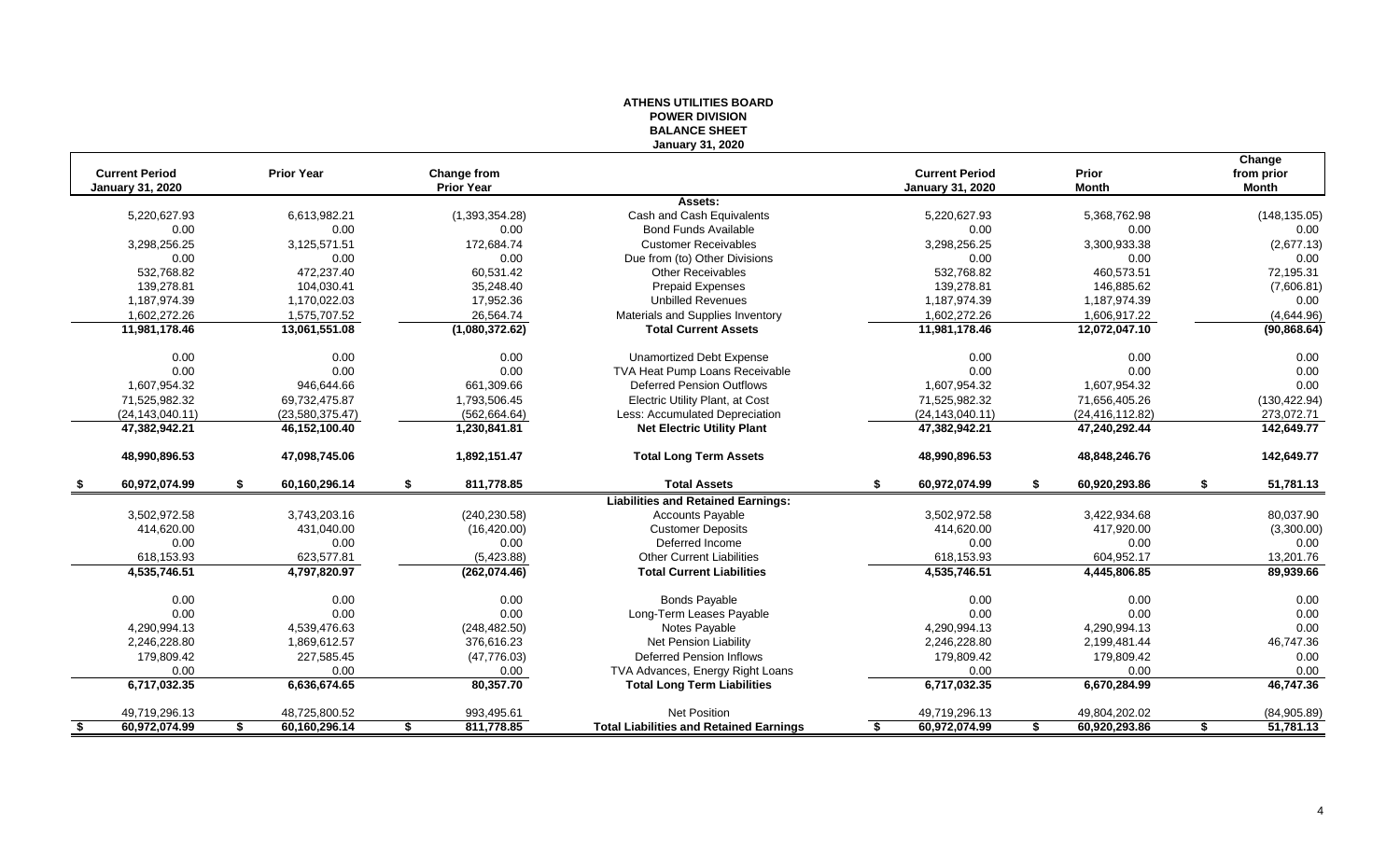|                                         |                                   |                       | AUICIIS UUIIUCS DUAIU<br><b>Profit and Loss Statement - Power</b> |                         |                   |                       |
|-----------------------------------------|-----------------------------------|-----------------------|-------------------------------------------------------------------|-------------------------|-------------------|-----------------------|
| Year-to-Date<br><b>January 31, 2020</b> | Year-to-Date<br><b>Prior Year</b> | Variance<br>Favorable | <b>January 31, 2020</b><br><b>Description</b>                     | Current<br>Month        | Current<br>Month  | Variance<br>Favorable |
|                                         |                                   | (Unfavorable)         | <b>REVENUE:</b>                                                   | <b>January 31, 2020</b> | Prior Year        | (Unfavorable)         |
| 9,890,662.61                            | 9,858,815.41                      | 31,847.20             | <b>Residential Sales</b>                                          | 1,488,928.94            | 1,554,567.04      | (65, 638.10)          |
| 2,614,874.63                            | 2,612,967.06                      | 1,907.57              | <b>Small Commercial Sales</b>                                     | 341,802.25              | 352,119.49        | (10, 317.24)          |
| 17,992,642.78                           | 17,853,347.81                     | 139,294.97            | <b>Large Commercial Sales</b>                                     | 2,374,681.47            | 2,379,905.94      | (5,224.47)            |
| 251,204.95                              | 252,023.67                        | (818.72)              | Street and Athletic Lighting                                      | 36,023.78               | 36,612.05         | (588.27)              |
| 339,788.74                              | 340,291.59                        | (502.85)              | Outdoor Lighting                                                  | 48,880.97               | 48,654.19         | 226.78                |
| 461,242.17                              | 452,141.09                        | 9,101.08              | <b>Revenue from Fees</b>                                          | 114,280.52              | 119,474.34        | (5, 193.82)           |
| 31,550,415.88                           | 31,369,586.63                     | 180,829.25            | <b>Total Revenue</b>                                              | 4,404,597.93            | 4,491,333.05      | (86, 735.12)          |
|                                         |                                   |                       |                                                                   |                         |                   |                       |
| 26,005,547.44                           | 25,906,103.91                     | (99, 443.53)          | <b>Power Costs</b>                                                | 3,651,568.17            | 3,887,290.34      | 235,722.17            |
| 5.544.868.44                            | 5.463.482.72                      | 81,385.72             | <b>Contribution Margin</b>                                        | 753,029.76              | 604.042.71        | 148,987.05            |
|                                         |                                   |                       | <b>OPERATING EXPENSES:</b>                                        |                         |                   |                       |
| 1,200.00                                | 6,866.49                          | 5,666.49              | <b>Transmission Expense</b>                                       | 200.00                  | 95.42             | (104.58)              |
| 646,124.62                              | 598,980.74                        | (47, 143.88)          | <b>Distribution Expense</b>                                       | 142,301.08              | 88,163.62         | (54, 137.46)          |
| 492,472.31                              | 433,495.56                        | (58, 976.75)          | Customer Service and Customer Acct. Expense                       | 79,496.31               | 57,383.72         | (22, 112.59)          |
| 1,066,601.04                            | 1,109,499.62                      | 42,898.58             | Administrative and General Expenses                               | 211,284.03              | 161,854.03        | (49, 430.00)          |
| 2,206,397.97                            | 2,148,842.41                      | (57, 555.56)          | <b>Total Operating Expenses</b><br><b>Maintenance Expenses</b>    | 433,281.42              | 307,496.79        | (125, 784.63)         |
| 89.47                                   | 82.22                             | (7.25)                | <b>Transmission Expense</b>                                       | 89.47                   | 82.22             | (7.25)                |
| 748,258.40                              | 719,310.36                        | (28,948.04)           | <b>Distribution Expense</b>                                       | 123,994.66              | 114,814.74        | (9, 179.92)           |
| 22,948.05                               | 32,829.43                         | 9,881.38              | Administrative and General Expense                                | 3,288.24                | 1,129.50          | (2, 158.74)           |
| 771,295.92                              | 752,222.01                        | (19,073.91)           | <b>Total Maintenance Expenses</b>                                 | 127,372.37              | 116,026.46        | (11,345.91)           |
|                                         |                                   |                       | <b>Other Operating Expense</b>                                    |                         |                   |                       |
| 1,308,652.85                            | 1,223,214.96                      | (85, 437.89)          | Depreciation Expense                                              | 187,884.51              | 181,678.22        | (6, 206.29)           |
| 577,810.93                              | 486,470.78                        | (91, 340.15)          | <b>Tax Equivalents</b>                                            | 81,355.91               | 2,095.16          | (79, 260.75)          |
| 1,886,463.78                            | 1,709,685.74                      | (176, 778.04)         | <b>Total Other Operating Expenses</b>                             | 269,240.42              | 183,773.38        | (85, 467.04)          |
| 30,869,705.11                           | 30,516,854.07                     | (352, 851.04)         | <b>Total Operating and Maintenance Expenses</b>                   | 4,481,462.38            | 4,494,586.97      | 13,124.59             |
| 680,710.77                              | 852,732.56                        | (172, 021.79)         | <b>Operating Income</b>                                           | (76, 864.45)            | (3,253.92)        | (73,610.53)           |
| 60,149.45                               | 67,501.00                         | (7, 351.55)           | Other Income                                                      | 6,741.54                | 9,293.65          | (2,552.11)            |
| 740,860.22                              | 920,233.56                        | (179, 373.34)         | <b>Total Income</b>                                               | (70, 122.91)            | 6,039.73          | (76, 162.64)          |
| 23,505.98                               | 17,963.26                         | (5,542.72)            | Miscellaneous Income Deductions                                   | 7,467.68                | 7,471.18          | 3.50                  |
| 717,354.24                              | 902,270.30                        | (184, 916.06)         | Net Income Before Debt Expenses                                   | (77,590.59)             | (1,431.45)        | (76, 159.14)          |
|                                         |                                   |                       | <b>DEBT RELATED EXPENSES:</b>                                     |                         |                   |                       |
| 0.00                                    | 0.00                              | 0.00                  | Amortization of Debt Related Expenses                             | 0.00                    | 0.00              | 0.00                  |
| 36,263.94                               | 42,309.07                         | 6,045.13              | Interest Expense                                                  | 7,620.63                | 8,934.66          | 1,314.03              |
| 36,263.94                               | 42,309.07                         | 6,045.13              | <b>Total debt related expenses</b>                                | 7,620.63                | 8,934.66          | 1,314.03              |
| 681,090.30                              | 859,961.23                        | (178, 870.93)         | Net Income before Extraordinary Exp.                              | (85,211.22)             | (10, 366.11)      | (74, 845.11)          |
| 4,822.43                                | 21,747.29                         | (16,924.86)           | Extraordinary Income (Expense)                                    | 305.33                  | 3,007.09          | (2,701.76)            |
| 685,912.73<br>- \$                      | 881,708.52                        | (195,795.79)          | <b>CHANGE IN NET ASSETS</b>                                       | (84,905.89)             | (7, 359.02)<br>£. | (77, 546.87)<br>S     |

# **Athens Utilities Board**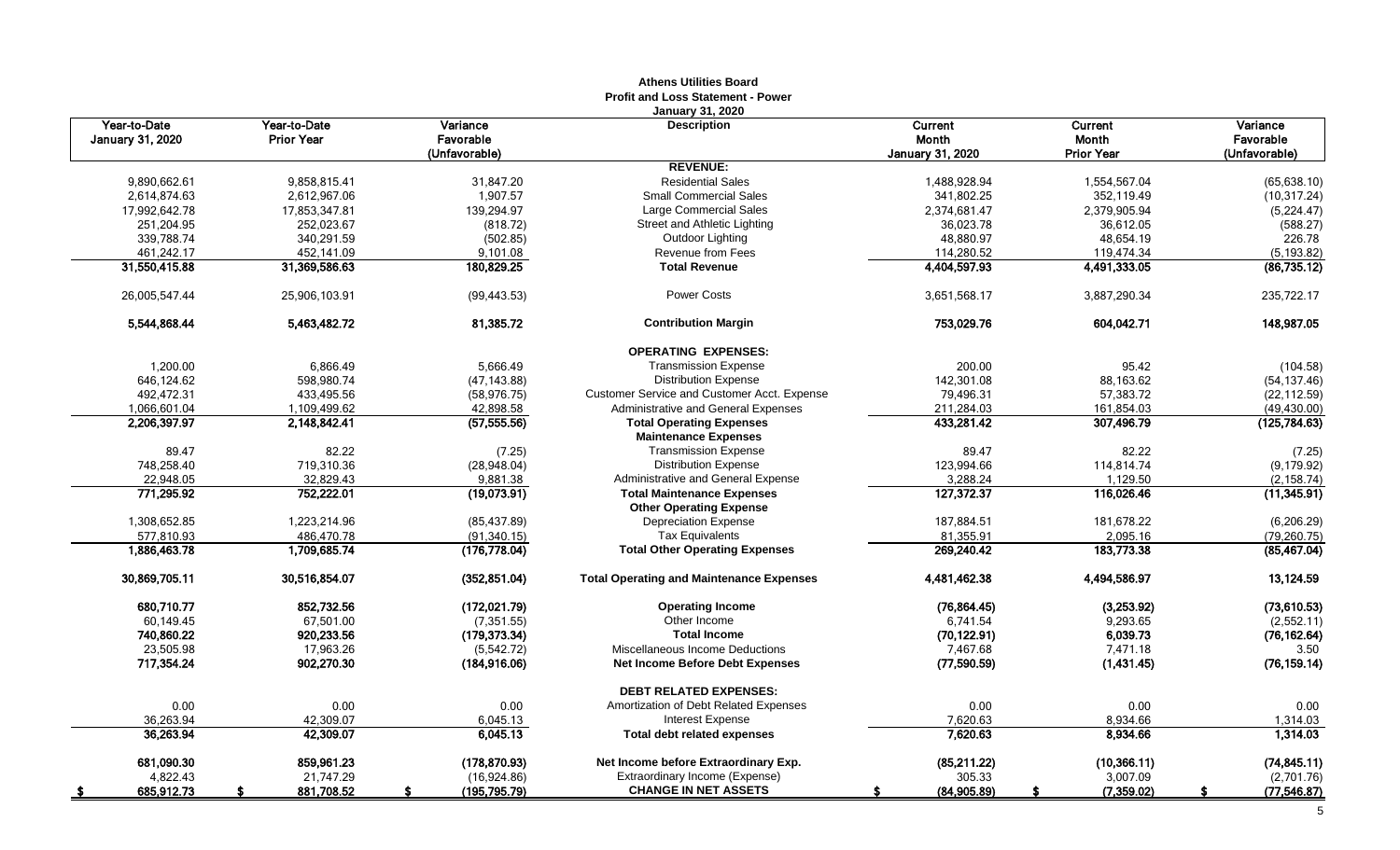|                                         |                               |                     | Athens Utilities board<br><b>Budget Comparison - Power</b>       |                                                 |                                 |                           |
|-----------------------------------------|-------------------------------|---------------------|------------------------------------------------------------------|-------------------------------------------------|---------------------------------|---------------------------|
| Year-to-Date<br><b>January 31, 2020</b> | Year-to-Date<br><b>Budget</b> | $Y-T-D$<br>Variance | January 31, 2020<br><b>Description</b>                           | <b>Current Month</b><br><b>January 31, 2020</b> | <b>Monthly</b><br><b>Budget</b> | <b>Budget</b><br>Variance |
|                                         |                               |                     | <b>REVENUE:</b>                                                  |                                                 |                                 |                           |
| 9,890,662.61                            | 9.690.572.13                  | 200,090.48          | <b>Residential Sales</b>                                         | 1,488,928.94                                    | 1,581,301.68                    | (92, 372.74)              |
| 2,614,874.63                            | 2,606,174.48                  | 8,700.15            | <b>Small Commercial Sales</b>                                    | 341,802.25                                      | 357,601.24                      | (15,798.99)               |
| 17,992,642.78                           | 17,868,866.72                 | 123,776.06          | Large Commercial Sales                                           | 2,374,681.47                                    | 2,290,753.70                    | 83,927.77                 |
| 251,204.95                              | 243,913.28                    | 7,291.67            | Street and Athletic Lighting                                     | 36,023.78                                       | 34,886.55                       | 1,137.23                  |
| 339,788.74                              | 322,643.94                    | 17,144.80           | Outdoor Lighting                                                 | 48,880.97                                       | 46,228.72                       | 2,652.25                  |
| 461,242.17                              | 422,502.44                    | 38,739.73           | <b>Revenue from Fees</b>                                         | 114,280.52                                      | 97,184.78                       | 17,095.74                 |
| 31,550,415.88                           | 31, 154, 672.99               | 395,742.89          | <b>Total Revenue</b>                                             | 4,404,597.93                                    | 4,407,956.66                    | (3,358.73)                |
| 26,005,547.44                           | 25,885,991.40                 | (119, 556.04)       | <b>Power Costs</b>                                               | 3,651,568.17                                    | 3,878,532.41                    | 226,964.24                |
| 5,544,868.44                            | 5,268,681.59                  | 276,186.85          | <b>Contribution Margin</b><br><b>OPERATING EXPENSES:</b>         | 753,029.76                                      | 529,424.26                      | 223,605.50                |
| 1,200.00                                | 1,949.62                      | 749.62              | <b>Transmission Expense</b>                                      | 200.00                                          | 363.71                          | 163.71                    |
| 646,124.62                              | 605,935.97                    | (40, 188.65)        | <b>Distribution Expense</b>                                      | 142,301.08                                      | 95,759.22                       | (46, 541.86)              |
| 492,472.31                              | 434,900.10                    | (57, 572.21)        | <b>Customer Service and Customer Acct. Expense</b>               | 79,496.31                                       | 53,179.99                       | (26, 316.32)              |
| 1,066,601.04                            | 1,258,993.75                  | 192,392.71          | Administrative and General Expenses                              | 211,284.03                                      | 174,902.51                      | (36, 381.52)              |
| 2,206,397.97                            | 2,301,779.44                  | 95,381.47           | <b>Total Operating Expenses</b><br><b>Maintenance Expenses</b>   | 433,281.42                                      | 324,205.44                      | (109, 075.98)             |
| 89.47                                   | 0.00                          | (89.47)             | <b>Transmission Expense</b>                                      | 89.47                                           | 0.00                            | (89.47)                   |
| 748,258.40                              | 741,190.86                    | (7,067.54)          | <b>Distribution Expense</b>                                      | 123,994.66                                      | 103,594.41                      | (20, 400.25)              |
| 22,948.05                               | 28,091.55                     | 5,143.50            | Administrative and General Expense                               | 3,288.24                                        | 3,649.65                        | 361.41                    |
| 771,295.92                              | 769,282.41                    | (2,013.51)          | <b>Total Maintenance Expenses</b>                                | 127,372.37                                      | 107,244.06                      | (20, 128.31)              |
|                                         |                               |                     | <b>Other Operating Expense</b>                                   |                                                 |                                 |                           |
| 1,308,652.85                            | 1,207,987.76                  | (100, 665.09)       | <b>Depreciation Expense</b>                                      | 187,884.51                                      | 175,252.01                      | (12,632.50)               |
| 577,810.93                              | 541,631.51                    | (36, 179.42)        | <b>Tax Equivalents</b>                                           | 81,355.91                                       | 65,073.53                       | (16, 282.38)              |
| 1,886,463.78                            | 1,749,619.27                  | (136, 844.51)       | <b>Total Other Operating Expenses</b>                            | 269,240.42                                      | 240,325.53                      | (28, 914.89)              |
| 30,869,705.11                           | 30,706,672.53                 | (163, 032.58)       | <b>Total Operating and Maintenance Expenses</b>                  | 4,481,462.38                                    | 4,550,307.44                    | 68,845.06                 |
| 680,710.77                              | 448,000.46                    | 232,710.31          | <b>Operating Income</b>                                          | (76, 864.45)                                    | (142, 350.77)                   | 65,486.32                 |
| 60,149.45                               | 51,952.83                     | 8,196.62            | Other Income                                                     | 6,741.54                                        | 29,486.93                       | (22, 745.39)              |
| 740,860.22                              | 499,953.29                    | 240,906.93          | <b>Total Income</b>                                              | (70, 122.91)                                    | (112, 863.84)                   | 42,740.93                 |
| 23.505.98                               | 19,494.55                     | (4,011.43)          | Miscellaneous Income Deductions                                  | 7,467.68                                        | 2,673.86                        | (4,793.82)                |
| 717,354.24                              | 480,458.74                    | 236,895.50          | Net Income Before Debt Expenses<br><b>DEBT RELATED EXPENSES:</b> | (77, 590.59)                                    | (115, 537.70)                   | 37,947.11                 |
| 0.00                                    | 0.00                          | 0.00                | Amortization of Debt Related Expenses                            | 0.00                                            | 0.00                            | 0.00                      |
| 36,263.94                               | 45,427.75                     | 9,163.81            | <b>Interest Expense</b>                                          | 7,620.63                                        | 12,580.84                       | 4,960.21                  |
| 36,263.94                               | 45,427.75                     | 9,163.81            | <b>Total debt related expenses</b>                               | 7,620.63                                        | 12,580.84                       | 4,960.21                  |
| 681,090.30                              | 435,030.99                    | 246,059.31          | Net Income before Extraordinary Exp.                             | (85, 211.22)                                    | (128, 118.55)                   | 42,907.33                 |
| 4,822.43                                | 17,500.00                     | (12, 677.57)        | <b>Extraordinary Income (Expense)</b>                            | 305.33                                          | 2,500.00                        | (2, 194.67)               |
| 685,912.73<br>- \$                      | 452,530.99<br>\$              | 233,381.74<br>\$    | <b>CHANGE IN NET ASSETS</b>                                      | (84,905.89)<br>S                                | (125, 618.55)<br>\$             | 40,712.66<br>\$           |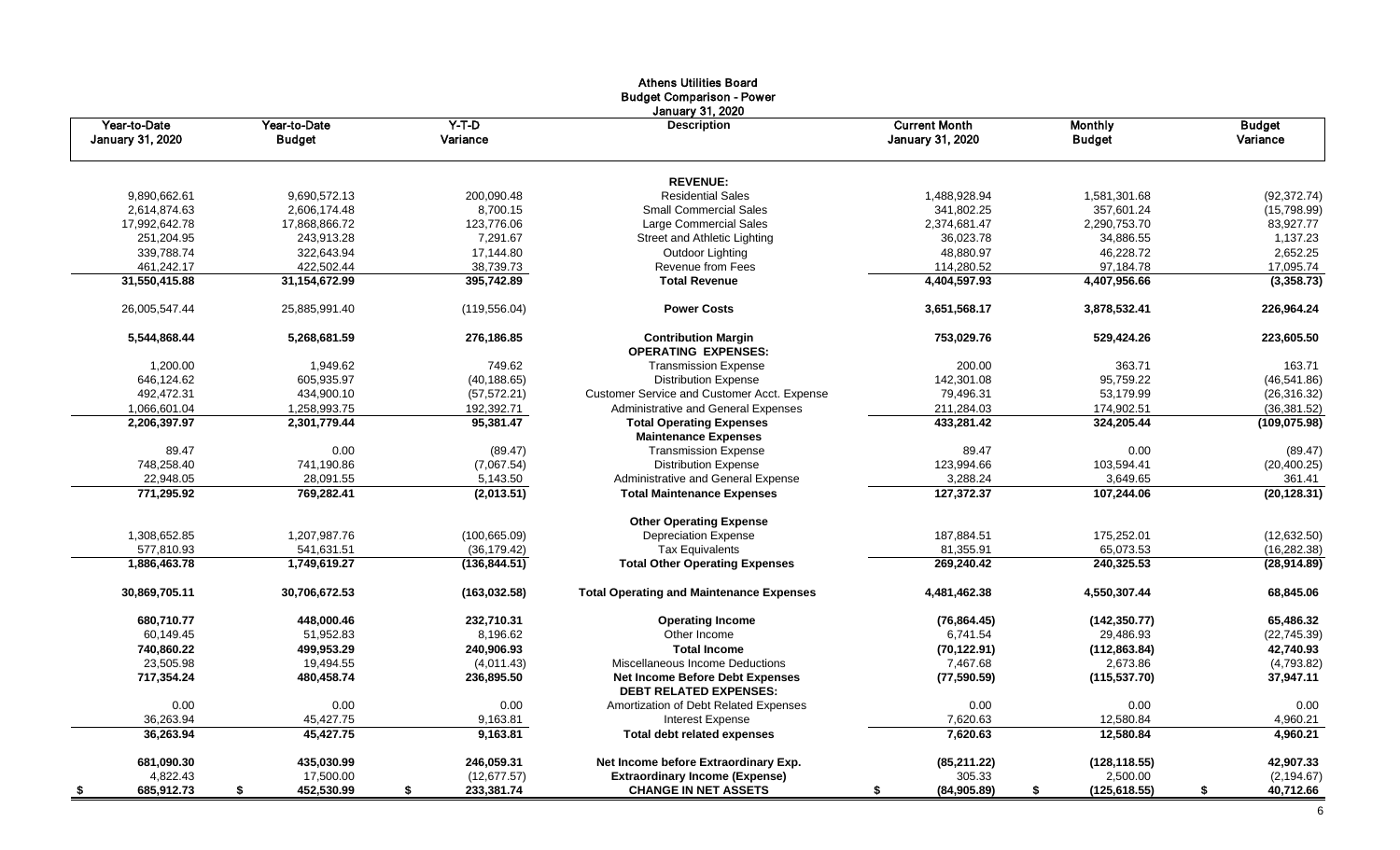# **Athens Utilities Board Power Division STATEMENTS OF CASH FLOWS January 31, 2020**

| Year-to-Date<br><b>January 31, 2020</b> | Year-to-Date<br><b>Prior Year</b> | Variance            |                                                                           | <b>Month to Date</b><br><b>January 31, 2020</b> | <b>Month to Date</b><br><b>Prior Year</b> | Variance            |
|-----------------------------------------|-----------------------------------|---------------------|---------------------------------------------------------------------------|-------------------------------------------------|-------------------------------------------|---------------------|
|                                         |                                   |                     | <b>CASH FLOWS FROM OPERATION ACTIVITIES:</b>                              |                                                 |                                           |                     |
| 685,912.73                              | 881,708.52                        | (195, 795.79)       | Net Operating Income                                                      | (84,905.89)                                     | (7,359.02)                                | (77, 546.87)        |
|                                         |                                   |                     | Adjustments to reconcile operating income                                 |                                                 |                                           |                     |
|                                         |                                   |                     | to net cash provided by operations:                                       |                                                 |                                           |                     |
| 1,308,652.85                            | 1,223,214.96                      | 85,437.89           | Depreciation                                                              | 187,884.51                                      | 181,678.22                                | 6,206.29            |
|                                         |                                   |                     | <b>Changes in Assets and Liabilities:</b>                                 |                                                 |                                           |                     |
| 124,488.51                              | 57,330.49                         | 67,158.02           | <b>Accounts Receivable</b>                                                | (69, 518.18)                                    | 141,757.23                                | (211, 275.41)       |
| 0.00                                    | 0.00                              | 0.00                | Due from (to) Other Divisions                                             | 0.00                                            | 0.00                                      | 0.00                |
| (107, 729.39)                           | 137,400.81                        | (245, 130.20)       | <b>Prepaid Expenses</b>                                                   | 7,606.81                                        | 20,097.79                                 | (12, 490.98)        |
| 20,314.61                               | 445,864.93                        | (425, 550.32)       | <b>Deferred Pension Outflows</b>                                          | 0.00                                            | 0.00                                      | 0.00                |
| 0.00                                    | 0.00                              | 0.00                | Accrued, Unbilled Revenue                                                 | 0.00                                            | 0.00                                      | 0.00                |
| 28,220.05                               | (22,004.60)                       | 50,224.65           | <b>Materials and Supplies</b>                                             | 4,644.96                                        | (8,550.12)                                | 13,195.08           |
| (1,041,285.01)                          | (274, 253.67)                     | (767, 031.34)       | <b>Accounts Payable</b>                                                   | 80,037.90                                       | (17, 947.70)                              | 97,985.60           |
| (826.43)                                | (6,098.09)                        | 5,271.66            | <b>Other Current Liabilities</b>                                          | 14,229.82                                       | 20,890.22                                 | (6,660.40)          |
| (10, 480.00)                            | 12,200.00                         | (22,680.00)         | <b>Customer Deposits</b>                                                  | (3,300.00)                                      | (860.00)                                  | (2,440.00)          |
| (150, 236.35)                           | (168, 846.51)                     | 18,610.16           | Net Pension Liability                                                     | 46,747.36                                       | 39,574.06                                 | 7,173.30            |
| 0.00                                    | 0.00                              | 0.00                | Deferred Pension Inflows                                                  | 0.00                                            | 0.00                                      | 0.00                |
| 64,353.42                               | 116,309.60                        | (51, 956.18)        | <b>Retirements and Salvage</b>                                            | (23,065.86)                                     | 17,444.64                                 | (40, 510.50)        |
| 0.00                                    | 0.00                              | 0.00                | Deferred Income                                                           | 0.00                                            | 0.00                                      | 0.00                |
| 921,384.99                              | 2,402,826.44                      | (1,481,441.45)      | <b>Net Cash from Operating Activities</b>                                 | 160,361.43                                      | 386,725.32                                | (226, 363.89)       |
|                                         |                                   |                     | <b>CASH FROM NONCAPITAL FINANCING:</b>                                    |                                                 |                                           |                     |
| 0.00                                    | 0.00                              | 0.00                | Changes in Long-Term Lease Payable                                        | 0.00                                            | 0.00                                      | 0.00                |
| (6,977.48)                              | 46,870.02                         | (53, 847.50)        | Changes in Notes Payable                                                  | (1,028.06)                                      | (2,027.89)                                | 999.83              |
| 0.00                                    | 0.00                              | 0.00                | Changes in Bonds Payable                                                  | 0.00                                            | 0.00                                      | 0.00                |
| 0.00                                    | 0.00                              | 0.00                | Changes in TVA Loan Program                                               | 0.00                                            | 0.00                                      | 0.00                |
| (6,977.48)                              | 46,870.02                         | (53, 847.50)        | <b>Net Cash from Noncapital Financing Activities</b>                      | (1,028.06)                                      | (2,027.89)                                | 999.83              |
|                                         |                                   |                     | <b>CASH FLOWS FROM CAPITAL AND RELATED</b><br><b>INVESTING ACTIVITIES</b> |                                                 |                                           |                     |
| 0.00                                    | 0.00                              | 0.00                | Adj.Retained Earnings - TVA loss Adjustment                               | 0.00                                            | 0.00                                      | 0.00                |
| 0.00                                    | 0.00                              | 0.00                | <b>Prior Period Adjustment</b>                                            | 0.00                                            | 0.00                                      | 0.00                |
| (2,293,510.92)                          | (3,399,921.41)                    | 1,106,410.49        | Changes in Electric Plant                                                 | (307, 468.42)                                   | (431, 999.63)                             | 124,531.21          |
| (2,293,510.92)                          | (3,399,921.41)                    | 1,106,410.49        | <b>Capital and Related Investing Activities</b>                           | (307, 468.42)                                   | (431, 999.63)                             | 124,531.21          |
| \$<br>(1,379,103.41)                    | \$<br>(950, 224.95)               | \$<br>(428, 878.46) | <b>Net Changes in Cash Position</b>                                       | \$<br>(148, 135.05)                             | \$<br>(47, 302.20)                        | \$<br>(100, 832.85) |
|                                         |                                   |                     |                                                                           |                                                 |                                           |                     |
| 6,599,731.34                            | 7,564,207.16                      | (964, 475.82)       | Cash at Beginning of Period                                               | 5,368,762.98                                    | 6,661,284.41                              | (1,292,521.43)      |
| 5,220,627.93                            | 6,613,982.21                      | (1,393,354.28)      | Cash at end of Period                                                     | 5,220,627.93                                    | 6,613,982.21                              | (1,393,354.28)      |
| \$<br>(1,379,103.41)                    | \$<br>(950, 224.95)               | \$<br>(428, 878.46) | <b>Changes in Cash and Equivalents</b>                                    | \$<br>(148, 135.05)                             | \$<br>(47, 302.20)                        | \$<br>(100, 832.85) |

**Long-Term Debt** \$4,290,994.13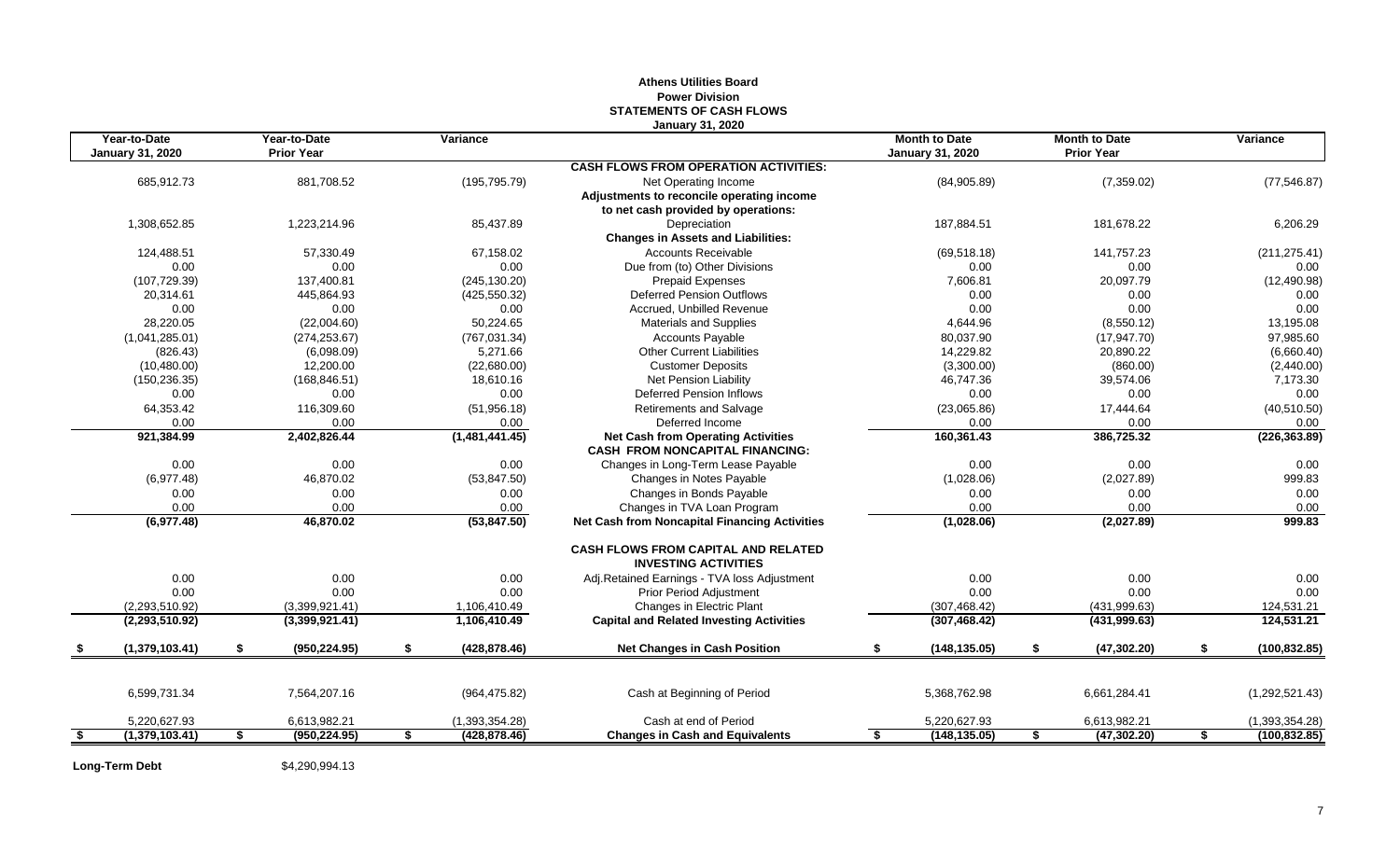# Athens Utilities Board Statistics Report January 31, 2020

| Power:                       |         |        |           |            |
|------------------------------|---------|--------|-----------|------------|
|                              | Current | Prior  |           | # Accounts |
| Number of services:          | Month   | Year   | Change    | Change     |
| Residential                  | 11,082  | 11,004 | 0.71%     | 78         |
| Small Commercial             | 1,989   | 1,993  | $-0.20\%$ | $-4$       |
| Large Commercial             | 276     | 267    | 3.37%     | 9          |
| Street and Athletic Lighting | 20      | 21     | -4.76%    | $-1$       |
| Outdoor Lighting             | 57      | 58     | $-1.72%$  | $-1$       |
| Total Services               | 13,424  | 13,343 | 0.61%     | 81         |

| <b>I</b> Sales Volumes:    |            | <b>Current Month</b> |          | Year-to-Date |                   |           |  |
|----------------------------|------------|----------------------|----------|--------------|-------------------|-----------|--|
| <b>Kwh</b>                 | 1/31/2020  | <b>Prior Year</b>    | Change   | 1/31/2020    | <b>Prior Year</b> | Change    |  |
| Residential                | 14,523,069 | 14,917,062           | $-2.64%$ | 96,339,184   | 95,764,249        | 0.60%     |  |
| <b>I</b> Small Commercial  | 2,733,766  | 2,777,554            | $-1.58%$ | 21,553,620   | 21,520,511        | 0.15%     |  |
| Large Commercial           | 36,843,207 | 32,648,194           | 12.85%   | 281,486,197  | 268,784,096       | 4.73%     |  |
| <b>Street and Athletic</b> | 221,244    | 244,200              | -9.40%   | 1,545,315    | 1,693,520         | $-8.75%$  |  |
| Outdoor Lighting           | 223.079    | 233.752              | -4.57%   | 1.502.400    | 1,684,019         | $-10.78%$ |  |
| Total                      | 54.544.365 | 50.820.762           | 7.33%    | 402.426.716  | 389,446,395       | 3.33%     |  |

| Employment         |                  |                   |                   |
|--------------------|------------------|-------------------|-------------------|
|                    | January 31, 2020 | Same Month        | <b>Difference</b> |
|                    |                  | <b>Prior Year</b> |                   |
| Employee Headcount | 59.00            | 56.00             | 3.00              |
| <b>IFTE</b>        | 61.71            | 58.08             | 3.63              |
| $Y-T-D$ FTE        | 61.99            | 59.45             | 2.54              |

| Heating/Cooling Degree Days (Calendar Month): |                  |                   |                   |
|-----------------------------------------------|------------------|-------------------|-------------------|
|                                               | January 31, 2020 | <b>Prior Year</b> | <b>Difference</b> |
| Heating Degree Days                           | 679              |                   | -93               |
| Cooling Degree Days                           |                  |                   |                   |
|                                               |                  |                   |                   |

| Heating/Cooling Degree Days (Billing Period): |                  |                   |                   |
|-----------------------------------------------|------------------|-------------------|-------------------|
|                                               | January 31, 2020 | <b>Prior Year</b> | <b>Difference</b> |
| <b>Heating Degree Days</b>                    | 532              | 630               | -98               |
| Cooling Degree Days                           |                  |                   |                   |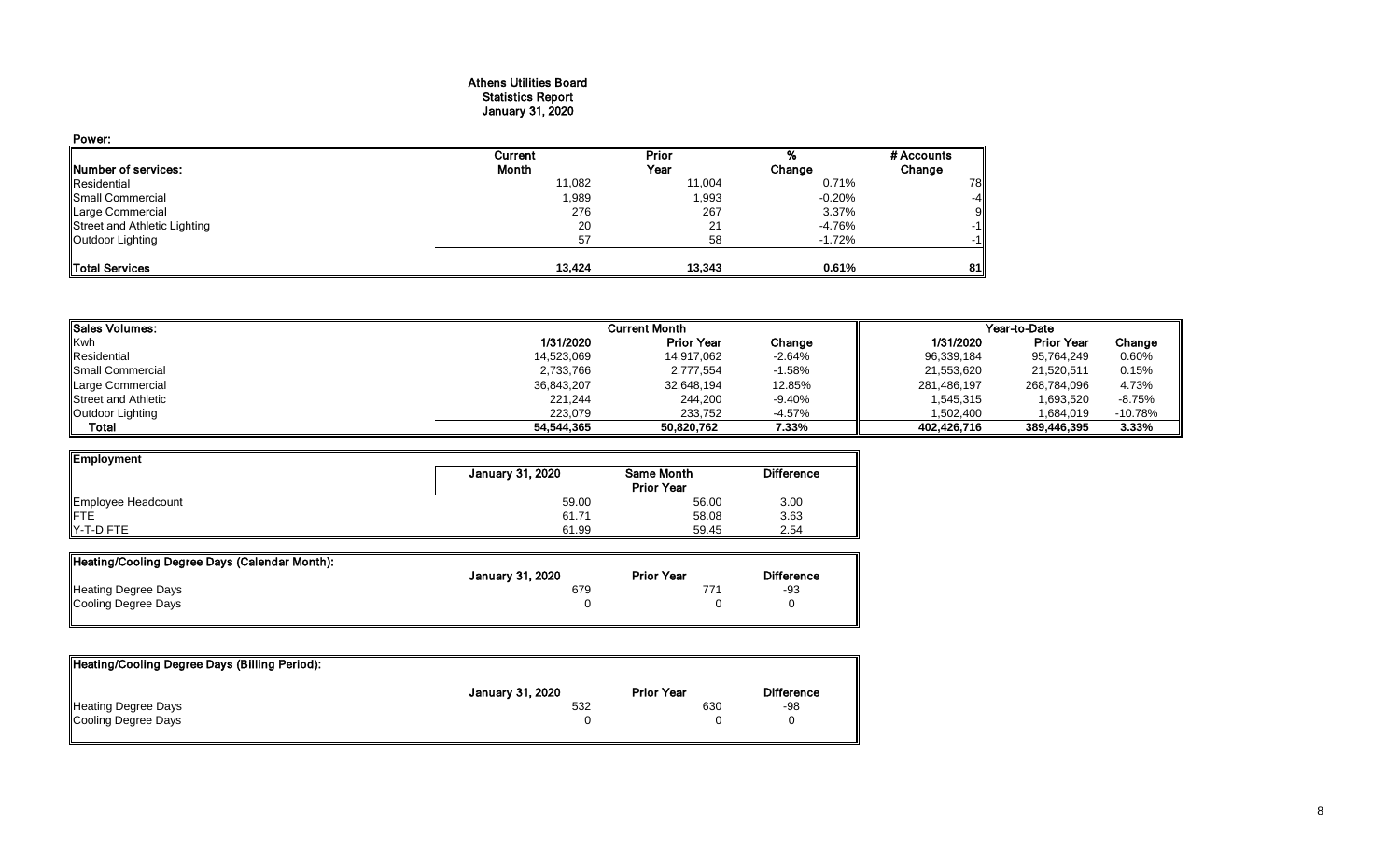# **Athens Utilities Board Power Division Capital Budget Month Ending as of January 31, 2020**

|                                            | <b>Budget</b>                           | <b>Actual</b> | Variance to date<br>Favorable | <b>Estimated</b><br>% Project | % of Budget<br><b>Expended</b> |
|--------------------------------------------|-----------------------------------------|---------------|-------------------------------|-------------------------------|--------------------------------|
| <b>Planned Capital Improvements:</b>       |                                         |               | (Unfavorable)                 | <b>Completion</b>             |                                |
| Replace Truck 2                            | 65,000                                  | 44,357        | 20,643                        |                               | 68.24%                         |
| Replace Truck 70                           | 65,000                                  | 44,357        | 20,643                        |                               | 68.24%                         |
| Replace Truck 25 (CNG) meter reader        | 53,000                                  |               | 53,000                        |                               |                                |
| Replace Truck 4 (CNG) - veg. mgmt          | 53,000                                  | 17,973        | 35,027                        |                               | 33.91%                         |
| Replace Truck 10                           | 140,000                                 |               | 140,000                       |                               |                                |
| Fault indicators for various circuits      | 10,000                                  |               | 10,000                        |                               |                                |
| Englewood substation regulators            | 90,000                                  |               | 90,000                        |                               |                                |
| <b>LED Purchases</b>                       | 300,000                                 | 213,398       | 86,602                        |                               | 71.13%                         |
| mPower improvements                        | 10,000                                  | 16,000        | (6,000)                       |                               | 160.00%                        |
| #6 Change out                              | 250,000                                 |               | 250,000                       |                               |                                |
| <b>Build out Fiber</b>                     | 50,000                                  | 26,684        | 23,316                        | 50.00%                        | 53.37%                         |
| <b>SCADA</b> improvements                  | 10,000                                  |               | 10,000                        |                               |                                |
| Physical security substation houses        | 15,000                                  |               | 15,000                        |                               |                                |
| <b>Etowah SS Renovations</b>               | 900,000                                 | 588,208       | 311,793                       | 95.00%                        | 65.36%                         |
| <b>SAN Server</b>                          | 24,000                                  | 32,099        | (8,099)                       |                               | 133.74%                        |
| Renovations to kitchen                     | 30,000                                  | 11,688        | 18,312                        |                               | 38.96%                         |
| Other System Improvements                  | 368,962                                 | 229,079       | 139,883                       |                               | 62.09%                         |
| Poles                                      | 332,066                                 | 156,446       | 175,620                       |                               | 47.11%                         |
| Primary Wire and Underground               | 500,000                                 | 482,265       | 17,735                        |                               | 96.45% Continuous              |
| Transformers                               | 491,950                                 | 113,551       | 378,399                       |                               | 23.08% Continuous              |
| Services                                   | 307,468                                 | 202,735       | 104,733                       |                               | 65.94% Continuous              |
| IT Core (Servers, mainframe, etc.)         | 20,000                                  | 2,649         | 17,351                        |                               | 13.25% Continuous              |
| <b>Total Planned Capital Improvements:</b> | 4,085,446                               | 2,181,488     | 1,903,958                     |                               |                                |
| <b>Other Assets:</b>                       |                                         |               |                               |                               |                                |
| Miami Street Rebuild (FY 2019 Budget Item) | 250,000                                 | 97,631        | 152,369                       |                               |                                |
| <b>OATI Web Server System</b>              |                                         | 12,000        | (12,000)                      |                               |                                |
| Other                                      |                                         | 50,538        | (50, 538)                     |                               |                                |
| <b>Total Other Assets:</b>                 | 250,000                                 | 160,169       | 89,831                        |                               |                                |
| Totals:                                    | 4,335,446 \$                            | 2,341,657 \$  | 1,993,789                     |                               |                                |
|                                            | Percentage of Budget Spent Year-to-date |               | 54.01%                        | <b>Fiscal Year</b>            | 58.33%                         |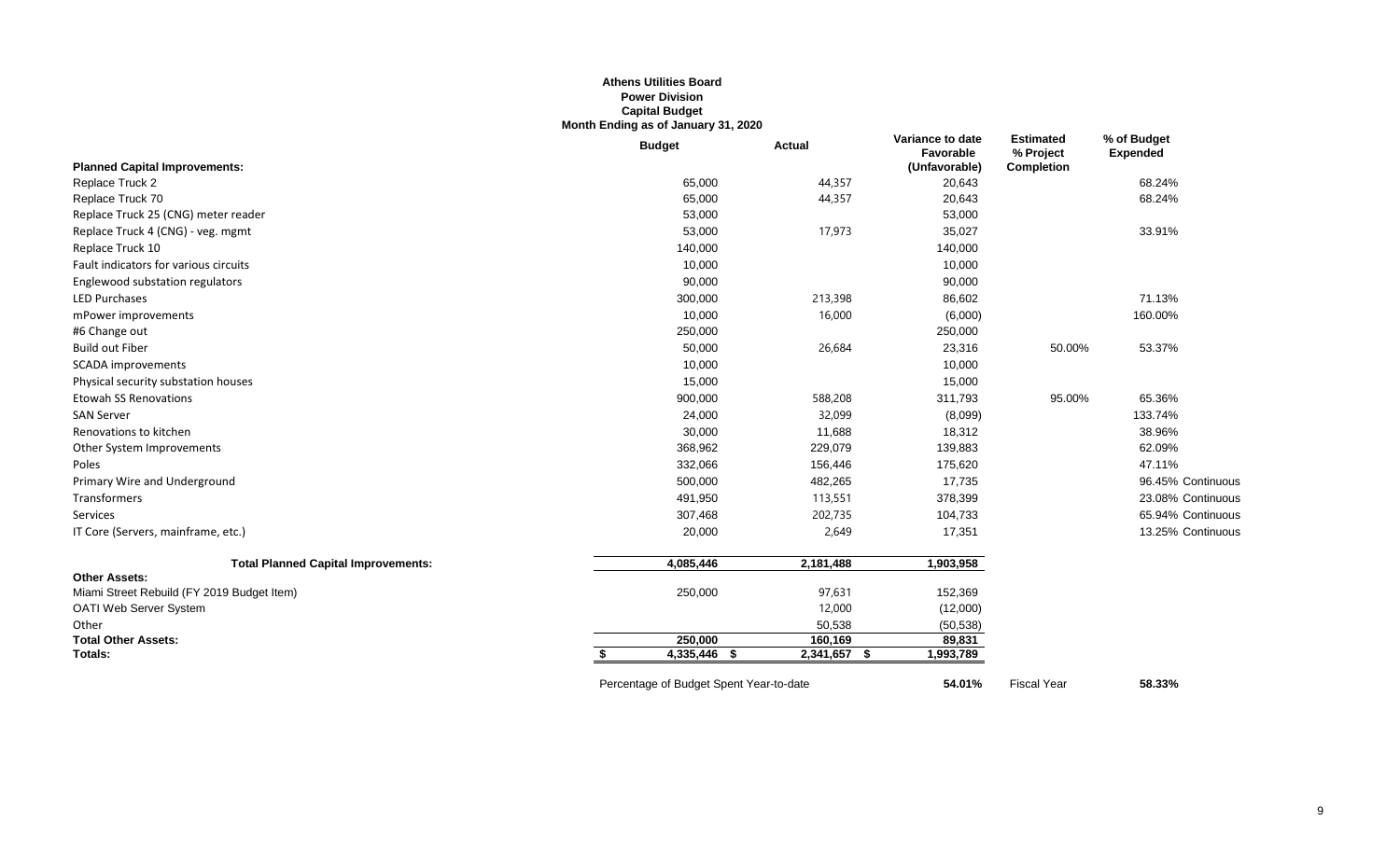# **WATER DIVISION BALANCE SHEET January 31, 2020 Change Current Period Prior Year Change from Current Period Prior from prior January 31, 2020 Prior Year January 31, 2020 Month Month Assets:** 6,549,593.74 6,153,667.92 395,925.82 Cash and Cash Equivalents 6,549,593.74 6,472,901.11 76,692.63 312,689.94 279,625.01 33,064.93 Customer Receivables 312,689.94 349,668.86 (36,978.92) 0.00 0.00 0.00 Due to/from Other Divisions 0.00 0.00 0.00 24,720.28 19,303.84 5,416.44 Other Receivables 24,720.28 26,512.31 (1,792.03) 145,786.94 127,471.63 18,315.31 Prepaid Expenses 145,786.94 146,592.00 (805.06) 242,427.77 261,571.54 (19,143.77) Materials and Supplies Inventory 242,427.77 242,991.79 242,991.79 (564.02)<br>275,218.67 6,841,639.94 433,578.73 Total Current Assets 7,275,218.67 7,275,318.666.07 36,552.60 **7,275,218.67 6,841,639.94 433,578.73 Total Current Assets 7,275,218.67 7,238,666.07 36,552.60** 0.00 0.00 0.00 Reserve and Other 0.00 0.00 0.00 **0.00 0.00 0.00 Total Restricted Assets 0.00 0.00 0.00** 0.00 0.00 0.00 Debt Issue Costs, Net of Amortization 0.00 0.00 0.00 458,687.40 269,129.92 189,557.48 Deferred Pension Outflows 458,687.40 458,687.40 0.00 33,116,650.99 32,615,326.95 501,324.04 Water Utility Plant, at cost 33,116,650.99 33,092,704.85 23,946.14 (14,130,991.36) (13,184,932.58) (946,058.78) Less: Accumulated Depreciation (14,130,991.36) (14,053,873.97) (77,117.39)<br>
18,985,659.63 19,430,394.37 (444,734.74) Net Water Utility Plant 18,985,659.63 19,038,830.88 (53,171. **18,985,659.63 19,430,394.37 (444,734.74) Net Water Utility Plant 18,985,659.63 19,038,830.88 (53,171.25) 19,444,347.03 19,699,524.29 (255,177.26) Total Long Term Assets 19,444,347.03 19,497,518.28 (53,171.25) \$ 26,719,565.70 \$ 26,541,164.23 \$ 178,401.47 Total Assets \$ 26,719,565.70 \$ 26,736,184.35 \$ (16,618.65) Liabilities and Retained Earnings:** 60,784.97 56,004.02 4,780.95 Cccounts Payable 60,784.97 55,568.86 5,216.11 49,780.00 52,295.00 (2,515.00) Customer Deposits 49,780.00 49,790.00 (10.00) 123,237.38 114,503.60 8,733.78 Other Current Liabilities 123,237.38 125,132.57 (1,895.19) **233,802.35 222,802.62 10,999.73 Total Current Liabilities 233,802.35 230,491.43 3,310.92** 653,561.39 544,107.77 109,453.62 Net Pension Liability 653,561.39 639,962.67 13,598.72 52,733.35 66,987.93 (14,254.58) Deferred Pension Inflows 52,733.35 52,733.35 0.00 0.00 0.00 0.00 Bonds Payable 0.00 0.00 0.00 4,272,585.56 4,462,943.87 (190,358.31) Note Payable 4,272,585.56 4,288,248.38 (15,662.82) **4,978,880.30 5,074,039.57 (95,159.27) Total Long Term Liabilities 4,978,880.30 4,980,944.40 (2,064.10)** 21,506,883.05 21,244,322.04 262,561.01 Net Position 21,506,883.05 21,524,748.52 (17,865.47)

**\$ 26,719,565.70 \$ 26,541,164.23 \$ 178,401.47 Total Liabilities and Retained Earnings \$ 26,719,565.70 \$ 26,736,184.35 \$ (16,618.65)**

**ATHENS UTILITIES BOARD**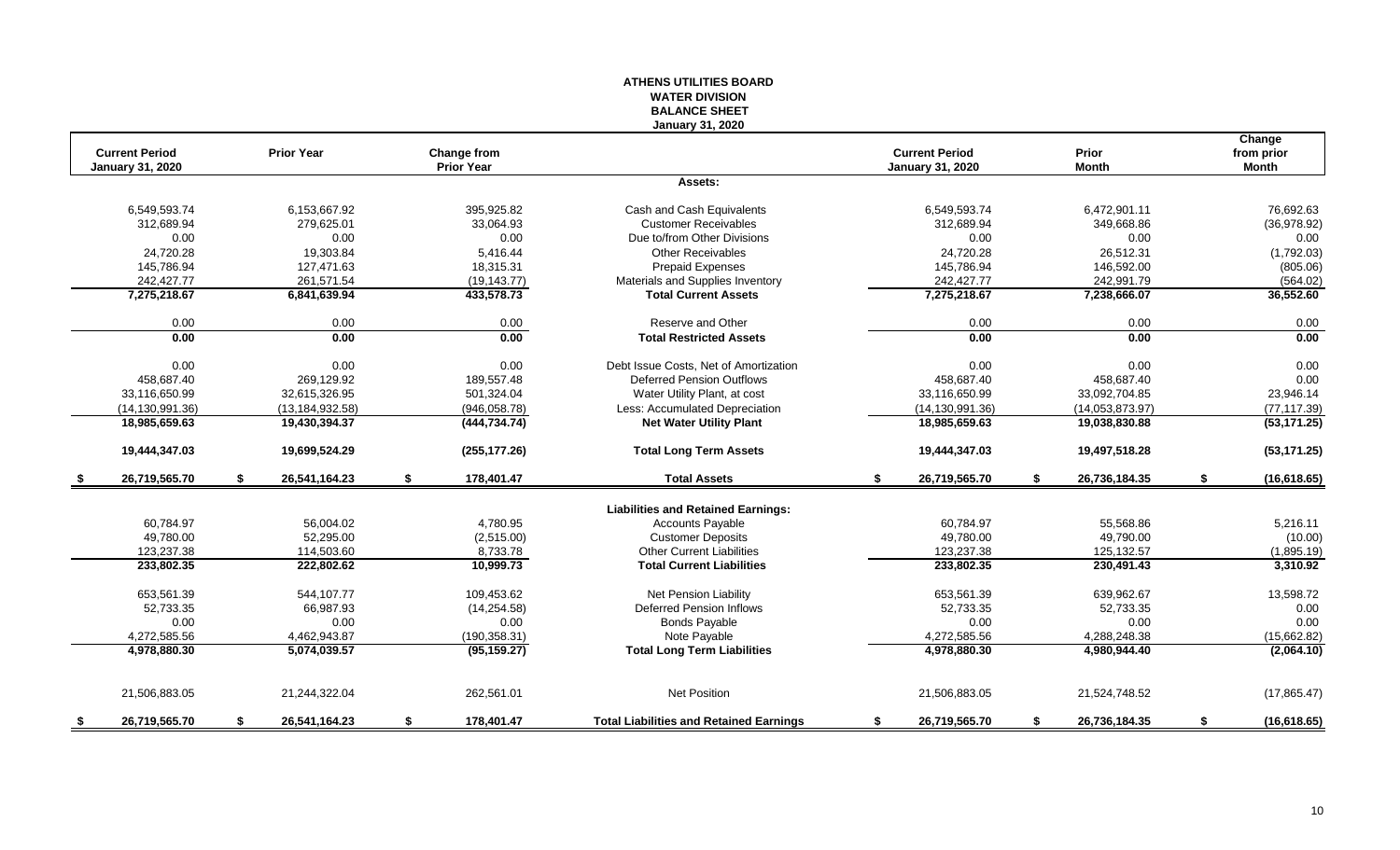|                         |                   |               | <b>Athens Utilities Board</b><br>Profit and Loss Statement - Water |                         |                   |               |
|-------------------------|-------------------|---------------|--------------------------------------------------------------------|-------------------------|-------------------|---------------|
|                         |                   |               | <b>January 31, 2020</b>                                            |                         |                   |               |
|                         |                   | Variance      |                                                                    | Current                 | <b>Current</b>    | Variance      |
| Year-to-Date            | Year-to-Date      | Favorable     | <b>Description</b>                                                 | <b>Month</b>            | <b>Month</b>      | Favorable     |
| <b>January 31, 2020</b> | <b>Prior Year</b> | (Unfavorable) |                                                                    | <b>January 31, 2020</b> | <b>Prior Year</b> | (Unfavorable) |
|                         |                   |               | <b>REVENUE:</b>                                                    |                         |                   |               |
| 1,081,180.45            | 1,047,497.55      | 33.682.90     | Residential                                                        | 145,867.58              | 141,947.54        | 3,920.04      |
| 1,185,570.89            | 1,125,812.73      | 59,758.16     | <b>Small Commercial</b>                                            | 156,690.25              | 149,372.75        | 7,317.50      |
| 305,775.67              | 283,275.48        | 22,500.19     | Large Commercial                                                   | 40,360.60               | 42,889.52         | (2,528.92)    |
| 88,645.96               | 73,111.77         | 15,534.19     | Other                                                              | 10,932.33               | 6,408.84          | 4,523.49      |
| 2,661,172.97            | 2,529,697.53      | 131,475.44    | <b>Total Revenue</b>                                               | 353,850.76              | 340,618.65        | 13,232.11     |
| 379,294.63              | 331,391.16        | (47,903.47)   | <b>Purchased Supply</b>                                            | 52,680.19               | 43,320.38         | (9,359.81)    |
| 2,281,878.34            | 2,198,306.37      | 83,571.97     | <b>Contribution Margin</b>                                         | 301,170.57              | 297,298.27        | 3,872.30      |
|                         |                   |               | <b>OPERATING EXPENSES:</b>                                         |                         |                   |               |
| 271,025.36              | 231,652.88        | (39, 372.48)  | Source and Pump Expense                                            | 40.783.93               | 27.043.82         | (13,740.11)   |
| 129,635.19              | 132,632.77        | 2,997.58      | <b>Distribution Expense</b>                                        | 20,066.54               | 28,830.81         | 8,764.27      |
| 285,763.00              | 251,523.03        | (34, 239.97)  | Customer Service and Customer Acct. Expense                        | 46,329.75               | 33,429.49         | (12,900.26)   |
| 503,502.10              | 482,381.29        | (21, 120.81)  | Administrative and General Expense                                 | 75,714.33               | 70,863.83         | (4,850.50)    |
| 1.189.925.65            | 1.098.189.97      | (91, 735.68)  | <b>Total operating expenses</b>                                    | 182,894.55              | 160, 167.95       | (22, 726.60)  |
|                         |                   |               | <b>Maintenance Expenses</b>                                        |                         |                   |               |
| 52.926.78               | 41.631.95         | (11, 294.83)  | Source and Pump Expense                                            | 8.026.38                | 3.304.44          | (4,721.94)    |
| 263.776.16              | 241.910.87        | (21, 865.29)  | <b>Distribution Expense</b>                                        | 43,250.91               | 34,970.43         | (8, 280.48)   |
| 4,233.78                | 9,601.58          | 5,367.80      | Administrative and General Expense                                 | 168.19                  | 117.06            | (51.13)       |
| 320,936.72              | 293,144.40        | (27, 792.32)  | <b>Total Maintenance Expense</b>                                   | 51,445.48               | 38,391.93         | (13,053.55)   |
|                         |                   |               | <b>Other Operating Expenses</b>                                    |                         |                   |               |
| 518,228.29              | 490,507.81        | (27, 720.48)  | <b>Depreciation Expense</b>                                        | 74,275.23               | 67,616.74         | (6,658.49)    |
| 518,228.29              | 490,507.81        | (27, 720.48)  | <b>Total Other Operating Expenses</b>                              | 74,275.23               | 67,616.74         | (6,658.49)    |
| 2,408,385.29            | 2,213,233.34      | (195, 151.95) | <b>Total Operating and Maintenance Expense</b>                     | 361,295.45              | 309,497.00        | (51,798.45)   |
| 252,787.68              | 316,464.19        | (63, 676.51)  | <b>Operating Income</b>                                            | (7,444.69)              | 31,121.65         | (38, 566.34)  |
| 37,944.40               | 30,545.87         | 7,398.53      | Other Income                                                       | 4,878.36                | 5,333.81          | (455.45)      |
| 290,732.08              | 347,010.06        | (56, 277.98)  | <b>Total Income</b>                                                | (2,566.33)              | 36,455.46         | (39,021.79)   |
| 10,872.39               | 10,815.37         | (57.02)       | Other Expense                                                      | 6,080.00                | 6,080.00          | 0.00          |
| 279,859.69              | 336,194.69        | (56, 335.00)  | Net Income Before Debt Expense                                     | (8,646.33)              | 30,375.46         | (39,021.79)   |
|                         |                   |               | <b>DEBT RELATED EXPENSES:</b>                                      |                         |                   |               |
| 0.00                    | 0.00              | 0.00          | Amortization of Debt Discount                                      | 0.00                    | 0.00              | 0.00          |
| 63.416.19               | 71,465.73         | 8,049.54      | Interest on Long Term Debt                                         | 9,219.14                | 10,714.73         | 1,495.59      |
| 63,416.19               | 71,465.73         | 8,049.54      | <b>Total debt related expenses</b>                                 | 9,219.14                | 10,714.73         | 1,495.59      |
| 216.443.50              | 264,728.96        | (48.285.46)   | Net Income Before Extraordinary Income                             | (17, 865.47)            | 19.660.73         | (37,526.20)   |
| 0.00                    | 4,201.73          | (4,201.73)    | Grants, Contributions, Extraordinary                               | 0.00                    | 0.00              | 0.00          |
|                         | 268,930.69        | (52, 487.19)  | <b>CHANGE IN NET ASSETS</b>                                        |                         |                   | (37,526.20)   |
| 216,443.50              | -S                | S.            |                                                                    | (17, 865.47)<br>s.      | 19,660.73<br>£.   | -S            |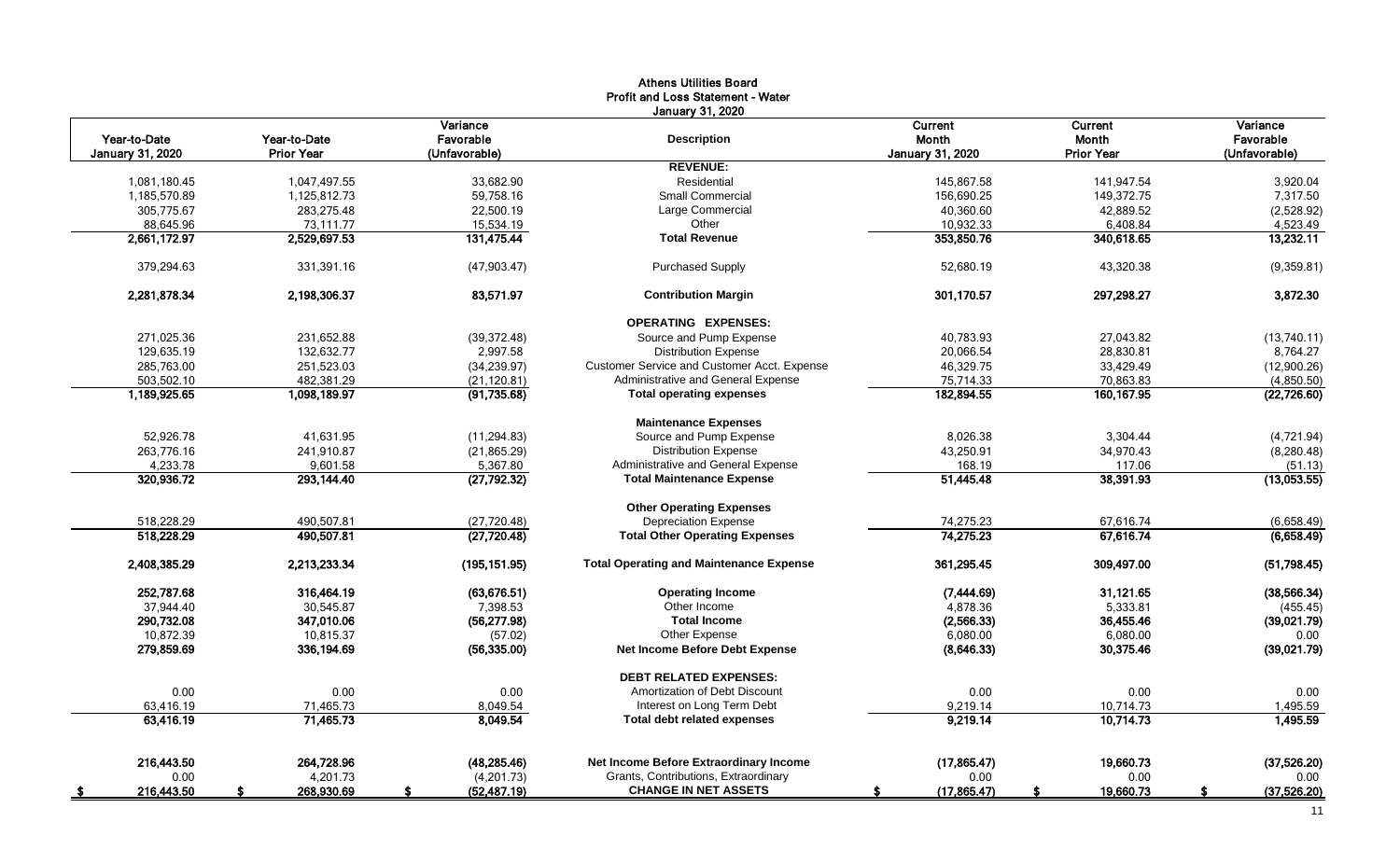|                  |                 |                  | <b>Athens Utilities Board</b>                   |                         |                    |                 |
|------------------|-----------------|------------------|-------------------------------------------------|-------------------------|--------------------|-----------------|
|                  |                 |                  | <b>Budget Comparison - Water</b>                |                         |                    |                 |
|                  |                 |                  | <b>January 31, 2020</b>                         |                         |                    |                 |
| Year-to-Date     | Year-to-Date    | $Y-T-D$          | <b>Description</b>                              | <b>Current Month</b>    | <b>Monthly</b>     | <b>Budget</b>   |
| January 31, 2020 | <b>Budget</b>   | Variance         |                                                 | <b>January 31, 2020</b> | <b>Budget</b>      | Variance        |
|                  |                 |                  |                                                 |                         |                    |                 |
|                  |                 |                  | <b>REVENUE:</b>                                 |                         |                    |                 |
| 1,081,180.45     | 1,047,927.57    | 33,252.88        | Residential                                     | 145,867.58              | 144,893.95         | 973.63          |
| 1,185,570.89     | 1,177,243.90    | 8,326.99         | Small Commercial                                | 156,690.25              | 156,893.23         | (202.98)        |
| 305,775.67       | 251,540.91      | 54,234.76        | Large Commercial                                | 40,360.60               | 35,299.29          | 5,061.31        |
| 88,645.96        | 51,039.79       | 37,606.17        | Other                                           | 10,932.33               | 6,222.08           | 4,710.25        |
| 2,661,172.97     | 2,527,752.16    | 133,420.81       | <b>Total Revenue</b>                            | 353,850.76              | 343,308.55         | 10.542.21       |
| 379,294.63       | 365,146.49      | (14, 148.14)     | <b>Purchased Supply</b>                         | 52,680.19               | 53,662.78          | 982.59          |
| 2.281.878.34     | 2.162.605.67    | 119.272.67       | <b>Contribution Margin</b>                      | 301,170.57              | 289.645.77         | 11,524.80       |
|                  |                 |                  | <b>OPERATING EXPENSES:</b>                      |                         |                    |                 |
| 271,025.36       | 227,594.12      | (43, 431.24)     | Source and Pump Expense                         | 40,783.93               | 35,279.97          | (5,503.96)      |
| 129,635.19       | 112,212.15      | (17, 423.04)     | <b>Distribution Expense</b>                     | 20,066.54               | 16,672.22          | (3,394.32)      |
| 285,763.00       | 261,052.98      | (24,710.02)      | Customer Service and Customer Acct. Expense     | 46,329.75               | 34,415.68          | (11, 914.07)    |
| 503,502.10       | 547,865.62      | 44,363.52        | Administrative and General Expense              | 75,714.33               | 78,091.52          | 2,377.19        |
| 1,189,925.65     | 1,148,724.88    | (41, 200.77)     | <b>Total operating expenses</b>                 | 182,894.55              | 164,459.39         | (18, 435.16)    |
|                  |                 |                  | <b>Maintenance Expenses</b>                     |                         |                    |                 |
| 52,926.78        | 44,313.33       | (8,613.45)       | Source and Pump Expense                         | 8,026.38                | 3,932.77           | (4,093.61)      |
| 263,776.16       | 231,921.76      | (31, 854.40)     | <b>Distribution Expense</b>                     | 43,250.91               | 47,564.53          | 4,313.62        |
| 4,233.78         | 4,455.23        | 221.45           | Administrative and General Expense              | 168.19                  | 570.46             | 402.27          |
| 320.936.72       | 280,690.33      | (40, 246.39)     | <b>Total Maintenance Expense</b>                | 51,445.48               | 52,067.76          | 622.28          |
|                  |                 |                  | <b>Other Operating Expenses</b>                 |                         |                    |                 |
| 518,228.29       | 585,993.90      | 67,765.61        | <b>Depreciation Expense</b>                     | 74,275.23               | 91,009.43          | 16,734.20       |
| 518,228.29       | 585,993.90      | 67,765.61        | <b>Total Other Operating Expenses</b>           | 74,275.23               | 91,009.43          | 16,734.20       |
| 2,408,385.29     | 2,380,555.60    | (27, 829.69)     | <b>Total Operating and Maintenance Expenses</b> | 361,295.45              | 361,199.36         | (96.09)         |
| 252,787.68       | 147,196.56      | 105,591.12       | <b>Operating Income</b>                         | (7,444.69)              | (17,890.81)        | 10,446.12       |
| 37,944.40        | 18,312.92       | 19,631.48        | Other Income                                    | 4,878.36                | 3,648.82           | 1,229.54        |
| 290,732.08       | 165,509.48      | 125,222.60       | <b>Total Income</b>                             | (2, 566.33)             | (14, 241.99)       | 11,675.66       |
| 10,872.39        | 7,333.99        | (3,538.40)       | Other Expense                                   | 6,080.00                | 4,590.45           | (1,489.55)      |
| 279,859.69       | 158,175.49      | 121,684.20       | <b>Net Income Before Debt Expense</b>           | (8,646.33)              | (18, 832.44)       | 10,186.11       |
|                  |                 |                  | <b>DEBT RELATED EXPENSES:</b>                   |                         |                    |                 |
| 0.00             | 0.00            | 0.00             | Amortization of Debt Discount                   | 0.00                    | 0.00               | 0.00            |
| 63,416.19        | 74,996.36       | 11,580.17        | Interest on Long Term Debt                      | 9,219.14                | 11,514.87          | 2,295.73        |
| 63,416.19        | 74,996.36       | 11.580.17        | <b>Total debt related expenses</b>              | 9,219.14                | 11,514.87          | 2,295.73        |
| 216,443.50       | 83,179.13       | 133,264.37       | Net Income Before Extraordinary Income          | (17, 865.47)            | (30, 347.31)       | 12,481.84       |
| 0.00             | 14,000.00       | (14,000.00)      | Grants, Contributions, Extraordinary            | 0.00                    | 2,000.00           | (2,000.00)      |
| 216,443.50       | 97,179.13<br>\$ | 119,264.37<br>\$ | <b>CHANGE IN NET ASSETS</b>                     | \$<br>(17, 865.47)      | \$<br>(28, 347.31) | \$<br>10,481.84 |
| <u>\$</u>        |                 |                  |                                                 |                         |                    |                 |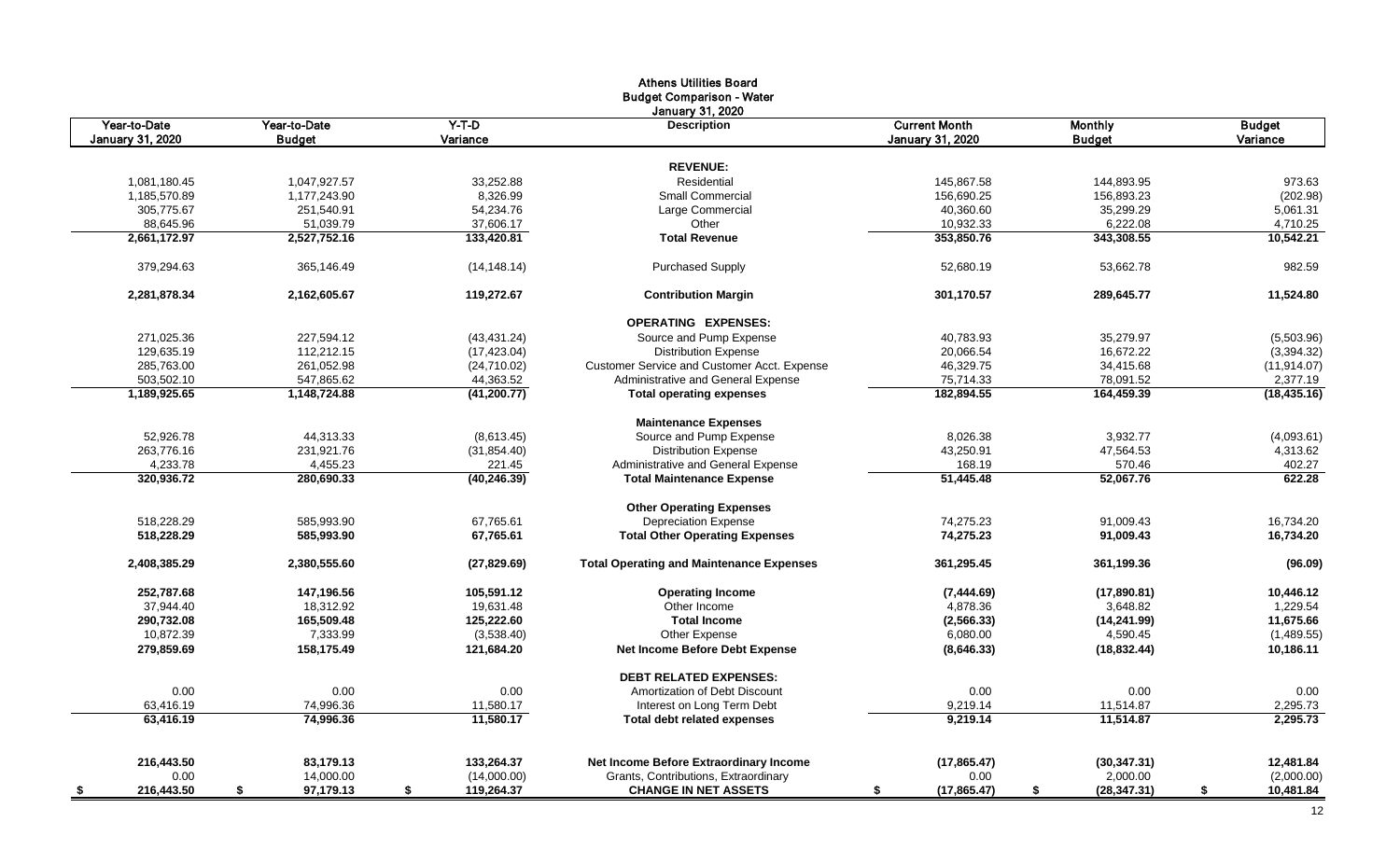# **Athens Utilities Board Water Division STATEMENTS OF CASH FLOWS January 31, 2020**

|      | Year-to-Date            | Year-to-Date      | Variance            |                                                         | <b>Month to Date</b>    | <b>Month to Date</b> |    | Variance     |
|------|-------------------------|-------------------|---------------------|---------------------------------------------------------|-------------------------|----------------------|----|--------------|
|      | <b>January 31, 2020</b> | <b>Prior Year</b> |                     |                                                         | <b>January 31, 2020</b> | <b>Prior Year</b>    |    |              |
|      |                         |                   |                     | <b>CASH FLOWS FROM OPERATING ACTIVITIES:</b>            |                         |                      |    |              |
|      | 216,443.50              | 264,728.96        | (48, 285.46)        | Net Operating Income                                    | (17, 865.47)            | 19,660.73            |    | (37, 526.20) |
|      |                         |                   |                     | <b>Adjustments to Reconcile Operating Income</b>        |                         |                      |    |              |
|      |                         |                   |                     | to Net Cash Provided by Operations                      |                         |                      |    |              |
|      | 518,228.29              | 490,507.81        | 27,720.48           | Depreciation                                            | 74,275.23               | 67,616.74            |    | 6,658.49     |
|      |                         |                   |                     | <b>Changes in Assets and Liabilities:</b>               |                         |                      |    |              |
|      | 22,591.16               | 4,080.62          | 18,510.54           | <b>Receivables</b>                                      | 38,770.95               | 1,463.40             |    | 37,307.55    |
|      | 0.00                    | 0.00              | 0.00                | Due from (to) Other Divisions                           | 0.00                    | 0.00                 |    | 0.00         |
|      | (44, 839.06)            | 59,977.14         | (104, 816.20)       | <b>Prepaid Expenses</b>                                 | 805.06                  | 8,858.87             |    | (8,053.81)   |
|      | 15,400.02               | 129,701.24        | (114, 301.22)       | <b>Deferred Pension Outflows</b>                        | 0.00                    | 0.00                 |    | 0.00         |
|      | 4.651.64                | (9,793.00)        | 14,444.64           | <b>Materials and Supplies</b>                           | 564.02                  | (5, 198.47)          |    | 5,762.49     |
|      | (213,040.53)            | (30, 268.78)      | (182, 771.75)       | <b>Accounts Payable</b>                                 | 5,216.11                | 3,449.40             |    | 1,766.71     |
|      | (12,731.71)             | (1,224.12)        | (11,507.59)         | <b>Other Current Liabilities</b>                        | (1,895.19)              | 6,258.74             |    | (8, 153.93)  |
|      | (43, 565.68)            | (48, 876.02)      | 5,310.34            | Net Pension Liability                                   | 13,598.72               | 11,546.46            |    | 2,052.26     |
|      | 0.00                    | 0.00              | 0.00                | <b>Deferred Pension Inflows</b>                         | 0.00                    | 0.00                 |    | 0.00         |
|      | 10,803.11               | 3,689.47          | 7,113.64            | <b>Retirements and Salvage</b>                          | 2,842.16                | (10, 316.52)         |    | 13,158.68    |
|      | (1,345.00)              | 595.00            | (1,940.00)          | <b>Customer Deposits</b>                                | (10.00)                 | (20.00)              |    | 10.00        |
|      | 472,595.74              | 863,118.32        | (390, 522.58)       | <b>Net Cash from Operating Activities</b>               | 116,301.59              | 103,319.35           |    | 12,982.24    |
|      |                         |                   |                     | <b>CASH FLOWS FROM NONCAPITAL FINANCING ACTIVITIES:</b> |                         |                      |    |              |
|      | 0.00                    | 0.00              | 0.00                | Changes in Bonds Payable                                | 0.00                    | 0.00                 |    | 0.00         |
|      | (107, 335.55)           | (99, 305.18)      | (8,030.37)          | Changes in Notes Payable                                | (15,662.82)             | (14, 202.61)         |    | (1,460.21)   |
|      | (107, 335.55)           | (99, 305.18)      | (8,030.37)          | <b>Net Cash from Financing Activities</b>               | (15,662.82)             | (14, 202.61)         |    | (1,460.21)   |
|      |                         |                   |                     | <b>CASH FLOW FROM CAPITAL AND INVESTING ACTIVITIES:</b> |                         |                      |    |              |
|      | 0.00                    | 0.00              | 0.00                | <b>Adjust Net Pension Obligation</b>                    | 0.00                    | 0.00                 |    | 0.00         |
|      | 0.00                    | 0.00              | 0.00                | Prior Period Adjustment                                 | 0.00                    | 0.00                 |    | 0.00         |
|      | 0.00                    | 4,201.73          | (4,201.73)          | Grants, Contributions & Other Extraordinary             | 0.00                    | 0.00                 |    | 0.00         |
|      |                         | (337, 612.18)     |                     | <b>Water Utility Plant</b>                              |                         | (1,063.09)           |    | (22, 883.05) |
|      | (305, 467.99)           |                   | 32,144.19           | <b>Net from Capital and Investing Activities</b>        | (23,946.14)             |                      |    |              |
|      | (305, 467.99)           | (333, 410.45)     | 27,942.46           |                                                         | (23, 946.14)            | (1,063.09)           |    | (22,883.05)  |
|      | 59,792.20               | \$<br>430,402.69  | \$<br>(370, 610.49) | <b>Net Changes in Cash Position</b>                     | \$<br>76,692.63         | \$<br>88,053.65      | S. | (11, 361.02) |
|      |                         |                   |                     |                                                         |                         |                      |    |              |
|      | 6,489,801.54            | 5,723,265.23      | 766,536.31          | Cash at Beginning of Period                             | 6,472,901.11            | 6.065.614.27         |    | 407,286.84   |
|      | 6,549,593.74            | 6,153,667.92      | 395,925.82          | Cash at End of Period                                   | 6,549,593.74            | 6,153,667.92         |    | 395,925.82   |
| - \$ | 59.792.20               | \$<br>430,402.69  | \$<br>(370, 610.49) | <b>Changes in Cash and Equivalents</b>                  | \$<br>76,692.63         | \$<br>88,053.65      | \$ | (11, 361.02) |
|      |                         |                   |                     |                                                         |                         |                      |    |              |

Long-Term Debt 4,272,585.56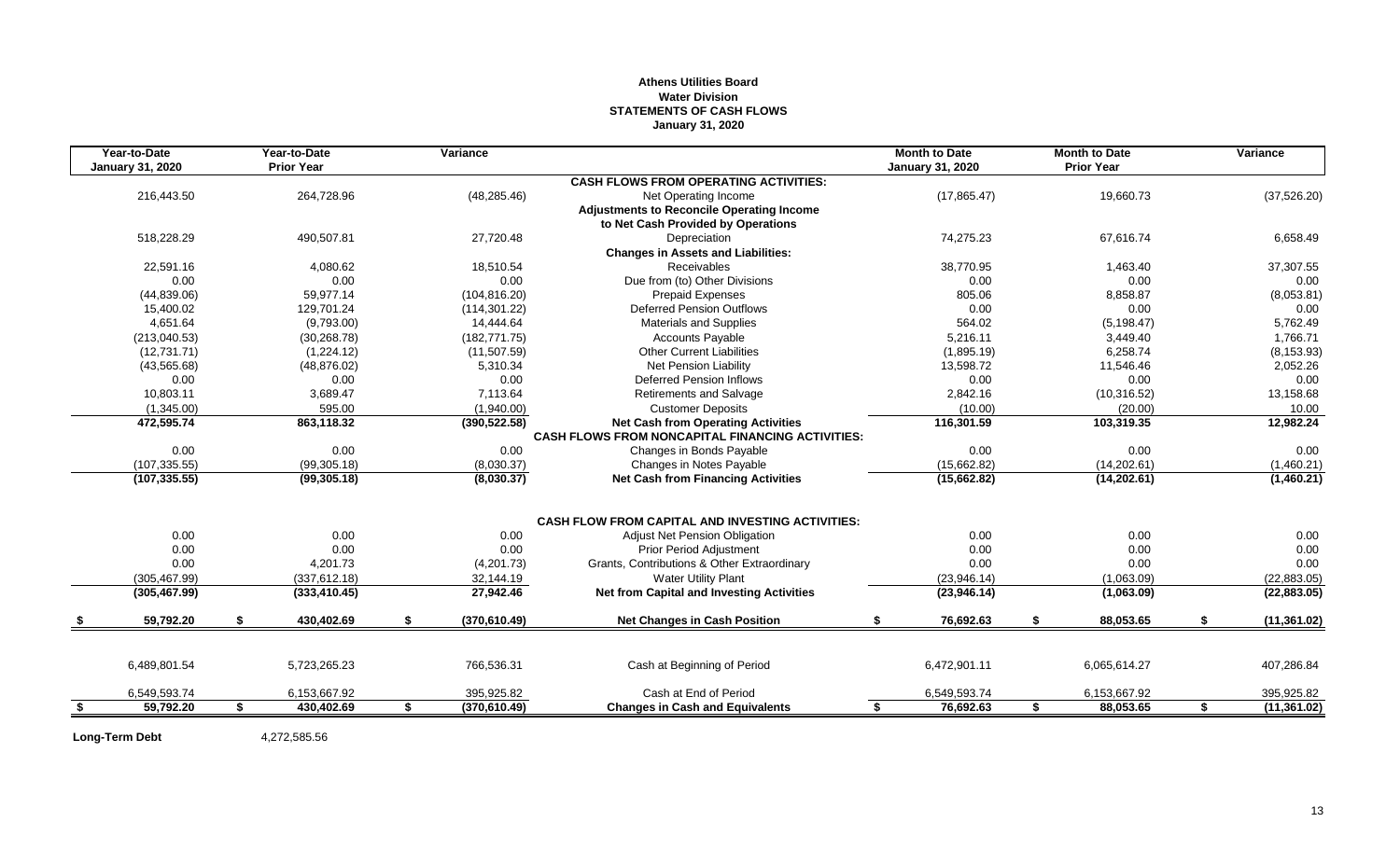# Athens Utilities Board Statistics Report January 31, 2020

| Water:                      |         |       |        |            |
|-----------------------------|---------|-------|--------|------------|
|                             | Current | Prior | %      | # Accounts |
| <b>INumber of services:</b> | Month   | Year  | Change | Change     |
| Residential                 | 7,011   | 6,923 | 1.27%  | 88         |
| Small Commercial            | 1,242   | 1,235 | 0.57%  |            |
| Large Commercial            | 36      | 35    | 2.86%  |            |
|                             |         |       |        |            |
|                             | 8,289   | 8,193 | 1.17%  | 96         |

| <b>Sales Volumes:</b> |                         | <b>Current Month</b> |           | Year-to-Date |                   |        |  |
|-----------------------|-------------------------|----------------------|-----------|--------------|-------------------|--------|--|
| Gallonsx100           | <b>January 31, 2020</b> | <b>Prior Year</b>    | Change    | 1/31/2020    | <b>Prior Year</b> | Change |  |
| Residential           | 258,094                 | 249.794              | 3.32%     | 1,954,020    | 1,881,043         | 3.88%  |  |
| Small Commercial      | 406,393                 | 368,537              | 10.27%    | 3,050,702    | 2,833,740         | 7.66%  |  |
| Large Commercial      | 104.247                 | 109,765              | $-5.03\%$ | 792.155      | 727.751           | 8.85%  |  |
|                       | 768.734                 | 728,096              | 5.58%     | 5,796,877    | 5,442,534         | 6.51%  |  |

| <b>Employment</b>  |                  |                   |                   |
|--------------------|------------------|-------------------|-------------------|
|                    | January 31, 2020 | <b>Prior Year</b> | <b>Difference</b> |
| Employee Headcount | 14.00            | 14.00             | 0.00              |
| <b>FTE</b>         | 14.8             | 14.9              | $-0.1$            |
| Y-T-D FTE          | 14.88            | 14.79             | 0.09              |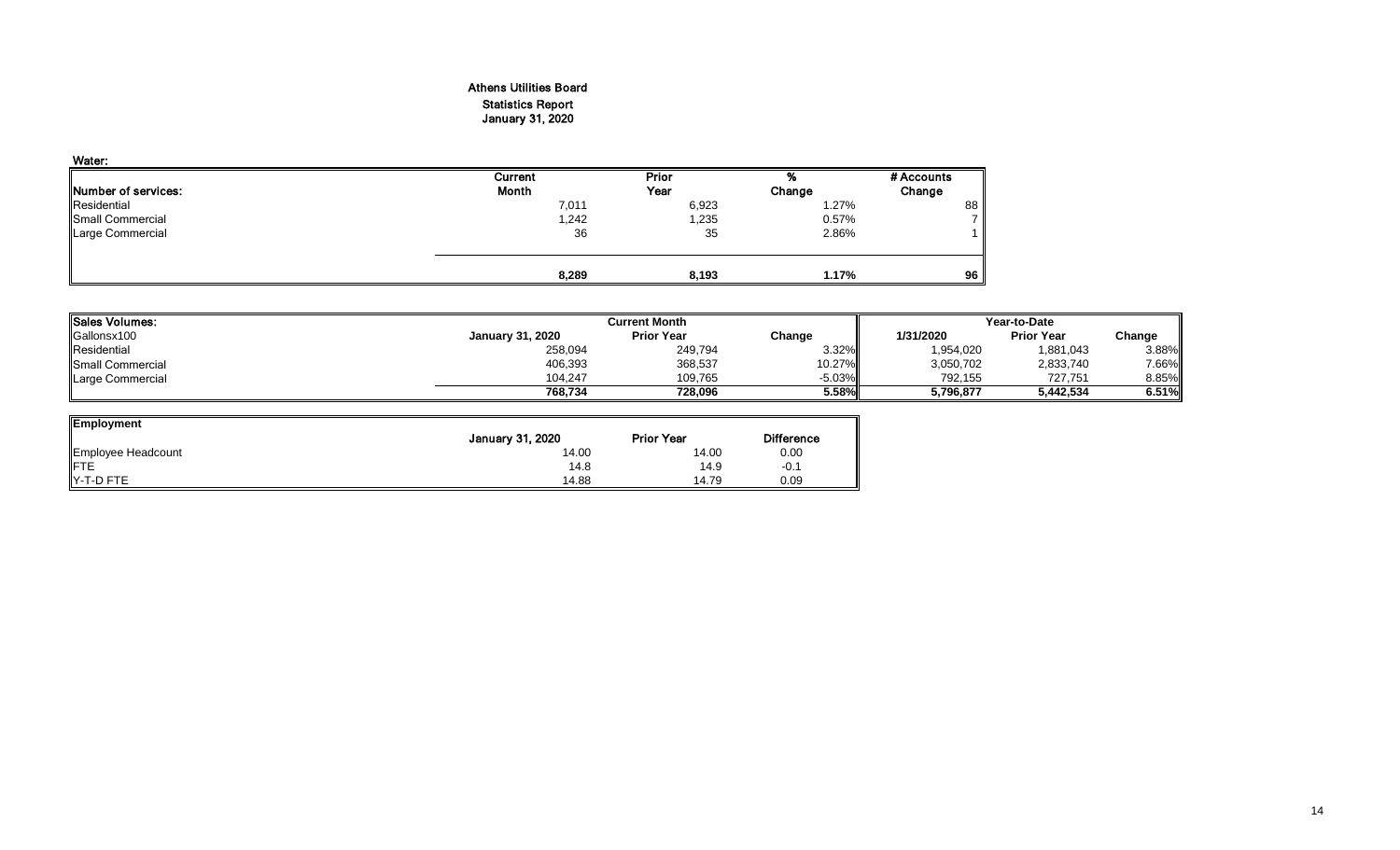|                                                 |                                         | <b>Water Division</b><br><b>Capital Budget</b><br>Month Ending as of January 31, 2020 |                                                |                                                    |                                          |
|-------------------------------------------------|-----------------------------------------|---------------------------------------------------------------------------------------|------------------------------------------------|----------------------------------------------------|------------------------------------------|
|                                                 | <b>Budget</b>                           | Actual                                                                                | Variance to date<br>Favorable<br>(Unfavorable) | <b>Estimated</b><br>% Project<br><b>Completion</b> | <b>Percent Budget</b><br><b>Expended</b> |
| <b>Planned Capital Improvements:</b>            |                                         |                                                                                       |                                                |                                                    |                                          |
| Replace Truck 16 (2011 F450)                    | 80,000                                  |                                                                                       | 80,000                                         |                                                    |                                          |
| Replace Truck 18 (2011 F250)                    | 40,000                                  |                                                                                       | 40,000                                         |                                                    |                                          |
| TDOT Highway 30 Project                         | 30,000                                  | 11,470                                                                                | 18,530                                         |                                                    | 100.00%                                  |
| Congress Pkwy - Phase 1 (Dennis to Decatur Pk)  | 300,000                                 |                                                                                       | 300,000                                        |                                                    |                                          |
| Replace safety rails around WTP                 | 55,000                                  |                                                                                       | 55,000                                         |                                                    |                                          |
| Flash Mixers, Baffling, SCADA at WTP            | 100,000                                 |                                                                                       | 100,000                                        |                                                    |                                          |
| <b>SAN Server</b>                               | 15,000                                  | 20,062                                                                                | (5,062)                                        |                                                    | 133.74%                                  |
| Water Plant Building Maint and Lab Equipment    | 50,000                                  | 1,238                                                                                 | 48,762                                         |                                                    | 2.48%                                    |
| Meter Change Out (Large, Small and Testing)     | 30,000                                  | 16,072                                                                                | 13,928                                         |                                                    | 53.57% Continuous                        |
| Reservoir and Pump Maintenance (clearwell)      | 50,000                                  | 49,552                                                                                | 448                                            |                                                    | 99.10% Continuous                        |
| <b>Water Line Extensions</b>                    | 300,000                                 | 15,415                                                                                | 284,585                                        |                                                    | 5.14% Continuous                         |
| Distribution Rehabilitation                     | 100,000                                 | 34,941                                                                                | 65,059                                         |                                                    | 34.94% Continuous                        |
| Field and Safety Equipment                      | 25,000                                  | 24,217                                                                                | 783                                            |                                                    | 96.87% Continuous                        |
| <b>Water Services</b>                           | 125,000                                 | 85,329                                                                                | 39,671                                         |                                                    | 68.26% Continuous                        |
| Technology (SCADA, Computers)                   | 30,000                                  | 7,880                                                                                 | 22,120                                         |                                                    | 26.27% Continuous                        |
| IT Core (Servers, mainframe, etc.)              | 20,000                                  | 561                                                                                   | 19,439                                         |                                                    | 2.81% Continuous                         |
| <b>Total Planned Capital Improvements:</b>      | \$<br>1,350,000<br>- 56                 | 266,738 \$                                                                            | 1,083,262                                      |                                                    |                                          |
| <b>Other Assets:</b>                            |                                         |                                                                                       |                                                |                                                    |                                          |
| Water Project #8 (CR 707) (FY 2019 Budget Item) | 40,000                                  | 41,708                                                                                | (1,708)                                        |                                                    | 100.00%                                  |
| Other                                           |                                         |                                                                                       |                                                |                                                    |                                          |
| <b>Total Other Assets:</b>                      | 40,000                                  | 41,708                                                                                | (1,708)                                        |                                                    |                                          |
| Totals:                                         | 1,390,000 \$                            | 308,445 \$                                                                            | 1,081,555                                      |                                                    |                                          |
|                                                 | Percentage of Budget Spent Year-to-date |                                                                                       | 22.19%                                         | <b>Fiscal Year</b>                                 | 58.33%                                   |

**Athens Utilities Board**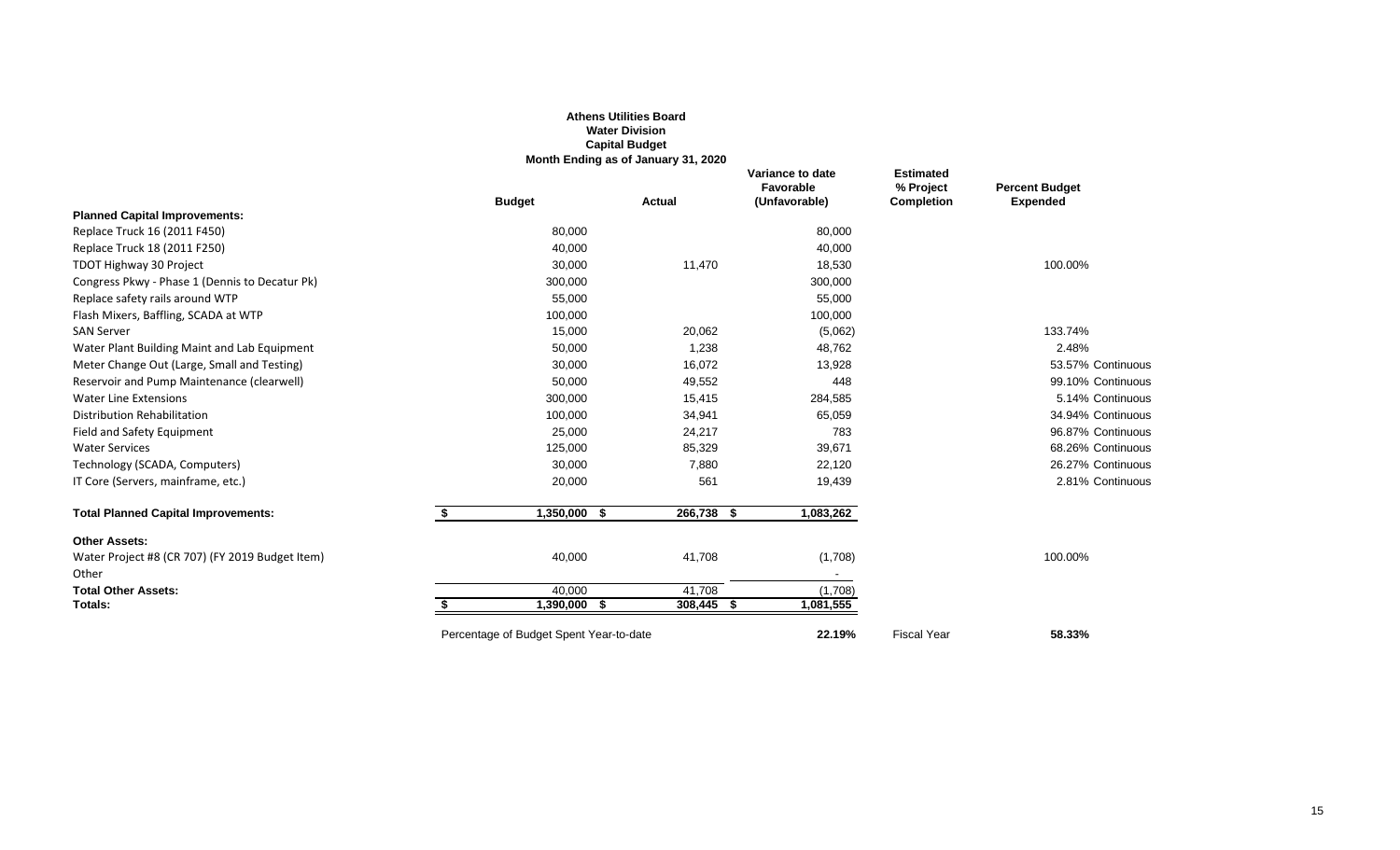#### **ATHENS UTILITIES BOARD GAS DIVISION BALANCE SHEET January 31, 2020**

|                      | <b>Current Period</b>   | <b>Prior Year</b>   | Change from       |                                                |    | <b>Current Period</b>   | Prior               | Change<br>from prior |
|----------------------|-------------------------|---------------------|-------------------|------------------------------------------------|----|-------------------------|---------------------|----------------------|
|                      | <b>January 31, 2020</b> |                     | <b>Prior Year</b> |                                                |    | <b>January 31, 2020</b> | <b>Month</b>        | <b>Month</b>         |
|                      |                         |                     |                   | Assets:                                        |    |                         |                     |                      |
|                      | 5,203,206.95            | 4,650,139.60        | 553,067.35        | Cash and Cash Equivalents                      |    | 5,203,206.95            | 4,960,258.55        | 242,948.40           |
|                      | 739.136.03              | 896.700.26          | (157, 564.23)     | Receivables                                    |    | 739.136.03              | 686,820.58          | 52,315.45            |
|                      | 328,331.08              | 261,571.95          | 66,759.13         | <b>Prepaid Expenses</b>                        |    | 328,331.08              | 287,689.56          | 40,641.52            |
|                      | 0.00                    | 0.00                | 0.00              | Gas Unit Loans                                 |    | 0.00                    | 0.00                | 0.00                 |
|                      | 123,216.02              | 121,935.74          | 1,280.28          | Materials and Supplies Inventory               |    | 123,216.02              | 127,091.47          | (3,875.45)           |
|                      | 6,393,890.08            | 5,930,347.55        | 463,542.53        | <b>Total Current Assets</b>                    |    | 6,393,890.08            | 6,061,860.16        | 332,029.92           |
|                      | 24,097,291.37           | 23,638,102.09       | 459,189.28        | Gas Utility Plant, at Cost                     |    | 24,097,291.37           | 24,031,905.41       | 65,385.96            |
|                      | (9,647,989.24)          | (9.075, 720.82)     | (572, 268.42)     | Less: Accumulated Depreciation                 |    | (9,647,989.24)          | (9,587,701.44)      | (60, 287.80)         |
|                      | 14,449,302.13           | 14,562,381.27       | (113,079.14)      | <b>Net Gas Utility Plant</b>                   |    | 14,449,302.13           | 14,444,203.97       | 5,098.16             |
|                      | 325,187.59              | 189,206.10          | 135,981.49        | <b>Deferred Pension Outflows</b>               |    | 325, 187.59             | 325,187.59          | 0.00                 |
| - \$                 | 21,168,379.80           | \$<br>20,681,934.92 | \$<br>486,444.88  | <b>Total Assets</b>                            | s. | 21,168,379.80           | \$<br>20,831,251.72 | \$<br>337,128.08     |
|                      |                         |                     |                   |                                                |    |                         |                     |                      |
|                      |                         |                     |                   | <b>Liabilities and Retained Earnings:</b>      |    |                         |                     |                      |
|                      | 0.00                    | 0.00                | 0.00              | Short Term Notes Payable                       |    | 0.00                    | 0.00                | 0.00                 |
|                      | 392.670.85              | 465.177.89          | (72, 507.04)      | <b>Accounts Payable</b>                        |    | 392,670.85              | 331,555.56          | 61,115.29            |
|                      | 96,405.00               | 126.270.00          | (29, 865.00)      | <b>Customer Deposits</b>                       |    | 96,405.00               | 97,780.00           | (1,375.00)           |
|                      | 73,773.17               | 82,141.28           | (8,368.11)        | <b>Accrued Liabilities</b>                     |    | 73,773.17               | 77,561.24           | (3,788.07)           |
|                      | 562,849.02              | 673,589.17          | (110, 740.15)     | <b>Total Current Liabilities</b>               |    | 562,849.02              | 506,896.80          | 55,952.22            |
|                      | 433,907.56              | 359,573.85          | 74,333.71         | Net Pension Liability                          |    | 433,907.56              | 424,841.42          | 9,066.14             |
|                      | 34,666.96               | 43,761.34           | (9,094.38)        | Deferred Pension Inflows                       |    | 34,666.96               | 34,666.96           | 0.00                 |
|                      | 20,136,956.26           | 19,605,010.56       | 531.945.70        | <b>Net Position</b>                            |    | 20,136,956.26           | 19,864,846.54       | 272,109.72           |
| $\overline{\bullet}$ | 21,168,379.80           | 20,681,934.92       | 486,444.88        | <b>Total Liabilities and Retained Earnings</b> | S  | 21,168,379.80           | 20,831,251.72       | 337,128.08           |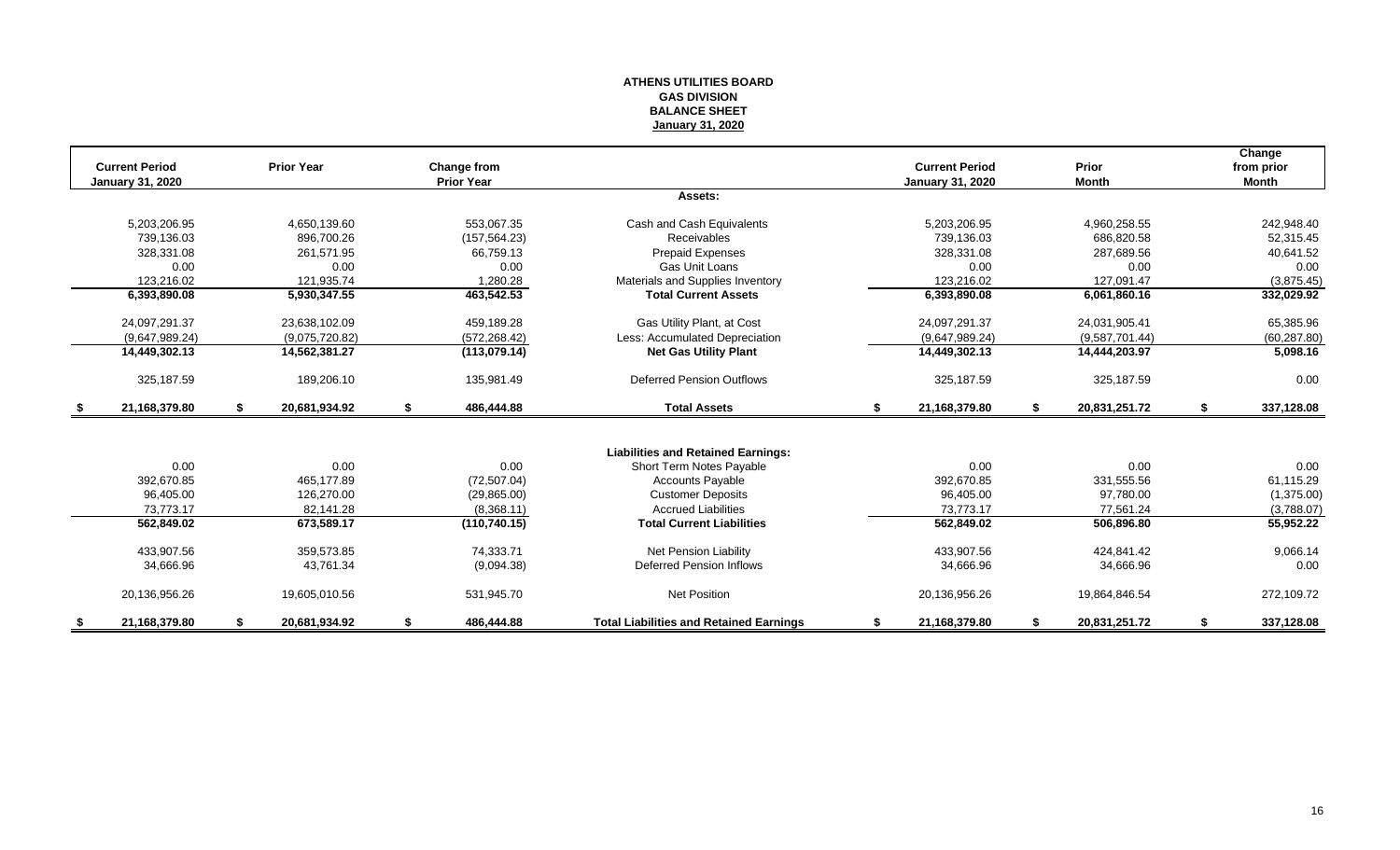# Athens Utilities Board Profit and Loss Statement - Gas January 31, 2020

|                  |                   | Variance      |                                           | Current                 | Current           | Variance      |
|------------------|-------------------|---------------|-------------------------------------------|-------------------------|-------------------|---------------|
| Year-to-Date     | Year-to-Date      | Favorable     |                                           | Month                   | Month             | Favorable     |
| January 31, 2020 | <b>Prior Year</b> | (Unfavorable) |                                           | <b>January 31, 2020</b> | <b>Prior Year</b> | (Unfavorable) |
|                  |                   |               | <b>REVENUE:</b>                           |                         |                   |               |
| 1,079,872.13     | 1.210.733.42      | (130, 861.29) | Residential                               | 376.664.17              | 446.817.45        | (70, 153.28)  |
| 837.110.77       | 925,349.56        | (88, 238.79)  | <b>Small Commercial</b>                   | 247,547.75              | 306,921.07        | (59, 373.32)  |
| 516,835.62       | 449,249.63        | 67,585.99     | Large Commercial                          | 105,225.27              | 146, 145. 71      | (40,920.44)   |
| 684,008.96       | 735,337.01        | (51, 328.05)  | Interruptible                             | 116,567.38              | 153,218.14        | (36,650.76)   |
| 6,398.53         | 7.456.46          | (1,057.93)    | CNG                                       | 781.26                  | 1,359.93          | (578.67)      |
| 43,966.48        | 32,324.94         | 11,641.54     | Fees and Other Gas Revenues               | 10,957.86               | 7,501.71          | 3,456.15      |
| 3,168,192.49     | 3,360,451.02      | (192, 258.53) | <b>Total Revenue</b>                      | 857,743.69              | 1,061,964.01      | (204, 220.32) |
| 1,814,478.91     | 2,414,585.23      | 600,106.32    | Purchased supply                          | 341,277.57              | 620,526.72        | 279,249.15    |
| 1,353,713.58     | 945,865.79        | 407,847.79    | <b>Contribution Margin</b>                | 516,466.12              | 441,437.29        | 75,028.83     |
|                  |                   |               | <b>OPERATING EXPENSES:</b>                |                         |                   |               |
| 245,290.79       | 227,372.19        | (17, 918.60)  | <b>Distribution Expense</b>               | 48,800.28               | 29,678.77         | (19, 121.51)  |
| 215,794.58       | 189,720.23        | (26,074.35)   | Customer Service and Customer Acct. Exp.  | 35,651.79               | 24,796.25         | (10, 855.54)  |
| 387,622.88       | 375,270.13        | (12, 352.75)  | Administrative and General Expense        | 56,447.51               | 47,718.28         | (8,729.23)    |
| 848,708.25       | 792,362.55        | (56, 345.70)  | <b>Total operating expenses</b>           | 140,899.58              | 102,193.30        | (38,706.28)   |
|                  |                   |               | <b>Maintenance Expense</b>                |                         |                   |               |
| 150,894.93       | 129,220.16        | (21, 674.77)  | <b>Distribution Expense</b>               | 26,443.77               | 15,698.66         | (10, 745.11)  |
| 5.744.31         | 6,627.39          | 883.08        | Administrative and General Expense        | 737.16                  | 1,261.92          | 524.76        |
| 156,639.24       | 135,847.55        | (20, 791.69)  | <b>Total Maintenance Expense</b>          | 27,180.93               | 16,960.58         | (10, 220.35)  |
|                  |                   |               | <b>Other Operating Expenses</b>           |                         |                   |               |
| 373,582.17       | 363,590.50        | (9,991.67)    | Depreciation                              | 53,528.57               | 52,837.95         | (690.62)      |
| 139,969.59       | 140.089.69        | 120.10        | <b>Tax Equivalents</b>                    | 20,026.27               | 19,981.91         | (44.36)       |
| 513,551.76       | 503,680.19        | (9,871.57)    | <b>Total Other Operating Expenses</b>     | 73,554.84               | 72,819.86         | (734.98)      |
| 3,333,378.16     | 3,846,475.52      | 513,097.36    | <b>Operating and Maintenance Expenses</b> | 582,912.92              | 812,500.46        | 229,587.54    |
| (165, 185.67)    | (486, 024.50)     | 320,838.83    | <b>Operating Income</b>                   | 274,830.77              | 249,463.55        | 25,367.22     |
| 37,652.85        | 18,906.78         | 18,746.07     | Other Income                              | 4,579.41                | 2,720.19          | 1,859.22      |
| (127, 532.82)    | (467, 117.72)     | 339,584.90    | <b>Total Income</b>                       | 279,410.18              | 252,183.74        | 27,226.44     |
| 19,067.85        | 12,445.92         | (6,621.93)    | Miscellaneous Income Deductions           | 7,300.46                | 7.662.64          | 362.18        |
| (146, 600.67)    | (479, 563.64)     | 332,962.97    | <b>Net Income Before Extraordinary</b>    | 272,109.72              | 244,521.10        | 27,588.62     |
| 0.00             | 0.00              | 0.00          | Grants, Contributions, Extraordinary      | 0.00                    | 0.00              | 0.00          |
| (146,600.67)     | (479, 563.64)     | 332,962.97    | <b>Change in Net Assets</b>               | 272,109.72              | 244,521.10        | 27,588.62     |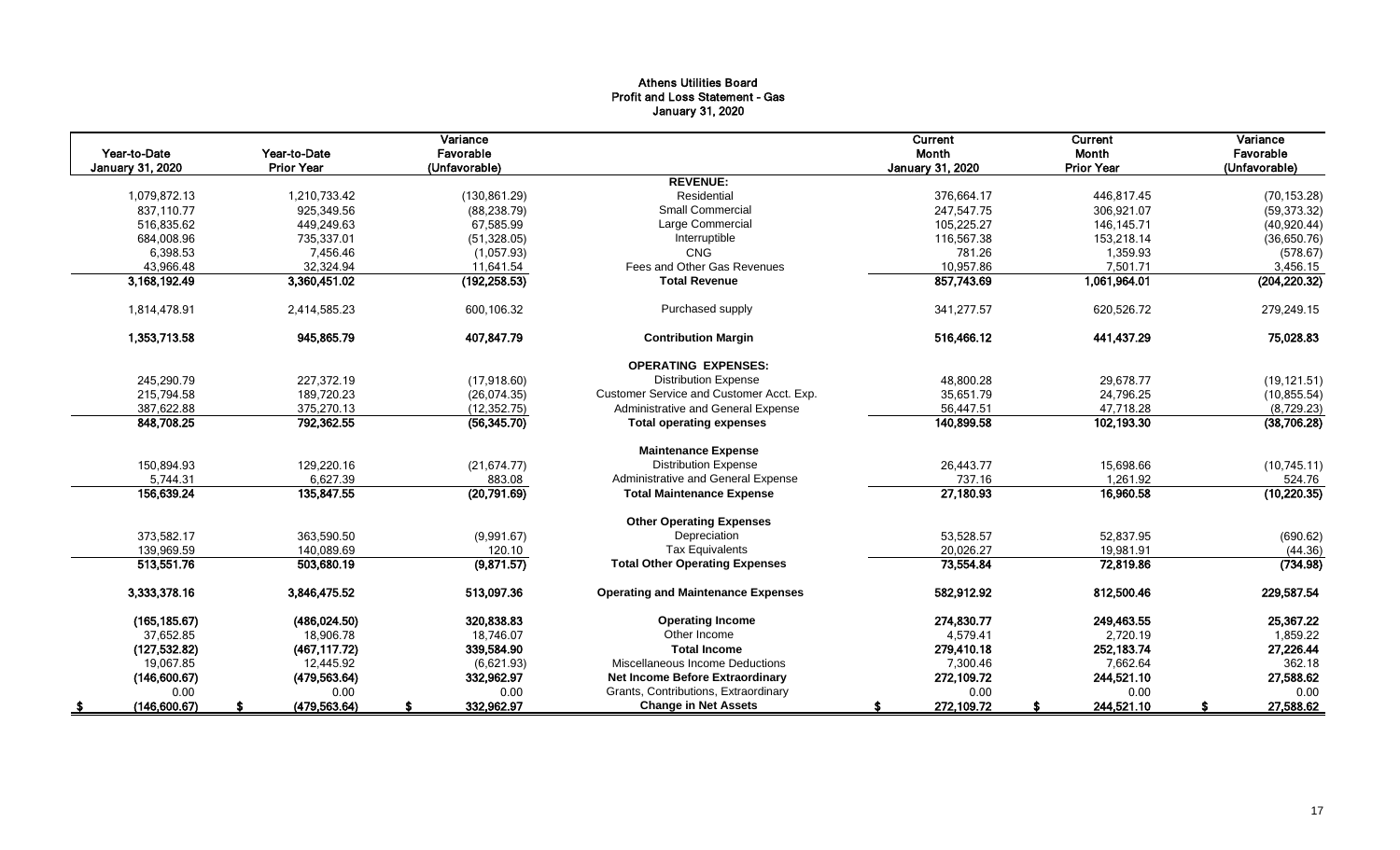# Athens Utilities Board Budget Comparison - Gas January 31, 2020

| Year-to-Date     | Year-to-Date    | $Y-T-D$             | <b>Description</b>                        | <b>Current Month</b> | <b>Monthly</b>   | <b>Budget</b>      |
|------------------|-----------------|---------------------|-------------------------------------------|----------------------|------------------|--------------------|
| January 31, 2020 | <b>Budget</b>   | Variance            |                                           | January 31, 2020     | <b>Budget</b>    | Variance           |
|                  |                 |                     | <b>REVENUE:</b>                           |                      |                  |                    |
| 1,079,872.13     | 2.058.337.57    | (978, 465.44)       | Residential                               | 376.664.17           | 464.339.87       | (87, 675.70)       |
| 837,110.77       | 1,411,767.97    | (574, 657.20)       | <b>Small Commercial</b>                   | 247,547.75           | 270,244.58       | (22,696.83)        |
| 516,835.62       | 638,129.94      | (121, 294.32)       | Large Commercial                          | 105,225.27           | 91,557.56        | 13,667.71          |
| 684,008.96       | 926,531.94      | (242, 522.98)       | Interruptible                             | 116,567.38           | 114,209.89       | 2,357.49           |
| 6,398.53         | 9,750.00        | (3,351.47)          | CNG                                       | 781.26               | 1,083.33         | (302.07)           |
| 43,966.48        | 52,784.52       | (8,818.04)          | Fees and Other Gas Revenues               | 10,957.86            | 6,977.83         | 3,980.03           |
| 3,168,192.49     | 5,097,301.93    | (1,929,109.44)      | <b>Total Revenue</b>                      | 857,743.69           | 948,413.06       | (90, 669.37)       |
| 1,814,478.91     | 3,186,127.63    | 1,371,648.72        | Purchased supply                          | 341,277.57           | 416,932.41       | 75,654.84          |
| 1,353,713.58     | 1,911,174.31    | (557, 460.73)       | <b>Contribution Margin</b>                | 516,466.12           | 531,480.66       | (15,014.54)        |
|                  |                 |                     | <b>OPERATING EXPENSES:</b>                |                      |                  |                    |
| 245,290.79       | 267.524.43      | 22,233.64           | <b>Distribution Expense</b>               | 48,800.28            | 30,373.19        | (18, 427.09)       |
| 215,794.58       | 241,828.50      | 26,033.92           | Cust. Service and Cust. Acct. Expense     | 35,651.79            | 24,243.61        | (11, 408.18)       |
| 387,622.88       | 568,385.59      | 180,762.71          | Administrative and General Expense        | 56,447.51            | 60,764.21        | 4,316.70           |
| 848,708.25       | 1,077,738.53    | 229,030.28          | <b>Total operating expenses</b>           | 140,899.58           | 115,381.01       | (25, 518.57)       |
|                  |                 |                     | <b>Maintenance Expense</b>                |                      |                  |                    |
| 150,894.93       | 158,730.63      | 7,835.70            | <b>Distribution Expense</b>               | 26,443.77            | 14,982.25        | (11, 461.52)       |
| 5,744.31         | 9,903.58        | 4,159.27            | Administrative and General Expense        | 737.16               | 1,601.03         | 863.87             |
| 156,639.24       | 168,634.21      | 11,994.97           | <b>Total Maintenance Expense</b>          | 27,180.93            | 16,583.29        | (10, 597.64)       |
|                  |                 |                     | <b>Other Operating Expenses</b>           |                      |                  |                    |
| 373,582.17       | 441.757.79      | 68,175.62           | Depreciation                              | 53,528.57            | 48,844.07        | (4,684.50)         |
| 139,969.59       | 187,845.50      | 47,875.91           | <b>Tax Equivalents</b>                    | 20,026.27            | 20,714.54        | 688.27             |
| 513,551.76       | 629,603.29      | 116,051.53          | <b>Total Other Operating Expenses</b>     | 73,554.84            | 69,558.61        | (3,996.23)         |
| 3,333,378.16     | 5,062,103.65    | 1,728,725.49        | <b>Operating and Maintenance Expenses</b> | 582,912.92           | 618,455.31       | 35,542.39          |
| (165, 185.67)    | 35,198.28       | (200, 383.95)       | <b>Operating Income</b>                   | 274,830.77           | 329,957.75       | (55, 126.98)       |
| 37,652.85        | 22,281.47       | 15,371.38           | Other Income                              | 4,579.41             | 416.43           | 4,162.98           |
| (127, 532.82)    | 57,479.75       | (185, 012.57)       | <b>Total Income</b>                       | 279,410.18           | 330,374.19       | (50, 964.01)       |
| 19,067.85        | 9,562.36        | (9,505.49)          | Miscellaneous Income Deductions           | 7,300.46             | (282.62)         | (7,583.08)         |
| (146,600.67)     | 47,917.39       | (194, 518.06)       | <b>Net Before Extraordinary</b>           | 272,109.72           | 330,656.81       | (58, 547.09)       |
| 0.00             | 0.00            | 0.00                | Grants, Contributions, Extraordinary      | 0.00                 | 0.00             | 0.00               |
| (146,600.67)     | 47,917.39<br>\$ | \$<br>(194, 518.06) | <b>Change in Net Assets</b>               | 272,109.72<br>\$     | 330,656.81<br>\$ | (58, 547.09)<br>\$ |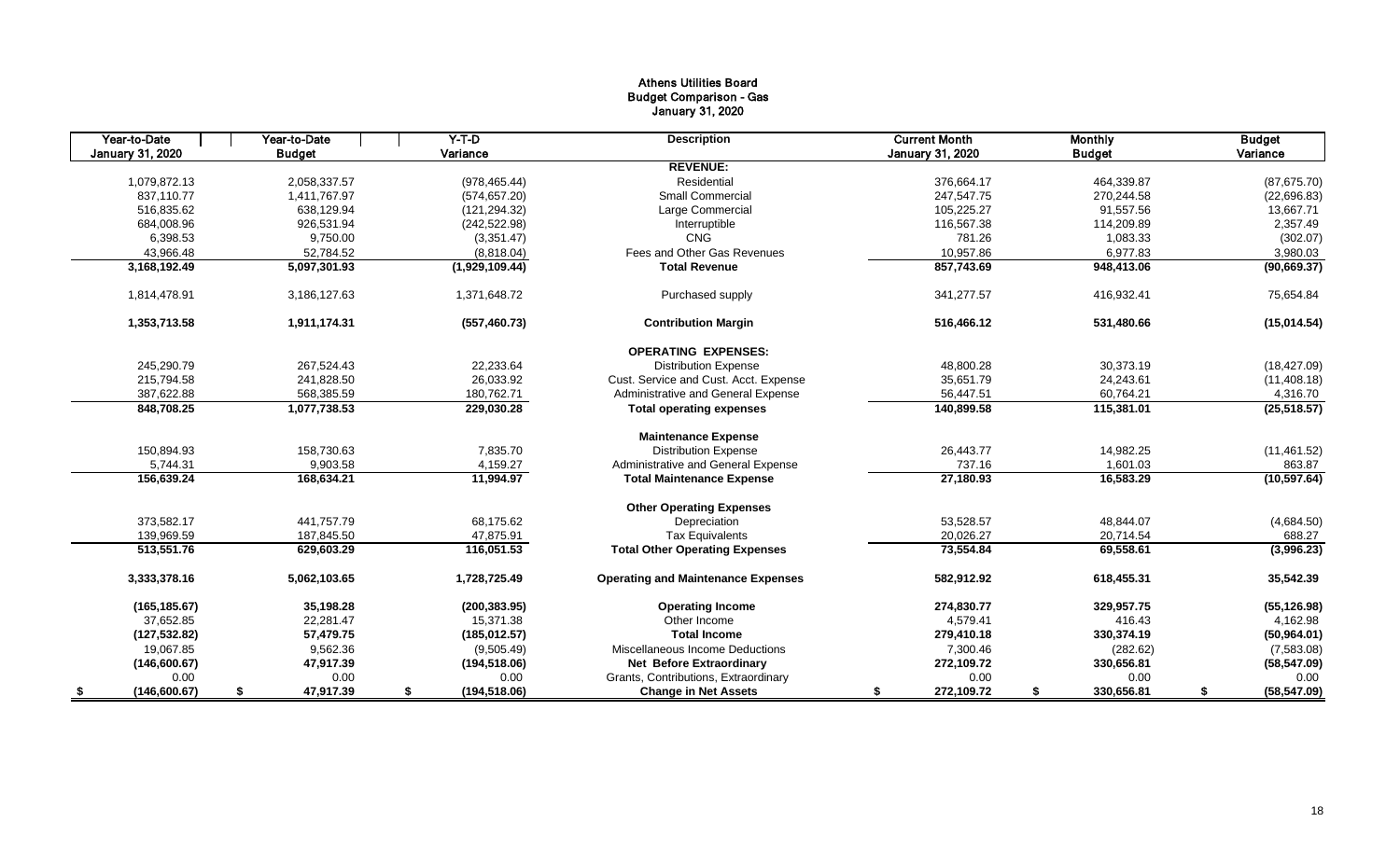# **Athens Utilities Board Gas Division STATEMENTS OF CASH FLOWS January 31, 2020**

| Year-to-Date<br><b>January 31, 2020</b> |    | Year-to-Date<br><b>Prior Year</b> | Variance            |                                                              | <b>Month to Date</b><br><b>January 31, 2020</b> | <b>Month to Date</b><br><b>Prior Year</b> | Variance         |
|-----------------------------------------|----|-----------------------------------|---------------------|--------------------------------------------------------------|-------------------------------------------------|-------------------------------------------|------------------|
|                                         |    |                                   |                     | <b>CASH FLOWS FROM OPERATING ACTIVITIES:</b>                 |                                                 |                                           |                  |
| (146,600.67)                            |    | (479, 563.64)                     | 332,962.97          | Net Operating Income                                         | 272,109.72                                      | 244,521.10                                | 27,588.62        |
|                                         |    |                                   |                     | <b>Adjustments to Reconcile Operating Income</b>             |                                                 |                                           |                  |
|                                         |    |                                   |                     | to Net Cash Provided by Operations:                          |                                                 |                                           |                  |
| 373,582.17                              |    | 363,590.50                        | 9,991.67            | Depreciation                                                 | 53,528.57                                       | 52,837.95                                 | 690.62           |
|                                         |    |                                   |                     | <b>Changes in Assets and Liabilities:</b>                    |                                                 |                                           |                  |
| (437, 170.02)                           |    | (601, 603.40)                     | 164,433.38          | Receivables                                                  | (52, 315.45)                                    | (197, 514.03)                             | 145,198.58       |
| 0.00                                    |    | 0.00                              | 0.00                | Due from (to) Other Divisions                                | 0.00                                            | 0.00                                      | 0.00             |
| (120, 377.36)                           |    | 117,330.92                        | (237, 708.28)       | <b>Prepaid Expenses</b>                                      | (40,641.52)                                     | 155,376.22                                | (196, 017.74)    |
| (9,607.65)                              |    | 86,470.66                         | (96,078.31)         | <b>Deferred Pension Outflows</b>                             | 0.00                                            | 0.00                                      | 0.00             |
| (3,059.74)                              |    | 610.44                            | (3,670.18)          | <b>Materials and Supplies</b>                                | 3,875.45                                        | 394.52                                    | 3,480.93         |
| 73,375.67                               |    | 221,937.62                        | (148, 561.95)       | Accounts Payable                                             | 61,115.29                                       | (128, 907.46)                             | 190,022.75       |
| (3,986.25)                              |    | 11,442.39                         | (15, 428.64)        | <b>Other Current Liabilities</b>                             | (3,788.07)                                      | 7,132.49                                  | (10,920.56)      |
| (230.00)                                |    | 7,875.00                          | (8, 105.00)         | <b>Customer Deposits</b>                                     | (1,375.00)                                      | 1,385.00                                  | (2,760.00)       |
| (30, 860.83)                            |    | (35, 763.15)                      | 4,902.32            | <b>Net Pension Liabilities</b>                               | 9,066.14                                        | 7,243.93                                  | 1,822.21         |
| 0.00                                    |    | 0.00                              | 0.00                | <b>Deferred Pension Inflows</b>                              | 0.00                                            | 0.00                                      | 0.00             |
| 40,799.19                               |    | 32,853.71                         | 7,945.48            | <b>Retirements and Salvage</b>                               | 6,759.23                                        | (4,078.62)                                | 10,837.85        |
| 0.00                                    |    | 0.00                              | 0.00                | <b>Gas Unit Loans</b>                                        | 0.00                                            | 0.00                                      | 0.00             |
| (264, 135.49)                           |    | (274, 818.95)                     | 10,683.46           | <b>Net Cash from Operating Activities</b>                    | 308,334.36                                      | 138,391.10                                | 169,943.26       |
|                                         |    |                                   |                     |                                                              |                                                 |                                           |                  |
|                                         |    |                                   |                     | CASH FROM CAPITAL AND INVESTING ACTIVITIES:                  |                                                 |                                           | 0.00             |
| 0.00                                    |    | 0.00                              | 0.00                | Adjust Net Pension Obligation                                | 0.00                                            | 0.00                                      |                  |
| 0.00                                    |    | 0.00                              | 0.00                | <b>Prior Period Adjustment</b>                               | 0.00                                            | 0.00                                      | 0.00             |
| 0.00                                    |    | 0.00                              | 0.00                | Grants, Contributions & Other Extraordinary Income (Expense) | 0.00                                            | 0.00                                      | 0.00             |
| (436, 323.32)                           |    | (214, 377.99)                     | (221, 945.33)       | Changes in Gas Utility Plant                                 | (65, 385.96)                                    | (36, 468.14)                              | (28, 917.82)     |
| (436, 323.32)                           |    | (214, 377.99)                     | (221, 945.33)       | Net Cash from Capital and Related Investing Activities       | (65, 385.96)                                    | (36, 468.14)                              | (28, 917.82)     |
|                                         |    |                                   |                     | <b>Cash from Financing Activities</b>                        |                                                 |                                           |                  |
| 0.00                                    |    | 0.00                              | 0.00                | Short Term Notes Payable                                     | 0.00                                            | 0.00                                      | 0.00             |
| (700, 458.81)                           | S. | (489, 196.94)                     | \$<br>(211, 261.87) | <b>Net Changes in Cash Position</b>                          | 242,948.40<br>\$                                | 101,922.96                                | \$<br>141,025.44 |
| 5,903,665.76                            |    | 5,139,336.54                      | 764,329.22          | Cash at Beginning of Period                                  | 4,960,258.55                                    | 4,548,216.64                              | 412,041.91       |
|                                         |    |                                   |                     |                                                              |                                                 |                                           |                  |
| 5,203,206.95                            |    | 4,650,139.60                      | 553,067.35          | Cash at End of Period                                        | 5,203,206.95                                    | 4,650,139.60                              | 553,067.35       |
| (700, 458.81)                           | \$ | (489, 196.94)                     | \$<br>(211, 261.87) | <b>Changes in Cash and Equivalents</b>                       | 242,948.40<br>\$                                | \$<br>101,922.96                          | \$<br>141,025.44 |
|                                         |    |                                   |                     |                                                              |                                                 |                                           |                  |

Long-Term Debt \$0.00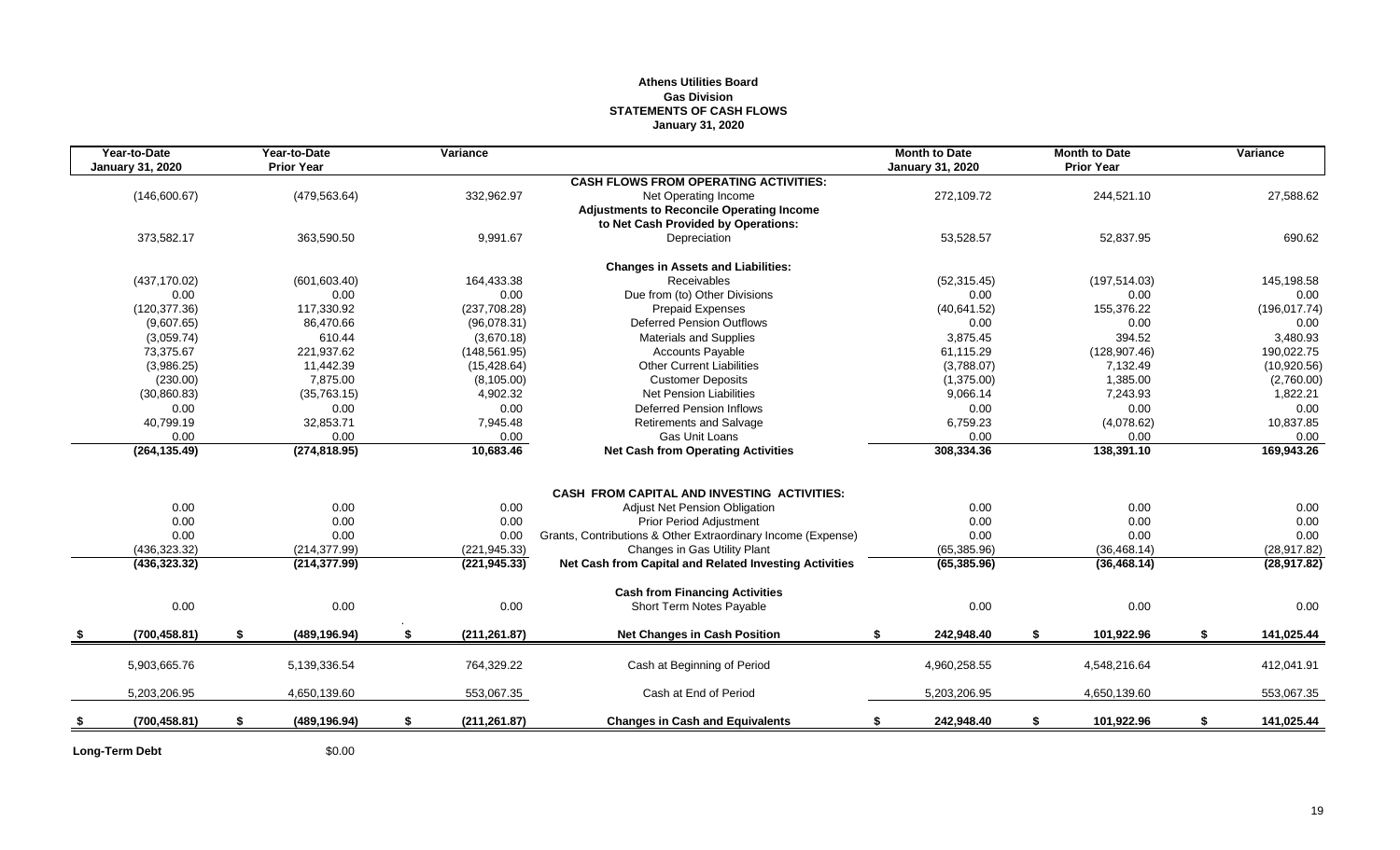#### Athens Utilities Board Statistics Report January 31, 2020

| Gas:                  |         |       |          |            |
|-----------------------|---------|-------|----------|------------|
|                       | Current | Prior |          | # Accounts |
| Number of services:   | Month   | Year  | Change   | Change     |
| Residential           | 5,479   | 5,431 | 0.88%    | 48         |
| Small Commercial      | 943     | 939   | 0.43%    |            |
| Large Commercial      | 10      | 10    | $0.00\%$ | 0          |
| Interruptible         | 6       |       | 0.00%    |            |
| <b>CNG</b>            |         |       | 0.00%    |            |
| <b>Total Services</b> | 6,439   | 6,387 | 0.81%    | 52         |

| Sales Volumes:   |           | <b>Current Month</b> | Year-to-Date |           |                   |          |
|------------------|-----------|----------------------|--------------|-----------|-------------------|----------|
| Units Sold       | 1/31/2020 | <b>Prior Year</b>    | Change       | 1/31/2020 | <b>Prior Year</b> | Change   |
| Residential      | 392,177   | 426,685              | $-8.09\%$    | 979,611   | 1,069,443         | $-8.40%$ |
| Small Commercial | 326,394   | 347,195              | $-5.99\%$    | 1,069,789 | 1,104,606         | $-3.15%$ |
| Large Commercial | 156,620   | 124,006              | 26.30%       | 778,848   | 632,519           | 23.13%   |
| Interruptible    | 243,945   | 262,700              | $-7.14\%$    | 1,450,380 | 1,426,924         | 1.64%    |
| <b>CNG</b>       | 2,040     | 2.176                | $-6.25\%$    | 14.751    | 14.879            | $-0.86%$ |
|                  | l.121.176 | 1,162,762            | $-3.58%$     | 4,293,379 | 4,248,371         | $1.06\%$ |

ᆋ

| Employment         |                  |                   |                   |
|--------------------|------------------|-------------------|-------------------|
|                    | January 31, 2020 | <b>Prior Year</b> | <b>Difference</b> |
| Employee Headcount | 10.00            | 9.00              | 1.00              |
| <b>IFTE</b>        | 10.72            | 8.63              | 2.09              |
| $Y-T-D$ FTE        | 10.45            | 9.24              | 21.،              |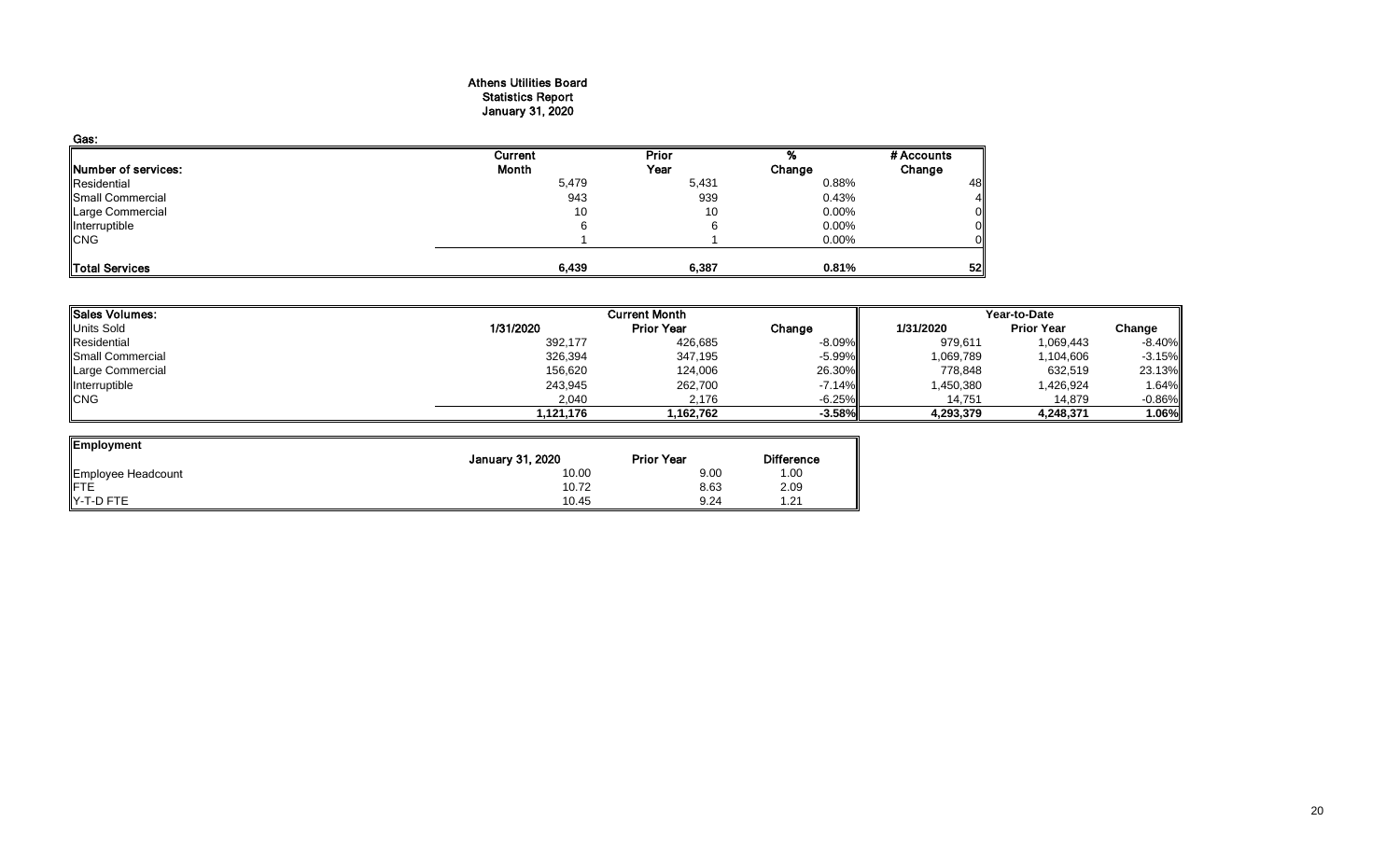# **Athens Utilities Board Gas Division Capital Budget Month Ending as of January 31, 2020**

|                                               |    | <b>Budget</b>                           | <b>Actual</b> | Variance to date<br>Favorable<br>(Unfavorable) | <b>Estimated</b><br>% Project<br><b>Completion</b> | <b>Percent Budget</b><br><b>Expended</b> |
|-----------------------------------------------|----|-----------------------------------------|---------------|------------------------------------------------|----------------------------------------------------|------------------------------------------|
| <b>Planned Capital Improvements:</b>          |    |                                         |               |                                                |                                                    |                                          |
| Truck 5 (Meter Reader)                        |    | 40,000                                  |               | 40,000                                         |                                                    |                                          |
| Truck 30 (2010) if not purchased FY 2019      |    | 40,000                                  |               | 40,000                                         |                                                    |                                          |
| Truck 22 (2013) w/utility bed - service truck |    | 50,000                                  | 46,498        | 3,502                                          | 100%                                               | 93.00%                                   |
| Truck 34(2014) locating tk                    |    | 40,000                                  | 21,473        | 18,527                                         |                                                    | 53.68%                                   |
| Upgrading Cathodic Protection Field -         |    | 15,000                                  |               | 15,000                                         |                                                    |                                          |
| <b>Replace Mechanical Correctors</b>          |    | 10,000                                  |               | 10,000                                         |                                                    |                                          |
| <b>Replace Pressue Charts</b>                 |    | 6,500                                   |               | 6,500                                          |                                                    |                                          |
| Replace Leak Machines                         |    | 10,000                                  |               | 10,000                                         |                                                    |                                          |
| 25% of 5 Year Leak Survey                     |    | 30,000                                  |               | 30,000                                         |                                                    |                                          |
| Rock Hammer for Komatsu (Trac Hoe)            |    | 15,000                                  | 14,500        | 500                                            | 100%                                               | 96.67%                                   |
| Mini-Max 3/4" HeatFusion Machine              |    | 4,000                                   |               | 4,000                                          |                                                    |                                          |
| Replace Locating Equipment - Digital          |    | 5,000                                   |               | 5,000                                          |                                                    |                                          |
| <b>Tilt Trailer</b>                           |    | 10,500                                  | 10,000        | 500                                            | 100%                                               | 95.24%                                   |
| Quick Coupler for Komatsu (Trac Hoe)          |    | 1,796                                   |               | 1,796                                          |                                                    | Continuous                               |
| Replace Odorant System - Athens / Riceville   |    | 25,000                                  |               | 25,000                                         |                                                    | Continuous                               |
| <b>SAN Server</b>                             |    | 11,400                                  | 15,247        | (3, 847)                                       |                                                    | 133.74% Continuous                       |
| System Improvement                            |    | 60,000                                  |               | 60,000                                         |                                                    | Continuous                               |
| Main                                          |    | 100,000                                 | 41,607        | 58,393                                         |                                                    | 41.61% Continuous                        |
| Services                                      |    | 130,000                                 | 162,599       | (32, 599)                                      |                                                    | 125.08% Continuous                       |
| <b>CNG Conversions</b>                        |    | 70,000                                  | 36,108        | 33,892                                         |                                                    | 51.58% Continuous                        |
| IT Core (Servers, mainframe, etc.)            |    | 20,000                                  | 1,258         | 18,742                                         |                                                    | 6.29% Continuous                         |
| <b>Total Planned Capital Improvements:</b>    | S. | 694,196<br>- \$                         | $349,291$ \$  | 344,905                                        |                                                    |                                          |
| <b>Other Assets:</b>                          |    |                                         |               |                                                |                                                    |                                          |
| <b>Meter Testing</b>                          |    |                                         | 5,374         | (5, 374)                                       |                                                    |                                          |
| Cashier Area Rennovation (FY 2019 Budget)     |    | 50,000                                  | 49,161        | 839                                            |                                                    |                                          |
| Replace Truck 53 (FY 2019 Budget)             |    | 50,000                                  | 42,998        | 7,002                                          |                                                    |                                          |
| Other                                         |    |                                         | 4,280         | (4,280)                                        |                                                    |                                          |
| <b>Total Other Assets:</b>                    |    | $\blacksquare$                          | $101,813$ \$  | (1, 813)                                       |                                                    |                                          |
| Totals:                                       |    | 694,196                                 | $451,103$ \$  | 343,093                                        |                                                    |                                          |
|                                               |    | Percentage of Budget Spent Year-to-date |               | 64.98%                                         | <b>Fiscal Year</b>                                 | 58.33%                                   |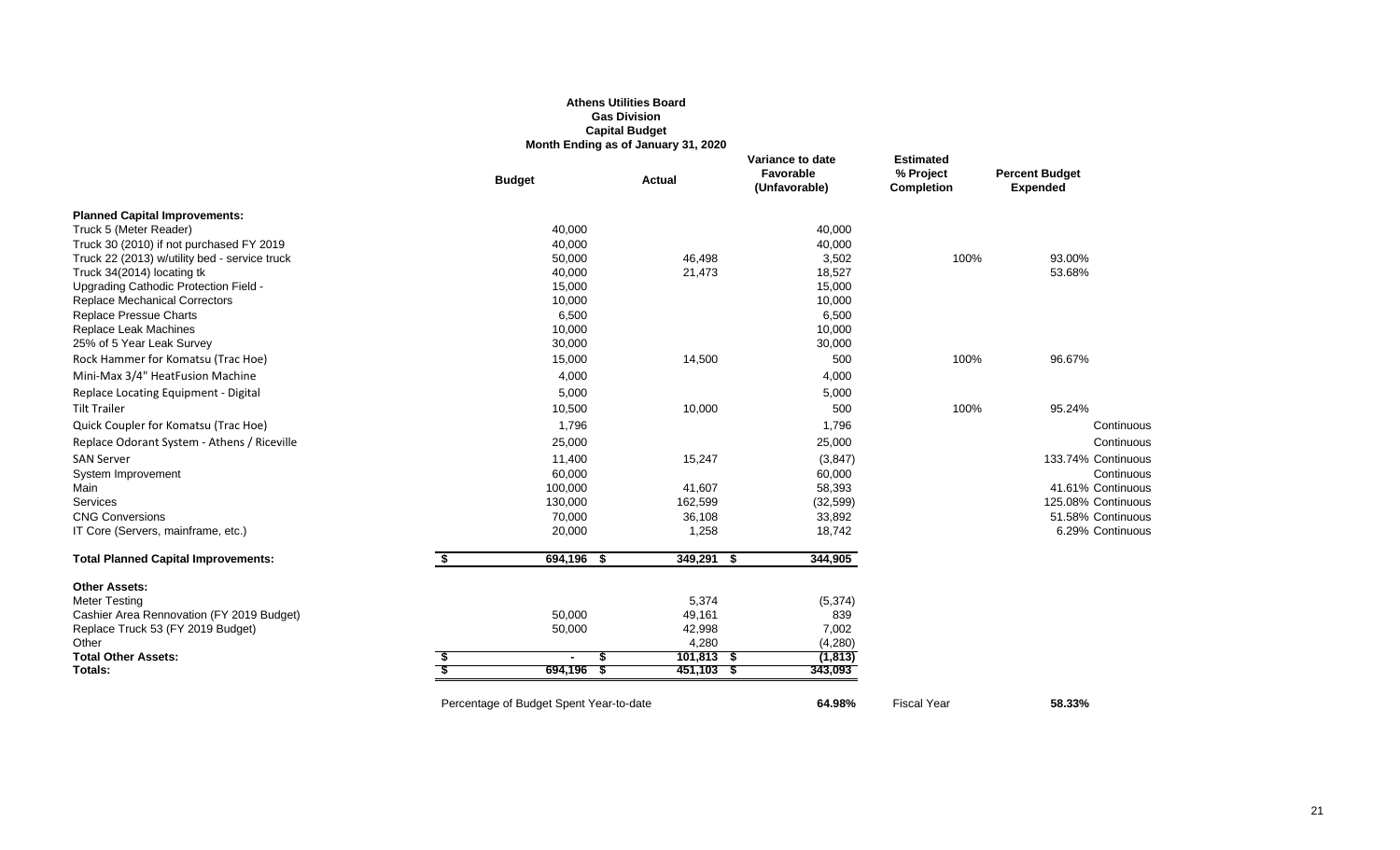# **ATHENS UTILITIES BOARD WASTEWATER DIVISION BALANCE SHEET January 31, 2020**

|      |                         |    |                   |                                  |                                            |    |                         |    |                              | Change                     |
|------|-------------------------|----|-------------------|----------------------------------|--------------------------------------------|----|-------------------------|----|------------------------------|----------------------------|
|      | <b>Current Period</b>   |    | <b>Prior Year</b> | Change from<br><b>Prior Year</b> |                                            |    | <b>Current Period</b>   |    | <b>Prior</b><br><b>Month</b> | from prior<br><b>Month</b> |
|      | <b>January 31, 2020</b> |    |                   |                                  | Assets:                                    |    | <b>January 31, 2020</b> |    |                              |                            |
|      |                         |    |                   |                                  |                                            |    |                         |    |                              |                            |
|      | 4,338,492.39            |    | 4,461,532.92      | (123,040.53)                     | Cash and Cash Equivalents                  |    | 4.338.492.39            |    | 4.317.877.38                 | 20.615.01                  |
|      | 851,870.09              |    | 548,607.40        | 303,262.69                       | Receivables                                |    | 851,870.09              |    | 806,346.56                   | 45,523.53                  |
|      | 0.00                    |    | 0.00              | 0.00                             | Short Term Balances Due from Other Div.    |    | 0.00                    |    | 0.00                         | 0.00                       |
|      | 84,866.92               |    | 76,866.43         | 8,000.49                         | Prepaid Expenses                           |    | 84,866.92               |    | 94,571.91                    | (9,704.99)                 |
|      | 313,069.92              |    | 294,368.51        | 18,701.41                        | Materials and Supplies Inventory           |    | 313,069.92              |    | 311,319.89                   | 1,750.03                   |
|      | 5,588,299.32            |    | 5,381,375.26      | 206,924.06                       | <b>Total Current Assets</b>                |    | 5,588,299.32            |    | 5,530,115.74                 | 58,183.58                  |
|      | 0.00                    |    | 0.00              | 0.00                             | Bond and Interest Sinking Fund and Reserve |    | 0.00                    |    | 0.00                         | 0.00                       |
|      | 0.00                    |    | 0.00              | 0.00                             | Reserve and Other                          |    | 0.00                    |    | 0.00                         | 0.00                       |
|      | 0.00                    |    | 0.00              | 0.00                             | <b>Total Restricted Assets</b>             |    | 0.00                    |    | 0.00                         | 0.00                       |
|      | 0.00                    |    | 299.999.31        | (299, 999.31)                    | Debt Issue Costs. Net of Amortization      |    | 0.00                    |    | 0.00                         | 0.00                       |
|      | 510,520.69              |    | 0.00              | 510,520.69                       | <b>Deferred Pension Outflows</b>           |    | 510,520.69              |    | 510,520.69                   | 0.00                       |
|      | 56,842,631.19           |    | 54,900,879.54     | 1,941,751.65                     | Sewer Utility Plant, at Cost               |    | 56,842,631.19           |    | 56,636,949.48                | 205,681.71                 |
|      | (21, 393, 090.62)       |    | (19,783,068.64)   | (1,610,021.98)                   | Less: Accumulated Depreciation             |    | (21, 393, 090.62)       |    | (21, 256, 721.85)            | (136, 368.77)              |
|      | 35,449,540.57           |    | 35,117,810.90     | 331,729.67                       | <b>Net Sewer Utility Plant</b>             |    | 35,449,540.57           |    | 35,380,227.63                | 69,312.94                  |
|      | 35,960,061.26           |    | 35,417,810.21     | 542,251.05                       | <b>Total Long Term Assets</b>              |    | 35,960,061.26           |    | 35,890,748.32                | 69,312.94                  |
| - \$ | 41,548,360.58           | \$ | 40,799,185.47     | \$<br>749,175.11                 | <b>Total Assets</b>                        | \$ | 41,548,360.58           | \$ | 41,420,864.06                | \$<br>127,496.52           |
|      |                         |    |                   |                                  | <b>Liabilities and Retained Earnings:</b>  |    |                         |    |                              |                            |
|      | 84.075.95               |    | 85.847.45         | (1,771.50)                       | <b>Accounts Payable</b>                    |    | 84.075.95               |    | 65.435.72                    | 18,640.23                  |
|      | 59,755.00               |    | 63,580.00         | (3,825.00)                       | <b>Customer Deposits</b>                   |    | 59,755.00               |    | 59,630.00                    | 125.00                     |
|      | 161,353.79              |    | 147,743.86        | 13,609.93                        | <b>Other Current Liabilities</b>           |    | 161,353.79              |    | 158,531.01                   | 2,822.78                   |
|      | 305,184.74              |    | 297,171.31        | 8,013.43                         | <b>Total Current Liabilities</b>           |    | 305,184.74              |    | 283,596.73                   | 21,588.01                  |
|      | 0.00                    |    | 0.00              | 0.00                             | <b>Bonds Payable</b>                       |    | 0.00                    |    | 0.00                         | 0.00                       |
|      | 1,787,309.75            |    | 1,921,885.01      | (134, 575.26)                    | Notes Payable - State of Tennessee         |    | 1,787,309.75            |    | 1,798,647.48                 | (11, 337.73)               |
|      | 13,590,578.39           |    | 14,637,095.89     | (1,046,517.50)                   | Notes Payable - Other                      |    | 13,590,578.39           |    | 13,590,578.39                | 0.00                       |
|      | 668,495.97              |    | 556,027.56        | 112,468.41                       | Net Pension Liability                      |    | 668,495.97              |    | 654,574.86                   | 13,921.11                  |
|      | 53,070.27               |    | 66,900.29         | (13,830.02)                      | <b>Deferred Pension Inflows</b>            |    | 53,070.27               |    | 53,070.27                    | 0.00                       |
|      | 16,099,454.38           |    | 17,181,908.75     | (1,082,454.37)                   | <b>Total Long Term Liabilities</b>         |    | 16,099,454.38           |    | 16,096,871.00                | 2,583.38                   |
|      | 25, 143, 721. 46        |    | 23,365,305.57     | 1,778,415.89                     | <b>Net Position</b>                        |    | 25, 143, 721. 46        |    | 25,040,396.33                | 103,325.13                 |
| -S   | 41,548,360.58           | S. | 40,844,385.63     | \$<br>703,974.95                 | <b>Total Liabilities and Net Assets</b>    | S. | 41,548,360.58           | S. | 41,420,864.06                | \$<br>127,496.52           |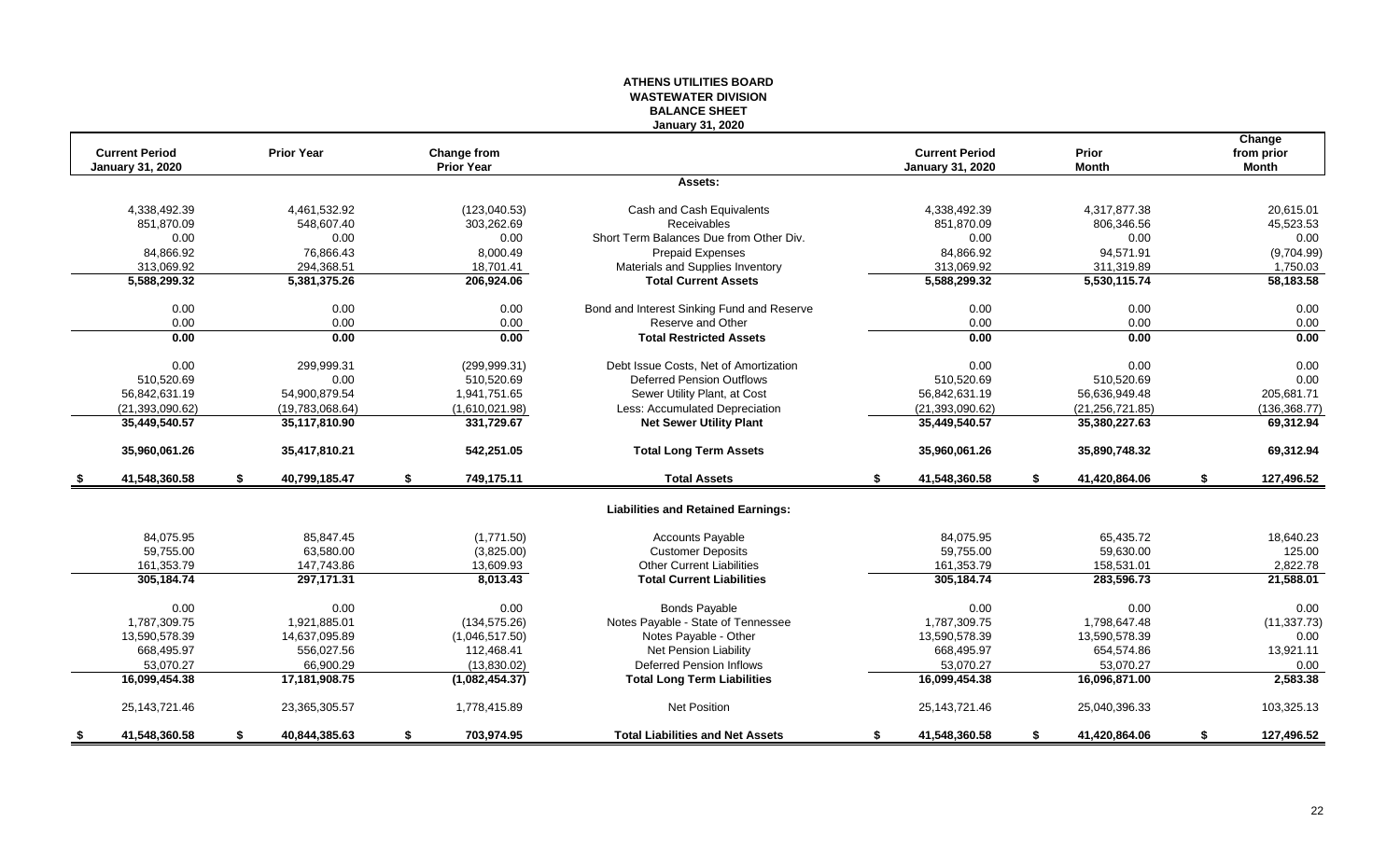# Athens Utilities Board Profit and Loss Statement - Wastewater January 31, 2020

| Year-to-Date<br>January 31, 2020 | Year-to-Date<br><b>Prior Year</b> | Variance<br>Favorable<br>(Unfavorable) |                                            | Current<br>Month<br><b>January 31, 2020</b> | <b>Current</b><br>Month<br><b>Prior Year</b> | Variance<br>Favorable<br>(Unfavorable) |
|----------------------------------|-----------------------------------|----------------------------------------|--------------------------------------------|---------------------------------------------|----------------------------------------------|----------------------------------------|
|                                  |                                   |                                        | <b>REVENUE:</b>                            |                                             |                                              |                                        |
| 1,239,731.80                     | 1,197,590.99                      | 42,140.81                              | Residential                                | 172,839.45                                  | 167,914.64                                   | 4,924.81                               |
| 1,085,844.09                     | 1,040,335.37                      | 45,508.72                              | Small Commercial                           | 143,321.65                                  | 144,533.67                                   | (1,212.02)                             |
| 1,576,034.92                     | 1,331,705.95                      | 244,328.97                             | Large Commercial                           | 300,844.27                                  | 265,939.91                                   | 34,904.36                              |
| 92,354.73                        | 105,374.27                        | (13,019.54)                            | Other                                      | 15,610.90                                   | 12,297.11                                    | 3,313.79                               |
| 3,993,965.54                     | 3,675,006.58                      | 318,958.96                             | <b>Total Revenue</b>                       | 632,616.27                                  | 590,685.33                                   | 41,930.94                              |
|                                  |                                   |                                        | <b>OPERATING AND MAINTENANCE EXPENSES:</b> |                                             |                                              |                                        |
| 812,666.26                       | 832,705.01                        | 20,038.75                              | Sewer Treatment Plant Expense              | 143,529.64                                  | 131,952.43                                   | (11, 577.21)                           |
| 47,329.67                        | 56,232.24                         | 8,902.57                               | <b>Pumping Station Expense</b>             | 10,589.59                                   | 10,316.47                                    | (273.12)                               |
| 199,109.99                       | 172,153.85                        | (26,956.14)                            | General Expense                            | 43,153.60                                   | 32,191.51                                    | (10, 962.09)                           |
| 94,130.79                        | 80,855.08                         | (13, 275.71)                           | Cust. Service and Cust. Acct. Expense      | 16,783.38                                   | 10,516.26                                    | (6, 267.12)                            |
| 541,401.72                       | 521,669.93                        | (19, 731.79)                           | Administrative and General Expense         | 98,661.06                                   | 76,297.38                                    | (22, 363.68)                           |
| 1,694,638.43                     | 1,663,616.11                      | (31, 022.32)                           | <b>Total Operating Expenses</b>            | 312,717.27                                  | 261,274.05                                   | (51, 443.22)                           |
|                                  |                                   |                                        | <b>Maintenance Expense</b>                 |                                             |                                              |                                        |
| 106,511.39                       | 96,991.01                         | (9,520.38)                             | Sewer Treatment Plant Expense              | 15,929.92                                   | 9,674.04                                     | (6, 255.88)                            |
| 48,900.96                        | 54,327.61                         | 5,426.65                               | <b>Pumping Station Expense</b>             | 9,439.58                                    | 9,052.16                                     | (387.42)                               |
| 239,444.34                       | 182,332.24                        | (57, 112.10)                           | <b>General Expense</b>                     | 44,014.54                                   | 30,195.69                                    | (13, 818.85)                           |
| 3,296.48                         | 5,611.43                          | 2,314.95                               | Administrative and General Expense         | 357.16                                      | 252.93                                       | (104.23)                               |
| 398, 153. 17                     | 339,262.29                        | (58,890.88)                            | <b>Total Maintenance Expense</b>           | 69,741.20                                   | 49,174.82                                    | (20, 566.38)                           |
|                                  |                                   |                                        | <b>Other Operating Expenses</b>            |                                             |                                              |                                        |
| 927,558.37                       | 899,581.48                        | (27, 976.89)                           | Depreciation                               | 130,234.58                                  | 130,081.67                                   | (152.91)                               |
| 927,558.37                       | 899,581.48                        | (27, 976.89)                           | <b>Total Other Operating Expenses</b>      | 130,234.58                                  | 130,081.67                                   | (152.91)                               |
| 3,020,349.97                     | 2,902,459.88                      | (117, 890.09)                          | <b>Operating and Maintenance Expenses</b>  | 512,693.05                                  | 440,530.54                                   | (72, 162.51)                           |
| 973,615.57                       | 772,546.70                        | 201,068.87                             | <b>Operating Income</b>                    | 119,923.22                                  | 150, 154.79                                  | (30, 231.57)                           |
| 33,894.62                        | 10,525.58                         | 23,369.04                              | Other Income                               | 4,323.46                                    | 1,669.67                                     | 2,653.79                               |
| 1,007,510.19                     | 783,072.28                        | 224,437.91                             | <b>Total Income</b>                        | 124,246.68                                  | 151,824.46                                   | (27, 577.78)                           |
| 10,560.13                        | 10,523.64                         | (36.49)                                | Other Expense                              | 6,053.00                                    | 6,053.00                                     | 0.00                                   |
| 996,950.06                       | 772,548.64                        | 224,401.42                             | <b>Net Income Before Debt Expense</b>      | 118,193.68                                  | 145,771.46                                   | (27, 577.78)                           |
|                                  |                                   |                                        | <b>DEBT RELATED EXPENSES:</b>              |                                             |                                              |                                        |
| 0.00                             | 0.00                              | 0.00                                   | Amortization of Debt Discount              | 0.00                                        | 0.00                                         | 0.00                                   |
| 0.00                             | 0.00                              | 0.00                                   | <b>Bond Interest</b>                       | 0.00                                        | 0.00                                         | 0.00                                   |
| 141,554.50                       | 168.872.57                        | 27,318.07                              | Other Debt Interest                        | 14,868.55                                   | 20,153.28                                    | 5,284.73                               |
| 141,554.50                       | 168,872.57                        | 27,318.07                              | <b>Total debt related expenses</b>         | 14,868.55                                   | 20, 153.28                                   | 5,284.73                               |
| 855,395.56                       | 603,676.07                        | 251,719.49                             | <b>Net Before Extraordinary</b>            | 103,325.13                                  | 125,618.18                                   | (22, 293.05)                           |
| 230,937.88                       | 276,394.39                        | (45, 456.51)                           | Grants, Contributions, Extraordinary       | 0.00                                        | 56,280.34                                    | (56, 280.34)                           |
| 1,086,333.44<br>- \$             | 880,070.46                        | 206,262.98<br>£.                       | <b>Change in Net Assets</b>                | 103,325.13<br>s                             | 181,898.52                                   | (78, 573.39)<br>S                      |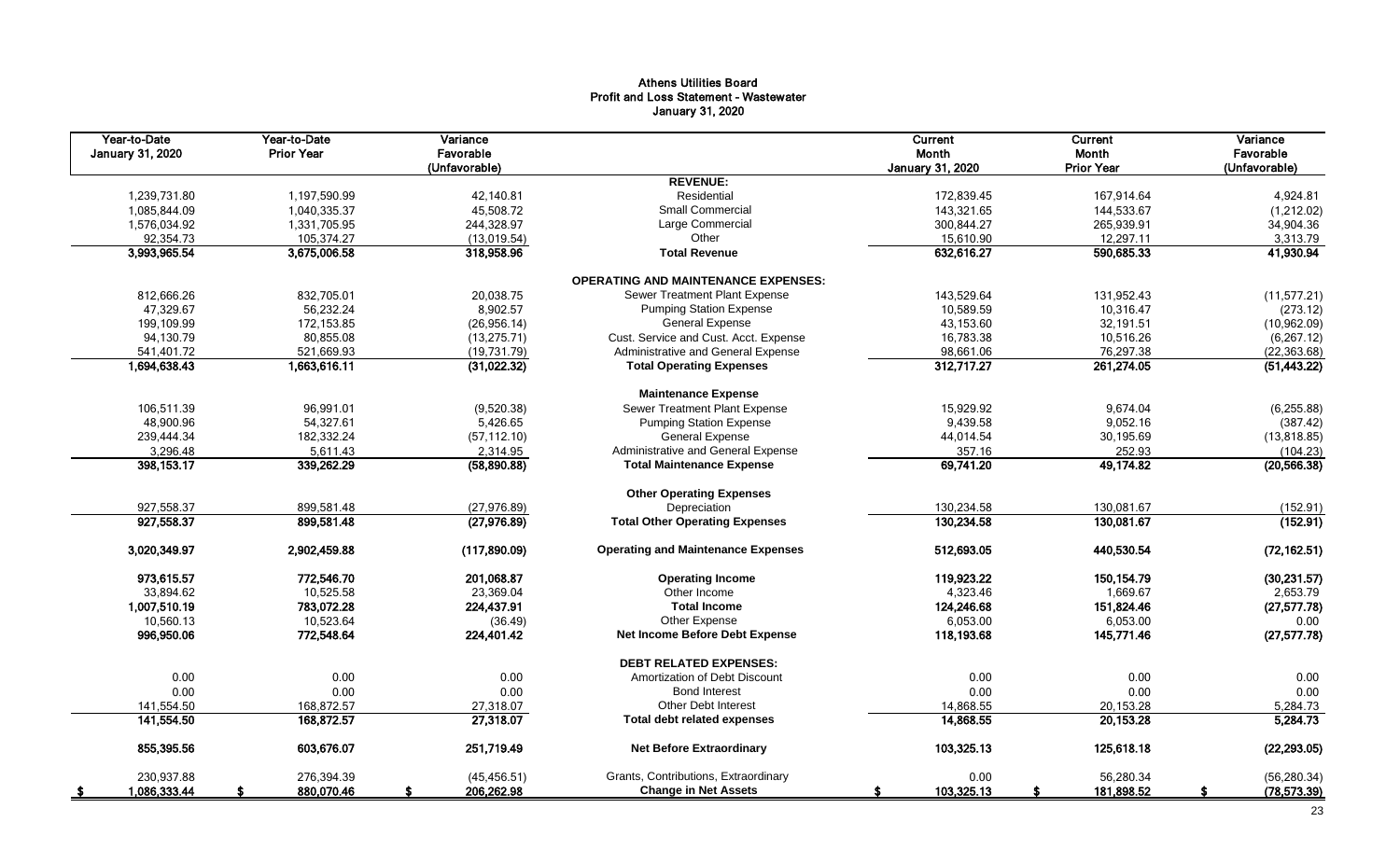# Athens Utilities Board Budget Comparison - Wastewater January 31, 2020

| Year-to-Date<br>January 31, 2020 | Year-to-Date<br><b>Budget</b> | $Y-T-D$<br>Variance | <b>Description</b>                          | <b>Current Month</b><br>January 31, 2020 | <b>Monthly</b><br><b>Budget</b> | <b>Budget</b><br>Variance |
|----------------------------------|-------------------------------|---------------------|---------------------------------------------|------------------------------------------|---------------------------------|---------------------------|
|                                  |                               |                     |                                             |                                          |                                 |                           |
|                                  |                               |                     | <b>REVENUE:</b>                             |                                          |                                 |                           |
| 1,239,731.80                     | 1,221,961.37                  | 17,770.43           | Residential                                 | 172,839.45                               | 172,739.13                      | 100.32                    |
| 1,085,844.09                     | 993,769.05                    | 92,075.04           | <b>Small Commercial</b>                     | 143,321.65                               | 137,398.81                      | 5,922.84                  |
| 1,576,034.92                     | 1,063,323.01                  | 512,711.91          | Large Commercial                            | 300,844.27                               | 161,867.62                      | 138,976.65                |
| 92,354.73                        | 105,635.39                    | (13, 280.66)        | Other                                       | 15,610.90                                | 15,840.68                       | (229.78)                  |
| 3,993,965.54                     | 3,384,688.82                  | 609,276.72          | <b>Total Revenue</b>                        | 632,616.27                               | 487,846.25                      | 144,770.02                |
|                                  |                               |                     | <b>OPERATING AND MAINTENANCE EXPENSES:</b>  |                                          |                                 |                           |
| 812,666.26                       | 757,753.13                    | (54, 913.13)        | Sewer Treatment Plant Expense               | 143,529.64                               | 115,000.72                      | (28, 528.92)              |
| 47,329.67                        | 49,986.49                     | 2,656.82            | <b>Pumping Station Expense</b>              | 10,589.59                                | 7.211.10                        | (3,378.49)                |
| 199,109.99                       | 180,104.86                    | (19,005.13)         | <b>General Expense</b>                      | 43,153.60                                | 31,969.58                       | (11, 184.02)              |
| 94,130.79                        | 87,490.74                     | (6,640.05)          | Customer Service and Customer Acct. Expense | 16,783.38                                | 15,147.26                       | (1,636.12)                |
| 541,401.72                       | 564,656.20                    | 23,254.48           | Administrative and General Expense          | 98,661.06                                | 78,637.39                       | (20,023.67)               |
| 1,694,638.43                     | 1,639,991.42                  | (54, 647.01)        | <b>Total Operating Expenses</b>             | 312,717.27                               | 247,966.06                      | (64, 751.21)              |
|                                  |                               |                     | <b>Maintenance Expense</b>                  |                                          |                                 |                           |
| 106,511.39                       | 100,016.91                    | (6,494.48)          | Sewer Treatment Plant Expense               | 15,929.92                                | 13,808.58                       | (2, 121.34)               |
| 48,900.96                        | 48,577.58                     | (323.38)            | <b>Pumping Station Expense</b>              | 9,439.58                                 | 7,443.65                        | (1,995.93)                |
| 239,444.34                       | 147,005.27                    | (92, 439.07)        | <b>General Expense</b>                      | 44,014.54                                | 23,007.55                       | (21,006.99)               |
| 3,296.48                         | 3,105.99                      | (190.49)            | Administrative and General Expense          | 357.16                                   | 442.68                          | 85.52                     |
| 398,153.17                       | 298,705.75                    | (99, 447.42)        | <b>Total Maintenance Expense</b>            | 69,741.20                                | 44,702.46                       | (25,038.74)               |
|                                  |                               |                     |                                             |                                          |                                 |                           |
|                                  |                               |                     | <b>Other Operating Expenses</b>             |                                          |                                 |                           |
| 927,558.37                       | 859,029.35                    | (68, 529.02)        | Depreciation                                | 130,234.58                               | 123,924.43                      | (6,310.15)                |
| 927,558.37                       | 859,029.35                    | (68, 529.02)        | <b>Total Other Operating Expenses</b>       | 130,234.58                               | 123,924.43                      | (6,310.15)                |
| 3,020,349.97                     | 2,797,726.52                  | (222, 623.45)       | <b>Operating and Maintenance Expenses</b>   | 512,693.05                               | 416,592.94                      | (96, 100.11)              |
| 973,615.57                       | 586,962.31                    | 386,653.26          | <b>Operating Income</b>                     | 119,923.22                               | 71,253.30                       | 48,669.92                 |
| 33,894.62                        | 11,386.30                     | 22,508.32           | Other Income                                | 4,323.46                                 | 1,094.14                        | 3,229.32                  |
| 1,007,510.19                     | 598,348.60                    | 409,161.59          | <b>Total Income</b>                         | 124,246.68                               | 72,347.44                       | 51,899.24                 |
| 10,560.13                        | 6,143.49                      | (4, 416.64)         | Other Expense                               | 6,053.00                                 | 2,827.94                        | (3,225.06)                |
| 996,950.06                       | 592,205.11                    | 404,744.95          | Net Income Before Debt Expense              | 118,193.68                               | 69,519.50                       | 48,674.18                 |
|                                  |                               |                     | <b>DEBT RELATED EXPENSES:</b>               |                                          |                                 |                           |
| 0.00                             | 0.00                          | 0.00                | Amortization of Debt Discount               | 0.00                                     | 0.00                            | 0.00                      |
| 0.00                             | 0.00                          | 0.00                | <b>Bond Interest</b>                        | 0.00                                     | 0.00                            | 0.00                      |
| 141,554.50                       | 142,443.75                    | 889.25              | Other Debt Interest                         | 14,868.55                                | 21,744.04                       | 6,875.49                  |
| 141,554.50                       | 142,443.75                    | 889.25              | <b>Total debt related expenses</b>          | 14,868.55                                | 21,744.04                       | 6,875.49                  |
| 855,395.56                       | 449,761.36                    | 405,634.20          | <b>Net Before Extraordinary</b>             | 103,325.13                               | 47,775.46                       | 55,549.67                 |
| 230,937.88                       | 262,500.00                    | (31, 562.12)        | Grants, Contributions, Extraordinary        | 0.00                                     | 37,500.00                       | (37,500.00)               |
| 1,086,333.44<br>- \$             | 712,261.36<br>\$              | \$<br>374,072.08    | <b>Change in Net Assets</b>                 | 103,325.13<br>\$                         | \$<br>85,275.46                 | \$<br>18,049.67           |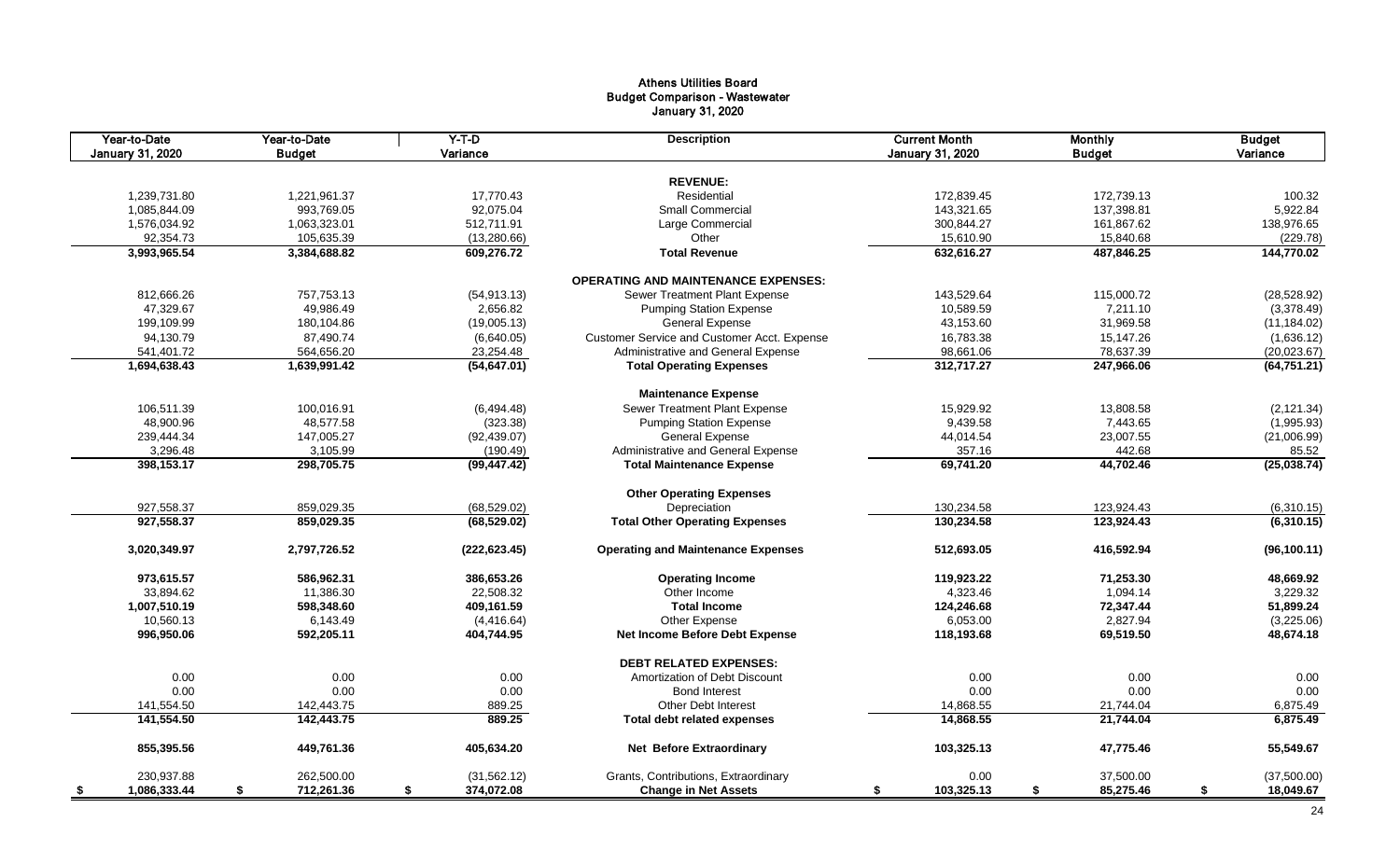## **Athens Utilities Board Wastewater Division STATEMENTS OF CASH FLOWS January 31, 2020**

|      | Year-to-Date<br><b>January 31, 2020</b> |    | Year-to-Date<br>Variance<br><b>Prior Year</b> |    |               |                                                                 |                  | <b>Month to Date</b><br><b>January 31, 2020</b> |               | <b>Month to Date</b><br><b>Prior Year</b> |               | Variance |  |
|------|-----------------------------------------|----|-----------------------------------------------|----|---------------|-----------------------------------------------------------------|------------------|-------------------------------------------------|---------------|-------------------------------------------|---------------|----------|--|
|      |                                         |    |                                               |    |               | <b>CASH FLOWS FROM OPERATING ACTIVITIES:</b>                    |                  |                                                 |               |                                           |               |          |  |
|      | 855,395.56                              |    | 603,676.07                                    |    | 251,719.49    | Net Operating Income                                            | 103,325.13       |                                                 | 125,618.18    |                                           | (22, 293.05)  |          |  |
|      |                                         |    |                                               |    |               | <b>Adjustments to Reconcile Operating Income</b>                |                  |                                                 |               |                                           |               |          |  |
|      |                                         |    |                                               |    |               | to Net Cash Provided by Operations:                             |                  |                                                 |               |                                           |               |          |  |
|      | 927,558.37                              |    | 899,581.48                                    |    | 27,976.89     | Depreciation                                                    | 130,234.58       |                                                 | 130,081.67    |                                           | 152.91        |          |  |
|      |                                         |    |                                               |    |               | <b>Changes in Assets and Liabilities:</b>                       |                  |                                                 |               |                                           |               |          |  |
|      | (320, 997.92)                           |    | (162,092.74)                                  |    | (158, 905.18) | <b>Accounts Receivable</b>                                      | (45, 523.53)     |                                                 | (76,683.19)   |                                           | 31,159.66     |          |  |
|      | 0.00                                    |    | 0.00                                          |    | 0.00          | Due from (to) Other Divisions                                   | 0.00             |                                                 | 0.00          |                                           | 0.00          |          |  |
|      | 0.00                                    |    | 0.00                                          |    | 0.00          | Short Term Notes to Other Divisions                             | 0.00             |                                                 | 0.00          |                                           | 0.00          |          |  |
|      | (73, 523.79)                            |    | 105,683.34                                    |    | (179, 207.13) | <b>Prepaid Expenses</b>                                         | 9,704.99         |                                                 | 15,186.89     |                                           | (5,481.90)    |          |  |
|      | (26, 106.98)                            |    | 132,776.17                                    |    | (158, 883.15) | <b>Deferred Pension Outflows</b>                                | 0.00             |                                                 | 0.00          |                                           | 0.00          |          |  |
|      | (47, 585.12)                            |    | (49, 410.31)                                  |    | 1,825.19      | <b>Materials and Supplies</b>                                   | (1,750.03)       |                                                 | 12,465.90     |                                           | (14, 215.93)  |          |  |
|      | (144, 453.88)                           |    | 15,352.90                                     |    | (159, 806.78) | <b>Accounts Payable</b>                                         | 18,640.23        |                                                 | (1,346.34)    |                                           | 19,986.57     |          |  |
|      | (7,768.32)                              |    | (10, 577.29)                                  |    | 2,808.97      | <b>Accrued Liabilities</b>                                      | 2,822.78         |                                                 | 5,271.66      |                                           | (2,448.88)    |          |  |
|      | 35,586.15                               |    | 9,634.75                                      |    | 25,951.40     | Retirements and Salvage                                         | 6,134.19         |                                                 | 4,968.48      |                                           | 1,165.71      |          |  |
|      | (2,445.00)                              |    | 230.00                                        |    | (2,675.00)    | <b>Customer Deposits</b>                                        | 125.00           |                                                 | (90.00)       |                                           | 215.00        |          |  |
|      | (45, 158.43)                            |    | (51,014.56)                                   |    | 5,856.13      | Net Pension Liability                                           | 13,921.11        |                                                 | 11,680.23     |                                           | 2,240.88      |          |  |
|      | 0.00                                    |    | 0.00                                          |    | 0.00          | <b>Deferred Pension Inflows</b>                                 | 0.00             |                                                 | 0.00          |                                           | 0.00          |          |  |
|      | 1,150,500.64                            |    | 1,493,839.81                                  |    | (343, 339.17) | <b>Total Cash from Operating Activities</b>                     | 237,634.45       |                                                 | 227, 153.48   |                                           | 10,480.97     |          |  |
|      |                                         |    |                                               |    |               |                                                                 |                  |                                                 |               |                                           |               |          |  |
|      |                                         |    |                                               |    |               | <b>CASH FLOWS FROM NONCAPITAL FINANCING ACTIVITIES:</b>         |                  |                                                 |               |                                           |               |          |  |
|      | 0.00                                    |    | 0.00                                          |    | 0.00          | Changes in Bonds payable                                        | 0.00             |                                                 | 0.00          |                                           | 0.00          |          |  |
|      | (78, 892.47)                            |    | (77,031.10)                                   |    | (1,861.37)    | Changes in Notes Payable                                        | (11, 337.73)     |                                                 | (11,070.24)   |                                           | (267.49)      |          |  |
|      | (78, 892.47)                            |    | (77,031.10)                                   |    | (1,861.37)    | <b>Total Cash from Noncapital Financing Activities</b>          | (11, 337.73)     |                                                 | (11,070.24)   |                                           | (267.49)      |          |  |
|      |                                         |    |                                               |    |               | <b>CASH FROM INVESTING ACTIVITIES:</b>                          |                  |                                                 |               |                                           |               |          |  |
|      | 0.00                                    |    | 0.00                                          |    | 0.00          | Prior Period Adjustment                                         | 0.00             |                                                 | 0.00          |                                           | 0.00          |          |  |
|      | 230.937.88                              |    | 276.394.39                                    |    | (45, 456.51)  | <b>Grants Contributions &amp; Other Extraordinary</b>           | 0.00             |                                                 | 56,280.34     |                                           | (56, 280.34)  |          |  |
|      | 0.00                                    |    | 0.00                                          |    | 0.00          | <b>Adjust Net Pension Obligation</b>                            | 0.00             |                                                 | 0.00          |                                           | 0.00          |          |  |
|      | (1,414,078.24)                          |    | (1, 158, 997.90)                              |    | (255,080.34)  | Changes in Sewer Utility Plant                                  | (205, 681.71)    |                                                 | (125, 683.25) |                                           | (79,998.46)   |          |  |
|      | (1, 183, 140.36)                        |    | (882, 603.51)                                 |    | (300, 536.85) | <b>Total Cash from Capital and Related Investing Activities</b> | (205, 681.71)    |                                                 | (69, 402.91)  |                                           | (136, 278.80) |          |  |
|      | (111, 532.19)                           | \$ | 534,205.20                                    | \$ | (645, 737.39) | <b>Net Changes in Cash Position</b>                             | 20,615.01<br>\$. | s.                                              | 146,680.33    | S.                                        | (126,065.32)  |          |  |
|      |                                         |    |                                               |    |               |                                                                 |                  |                                                 |               |                                           |               |          |  |
|      | 4,450,024.58                            |    | 3,927,327.72                                  |    | 522.696.86    | Cash at Beginning of Period                                     | 4.317.877.38     |                                                 | 4,314,852.59  |                                           | 3,024.79      |          |  |
|      | 4,338,492.39                            |    | 4,461,532.92                                  |    | (123,040.53)  | Cash at End of Period                                           | 4,338,492.39     |                                                 | 4,461,532.92  |                                           | (123,040.53)  |          |  |
| - \$ | (111, 532.19)                           | \$ | 534,205.20                                    | \$ | (645, 737.39) | <b>Changes in Cash and Equivalents</b>                          | 20,615.01<br>S.  | \$                                              | 146,680.33    | \$                                        | (126,065.32)  |          |  |

Long-Term Debt \$15,377,888.14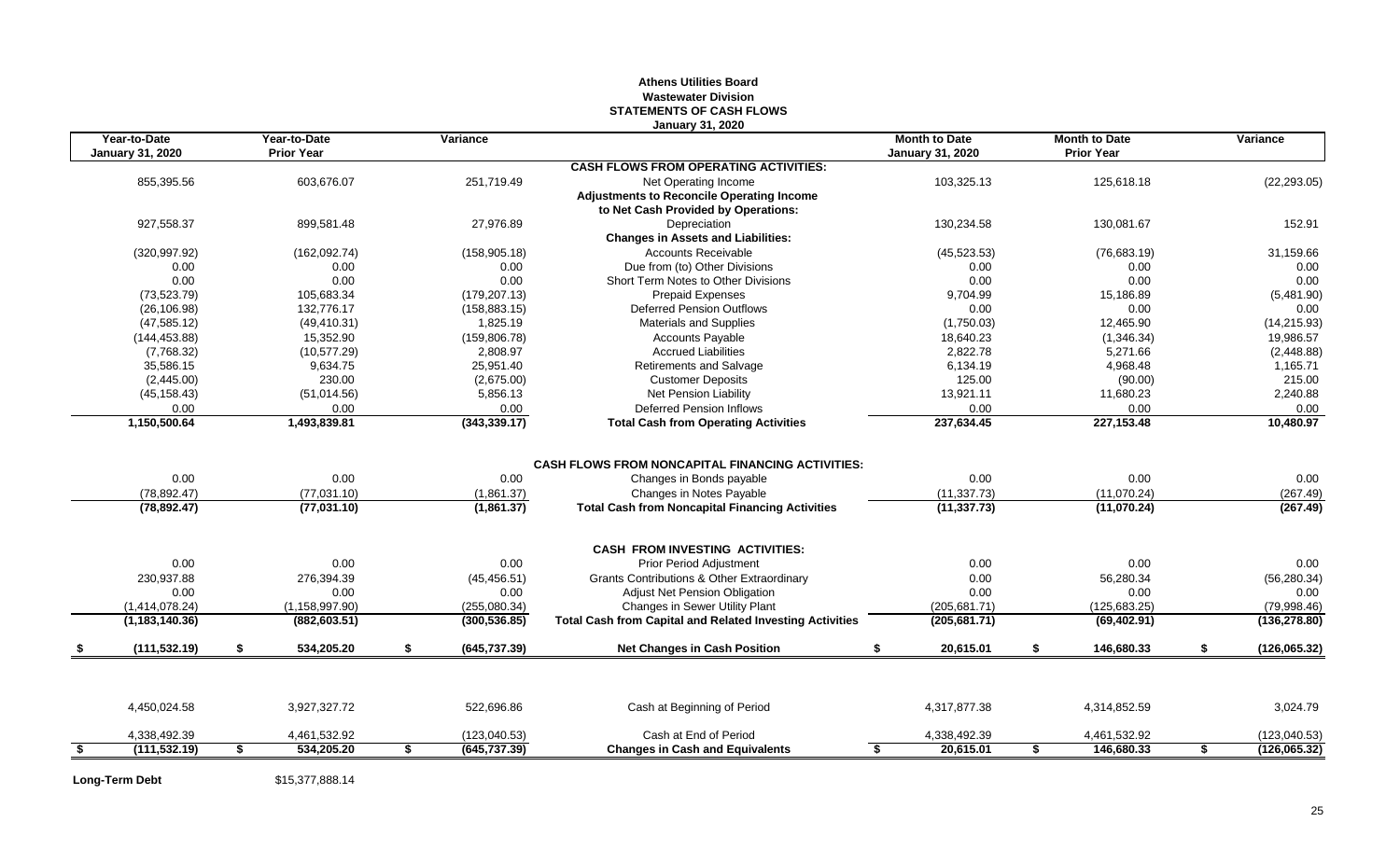# Athens Utilities Board Statistics Report January 31, 2020

# Wastewater: Current Prior % #Accounts<br>
Month Year Change Change Prior **Number of services:** Change Change Change Change Change Change Change Change Change Change Change Change Change Change Change Change Change Change Change Change Change Change Change Change Change Change Change Change Chan Residential - Inside City 4,355 4,319 0.83% 36<br>Residential - Outside City 59 55 7.27% 4 Residential - Outside City 59 55 7.27% 4 Commercial - Inside City 934 930 0.43% 4 Commercial - Outside City 4 4 0.00% 0 Total Services **5,352 5,308 0.83% 44**

| <b>ISales Volumes:</b>     |           | Current Month     | Year-to-Date |           |                   |           |  |
|----------------------------|-----------|-------------------|--------------|-----------|-------------------|-----------|--|
| Gallonsx100                | 1/31/2020 | <b>Prior Year</b> | Change       | 1/31/2020 | <b>Prior Year</b> | Change    |  |
| Residential - Inside City  | 150,149   | 150,201           | $-0.03\%$    | 1,095,245 | 1,090,562         | 0.43%     |  |
| Residential - Outside City | 2,112     | 1,947             | 8.47%        | 17,598    | 16,172            | 8.82%     |  |
| Commercial - Inside City   | 195,933   | 200,251           | $-2.16%$     | 1,530,839 | 1,453,752         | 5.30%     |  |
| Commercial - Outside City  | 12.004    | 11,043            | 8.70%        | 77,274    | 79,385            | $-2.66\%$ |  |
|                            | 360.198   | 363,442           | $-0.89\%$    | 2,720,956 | 2.639.871         | 3.07%     |  |

| Employment         |                         |                   |                   |
|--------------------|-------------------------|-------------------|-------------------|
|                    | <b>January 31, 2020</b> | <b>Prior Year</b> | <b>Difference</b> |
| Employee Headcount | 19.00                   | 19.00             | 0.00              |
|                    | 20.27                   | 19.96             | 0.31              |
| Y-T-D FTE          | 20.12                   | 20.14             | $-0.02$           |

| <b>Total Company Employment</b> |                         |                   |                   |
|---------------------------------|-------------------------|-------------------|-------------------|
|                                 | <b>January 31, 2020</b> | <b>Prior Year</b> | <b>Difference</b> |
| Company Total Headcount:        | 102.00                  | 98.00             | 4.00              |
| Company Total FTE               | 107.50                  | 101.57            | 5.93              |
| Company Y-T-D FTE               | 107.44                  | 103.62            | 3.82              |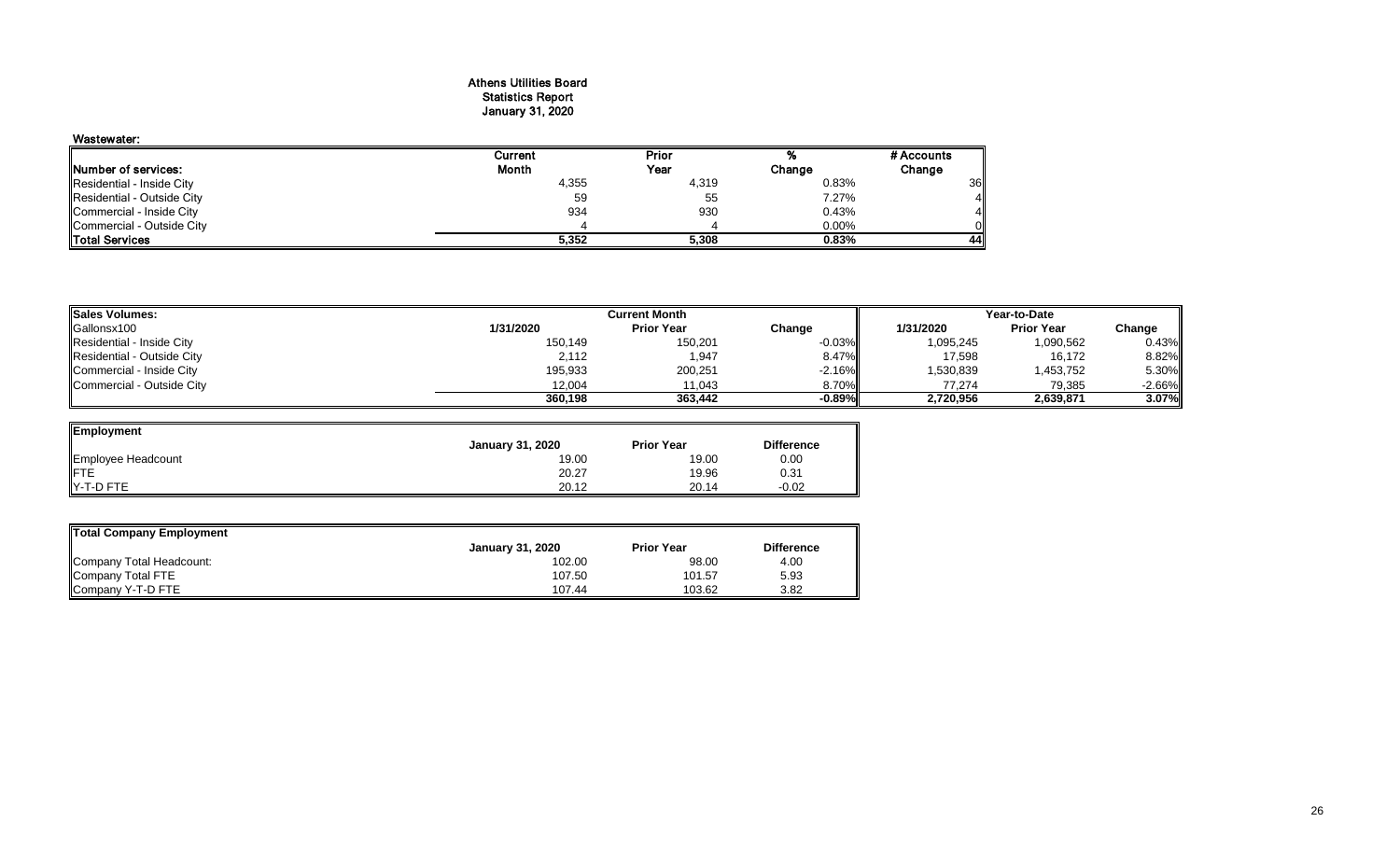# **Athens Utilities Board Wastewater Division Capital Budget Month Ending as of January 31, 2020**

|                                                                        |                         | <b>Budget</b>                           | <b>Actual</b>     | <b>Variance to Date</b><br>Favorable<br>(Unfavorable) | <b>Estimated</b><br>% Project<br><b>Completion</b> | <b>Percent Budget</b><br><b>Expended</b> |
|------------------------------------------------------------------------|-------------------------|-----------------------------------------|-------------------|-------------------------------------------------------|----------------------------------------------------|------------------------------------------|
| <b>Planned Capital Improvements:</b>                                   |                         |                                         |                   |                                                       |                                                    |                                          |
| Replace Truck #67 (1994 Chevy Dump Truck)                              |                         | 80,000                                  | 87,520            | (7, 520)                                              |                                                    | 109.40%                                  |
| Replace Trencher (2004)                                                |                         | 18,000                                  | 17,850            | 150                                                   | 100%                                               | 99.17%                                   |
| <b>Trailer for Mini Excavator</b>                                      |                         | 8,000                                   | 6,690             | 1,310                                                 | 100%                                               | 83.63%                                   |
| Denso Pump Station - ARC (\$450,000 grant)<br>*remaining 90% from FY19 |                         | 880,000                                 | 692,871           | 187,129                                               | 90%                                                | 78.74%                                   |
| Madison Avenue Gravity Sewer Replacement                               |                         | 750,000                                 |                   | 750,000                                               |                                                    |                                          |
| Oost WWTP UV Bulbs                                                     |                         | 45,000                                  |                   | 45,000                                                |                                                    |                                          |
| NMC WWTP UV Bulbs                                                      |                         | 15,000                                  |                   | 15,000                                                |                                                    |                                          |
| <b>NMC Oxidation Ditch Mixer</b>                                       |                         | 175,000                                 | 101,315           | 73,685                                                |                                                    | 57.89%                                   |
| Flow Monitors for Collection System(6 units)                           |                         | 30,000                                  | 1,951             | 28,049                                                |                                                    | 6.50%                                    |
| Sterling Road P.S. spare rotator assy.                                 |                         | 17,000                                  | 15,818            | 1,182                                                 |                                                    | 93.05%                                   |
| <b>TDOT Highway 30 Project</b>                                         |                         | 30,000                                  | 4,712             | 25,288                                                | 50%                                                | 15.71%                                   |
| <b>SAN Server</b>                                                      |                         | 9,600                                   | 12,839            | (3,239)                                               |                                                    | 133.74%                                  |
| Oostanaula WWTP Refurbishment                                          |                         | 100,000                                 | 29,329            | 70,671                                                |                                                    | 29.33% Continuous                        |
| NMC WWTP Refurbishment                                                 |                         | 100,000                                 | 56,327            | 43,673                                                |                                                    | 56.33% Continuous                        |
| Admin and Operators Buildings Maint. - Oost.                           |                         | 30,000                                  |                   | 30,000                                                |                                                    | Continuous                               |
| Laboratory Equipment                                                   |                         | 15,000                                  | 3,613             | 11,387                                                |                                                    | 24.09% Continuous                        |
| <b>Lift Station Rehabilitation</b>                                     |                         | 25,000                                  | 29,312            | (4, 312)                                              |                                                    | 117.25% Continuous                       |
| <b>Field and Safety Equipment</b>                                      |                         | 15,000                                  | 202               | 14,798                                                |                                                    | 1.35% Continuous                         |
| <b>Collection System Rehab</b>                                         |                         | 500,000                                 | 189,090           | 310,910                                               |                                                    | 37.82% Continuous                        |
| <b>Material Donations</b>                                              |                         | 5,000                                   | 1,090             | 3,910                                                 |                                                    | 21.81% Continuous                        |
| Technology (SCADA, Computers)                                          |                         | 30,000                                  | 5,193             | 24,807                                                |                                                    | 17.31% Continuous                        |
| Services                                                               |                         | 100,000                                 | 66,275            | 33,725                                                |                                                    | 66.27% Continuous                        |
| Extensions                                                             |                         | 25,000                                  | 260               | 24,740                                                |                                                    | 1.04% Continuous                         |
| <b>Grinder Pump Core Replacements</b>                                  |                         | 25,000                                  | 10,159            | 14,841                                                |                                                    | 40.64% Continuous                        |
| <b>Rehabilitation of Services</b>                                      |                         | 75,000                                  | 32,985            | 42,015                                                |                                                    | 43.98% Continuous                        |
| IT Core (Servers, mainframe, etc.)                                     |                         | 20,000                                  |                   | 20,000                                                |                                                    | Continuous                               |
| <b>Total Planned Capital Improvements:</b>                             | \$                      | $3,122,600$ \$                          | $1,365,401$ \$    | 1,757,199                                             |                                                    |                                          |
| <b>Other Assets:</b>                                                   |                         |                                         |                   |                                                       |                                                    |                                          |
| NMC Sludge Pit Mixer (FY2019 Budget)                                   |                         | 30,000                                  | 29,300            | 700                                                   |                                                    |                                          |
| Tellico Hills CDBG (FY 2019 Budget)                                    |                         | 804,245                                 | 815,356           | (11, 111)                                             |                                                    |                                          |
| Other                                                                  |                         |                                         | $\Omega$          | $\sim$                                                |                                                    |                                          |
| <b>Total Other Assets</b>                                              | \$                      | 834,245 \$                              | 844,656<br>- \$   | (10, 411)                                             |                                                    |                                          |
| Totals:                                                                | $\overline{\mathbf{s}}$ | 3,956,845<br>- \$                       | 2,210,057<br>- \$ | 1,746,788                                             |                                                    |                                          |
|                                                                        |                         | Percentage of Budget Spent Year-to-date |                   | 55.85%                                                | <b>Fiscal Year</b>                                 | 58.33%                                   |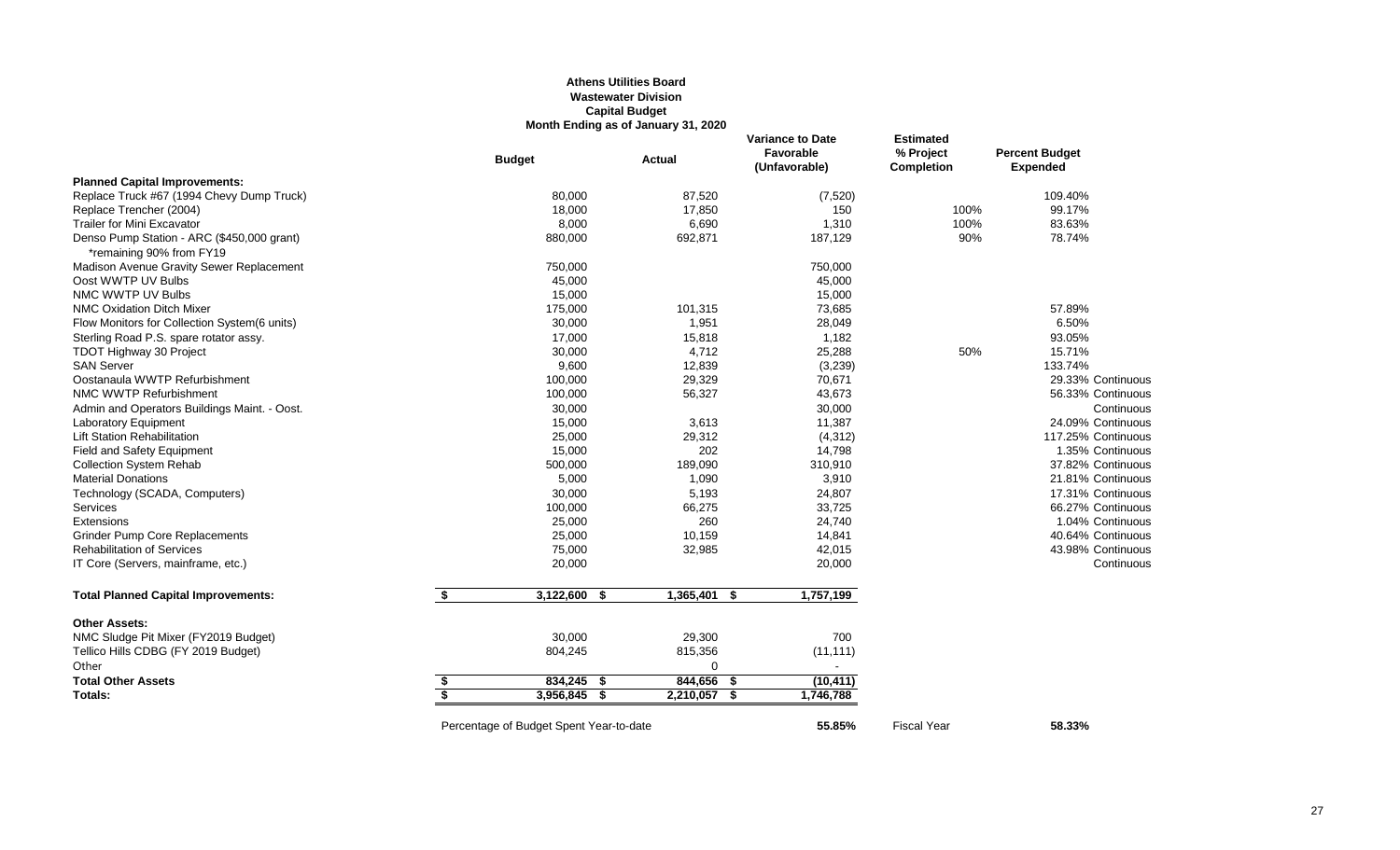|     |                         |      |                   |    |                   | <b>ATHENS UTILITIES BOARD</b>                  |                         |    |                          |                |
|-----|-------------------------|------|-------------------|----|-------------------|------------------------------------------------|-------------------------|----|--------------------------|----------------|
|     |                         |      |                   |    |                   | <b>FIBER</b>                                   |                         |    |                          |                |
|     |                         |      |                   |    |                   | <b>BALANCE SHEET</b>                           |                         |    |                          |                |
|     |                         |      |                   |    |                   | <b>January 31, 2020</b>                        |                         |    |                          |                |
|     |                         |      |                   |    |                   |                                                |                         |    |                          | Change         |
|     | <b>Current Period</b>   |      | Year-to-Date      |    | Change from       |                                                | <b>Current Period</b>   |    | Prior                    | from prior     |
|     | <b>January 31, 2020</b> |      | <b>Prior Year</b> |    | <b>Prior Year</b> |                                                | <b>January 31, 2016</b> |    | Month                    | Month          |
|     |                         |      |                   |    |                   | <b>Assets</b>                                  |                         |    |                          |                |
|     | 101,634.18              |      | 84,362.53         |    | 17,271.65         | Services                                       | 101,634.18              |    | 100,770.77               | 863.41         |
|     | 36,326.40               |      | 28,929.99         |    | 7,396.41          | <b>Accumulated Depreciation</b>                | 36,326.40               |    | 35,678.99                | 647.41         |
|     | 65,307.78               |      | 55,432.54         |    | 9,875.24          | <b>Total Fixed Assets</b>                      | 65,307.78               |    | 65,091.78                | 216.00         |
|     |                         |      |                   |    |                   | <b>Current Assets</b>                          |                         |    |                          |                |
|     | 161,470.13              |      | 113,771.57        |    | 47,698.56         | Cash                                           | 161,470.13              |    | 160,444.48               | 1,025.65       |
|     | 4,199.00                |      | 3,844.54          |    | 354.46            | <b>Accounts Receivable</b>                     | 4,199.00                |    | (250.00)                 | 4,449.00       |
|     | 165,669.13              |      | 117,616.11        |    | 48,053.02         | <b>Total Current Assets</b>                    | 165,669.13              |    | 160,194.48               | 5,474.65       |
| -\$ | 230,976.91              | - 96 | 173,048.65        | S. | 57,928.26         | <b>Total Assets</b>                            | 230,976.91              | R  | 225,286.26               | 5,690.65       |
|     |                         |      |                   |    |                   |                                                |                         |    |                          |                |
|     |                         |      |                   |    |                   | <b>Liabilities</b>                             |                         |    |                          |                |
|     | $\sim$                  |      |                   |    |                   | Payable to Other Divisions                     |                         |    | $\overline{\phantom{a}}$ | $\sim$         |
|     | 230,976.91              |      | 173,048.65        |    | 57,928.26         | <b>Retained Earnings</b>                       | 230,976.91              |    | 225,286.26               | 5,690.65       |
| \$  | 230,976.91              | \$   | 173,048.65        | \$ | 57,928.26         | <b>Total Liabilities and Retained Earnings</b> | \$<br>230,976.91        | \$ | 225,286.26               | \$<br>5,690.65 |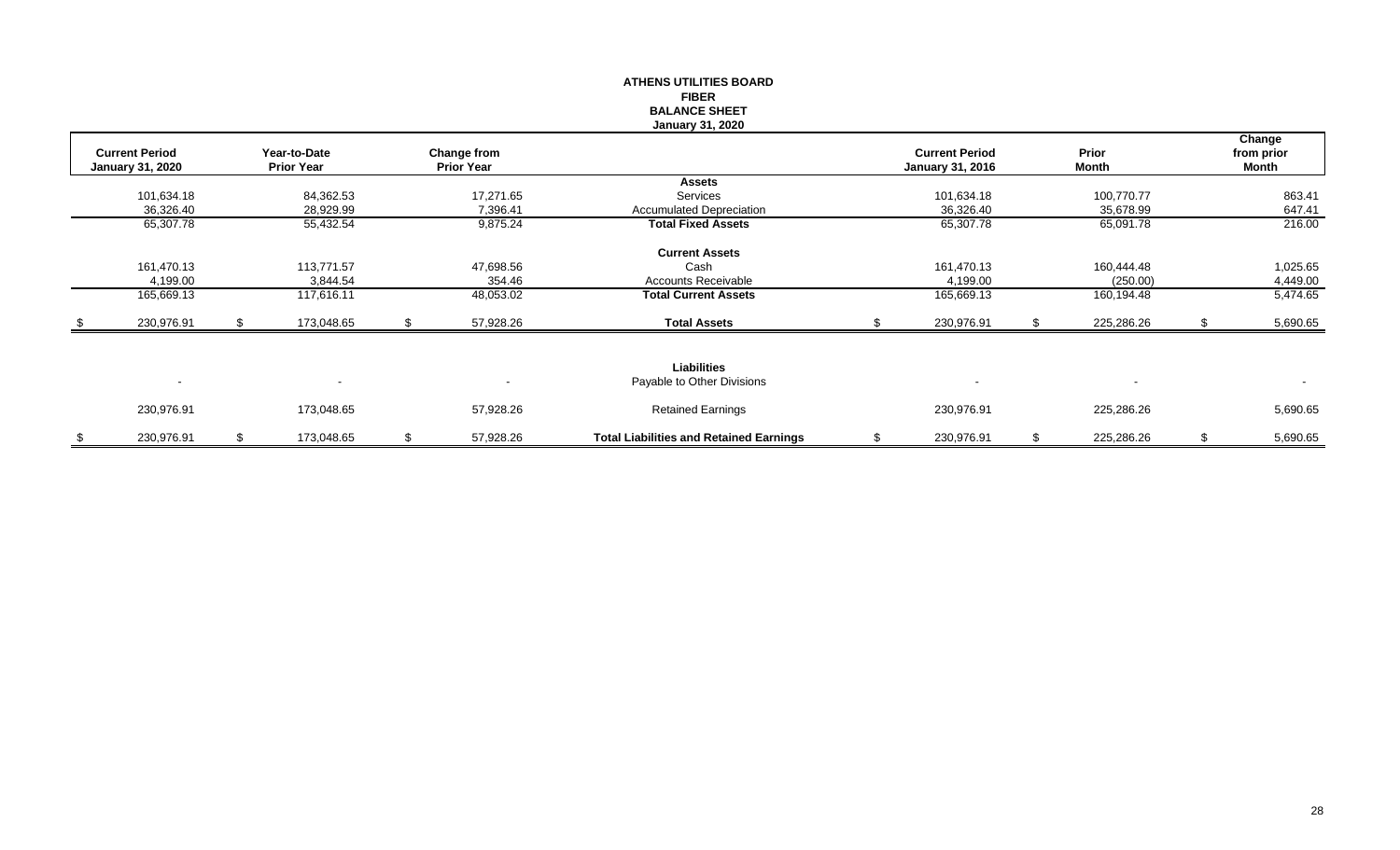|     | Year-to-Date             |    | Year-to-Date             |                            | Variance       |                                                 |                           | <b>Current</b>           |                            | Current  |                          |
|-----|--------------------------|----|--------------------------|----------------------------|----------------|-------------------------------------------------|---------------------------|--------------------------|----------------------------|----------|--------------------------|
|     | <b>January 31, 2020</b>  |    | <b>Prior Year</b>        | Favorable<br>(Unfavorable) |                |                                                 | Month<br>January 31, 2020 |                          | Month<br><b>Prior Year</b> |          |                          |
|     | 68,683.00                |    | 58,098.00                |                            | 10,585.00      | Revenue                                         |                           | 10,299.00                |                            | 8,614.00 | 1,685.00                 |
|     |                          |    |                          |                            |                |                                                 |                           |                          |                            |          |                          |
|     |                          |    |                          |                            |                | <b>Operating and Maintenance Expenses</b>       |                           |                          |                            |          |                          |
|     | $\overline{\phantom{a}}$ |    | $\overline{\phantom{a}}$ |                            | $\blacksquare$ | Overhead Line Expense                           |                           | $\overline{\phantom{0}}$ |                            |          | $\overline{\phantom{0}}$ |
|     | 2,317.49                 |    | 2,317.49                 |                            | $\blacksquare$ | Administrative and General Expense              |                           | 331.07                   |                            | 331.07   | $\sim$                   |
|     | 30,621.04                |    | 29,552.24                |                            | (1,068.80)     | Telecom Expense                                 |                           | 3,684.13                 |                            | 4,362.72 | 678.59                   |
| \$  | 32,938.53                |    | 31,869.73                |                            | (1,068.80)     | <b>Total Operating and Maintenance Expenses</b> |                           | 4,015.20                 |                            | 4,693.79 | 678.59                   |
|     | 352.22                   |    | 237.49                   |                            | 114.73         | Interest Income                                 |                           | 54.26                    |                            | 37.03    | 17.23                    |
|     |                          |    |                          |                            |                | <b>Other Operating Expense</b>                  |                           |                          |                            |          |                          |
|     | 4,366.31                 |    | 4,242.14                 |                            | (124.17)       | <b>Depreciation Expense</b>                     |                           | 647.41                   |                            | 606.02   | (41.39)                  |
|     | 31,730.38                |    | 22,223.62                |                            | 9,506.76       | Net Before Extraordinary                        |                           | 5,690.65                 |                            | 3,351.22 | 2,339.43                 |
|     | 5,000.00                 |    | $\overline{\phantom{0}}$ |                            | 5,000.00       | Grants, Contributions, Extraordinary            |                           |                          |                            |          | $\sim$                   |
| -\$ | 36,730.38                | S. | 22,223.62                | \$                         | 14,506.76      | <b>Change in Net Assets</b>                     |                           | 5,690.65                 |                            | 3,351.22 | 2,339.43                 |

#### Athens Utilities Board Profit and Loss Statement - Fiber January 31, 2020